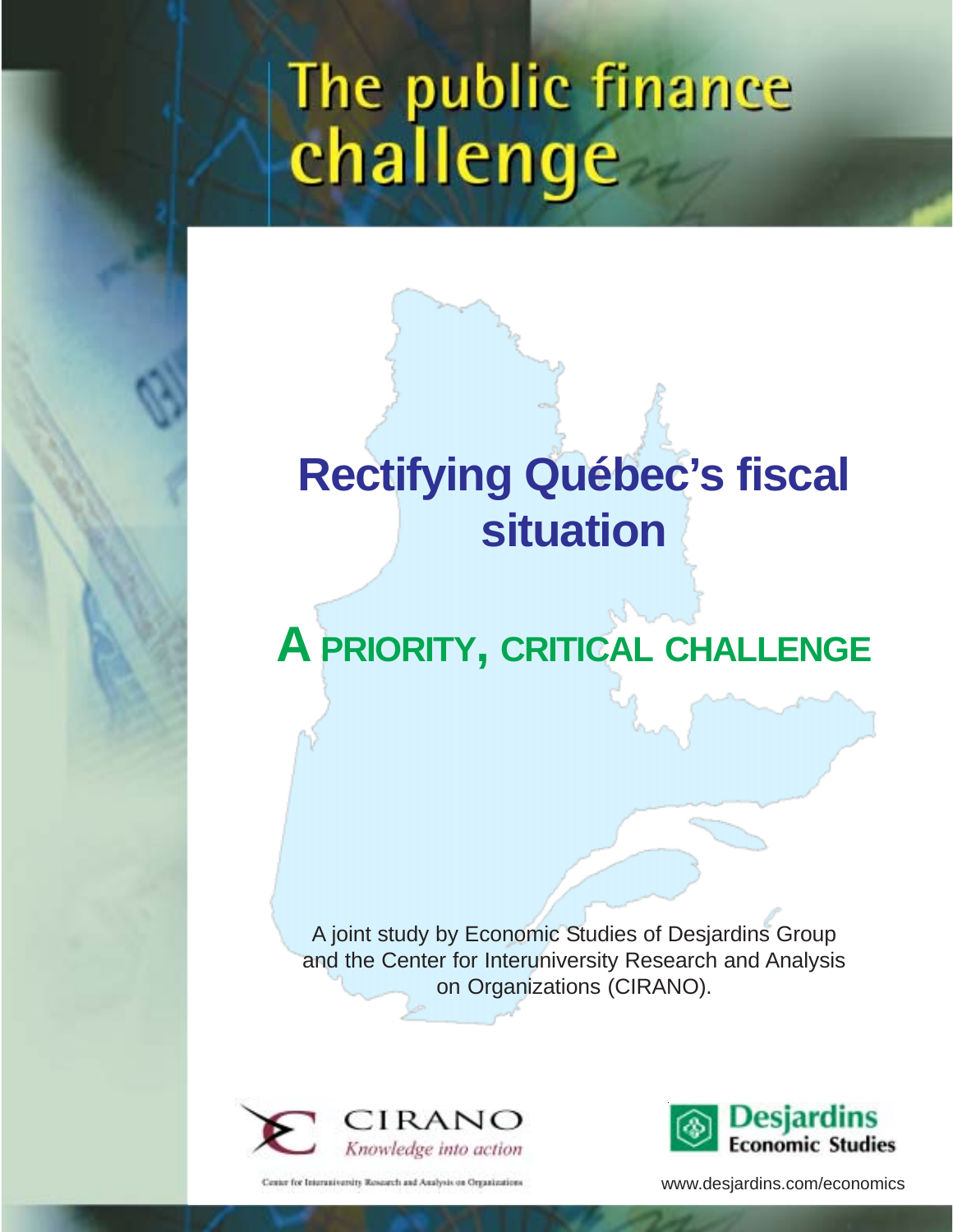



#### **DESJARDINS GROUP**

**Economic Studies** Phone: 514 281-2336 *or* 1 866 866-7000, ext. 2336 Fax: 514 281-7080 E-mail: desjardins.economics@desjardins.com Web site: www.desjardins.com/economics

#### **CENTER FOR INTERUNIVERSITY RESEARCH AND ANALYSIS ON ORGANIZATIONS (CIRANO)**

Phone: 514 985-4000 Fax: 514 985-4039 E-mail: webmaster@cirano.qc.ca Web site: www.cirano.qc.ca

#### Main contributors:

**François Dupuis** *Director, Deputy Chief Economist and Strategist Editor and person in charge of the document* Desjardins Group

> **Benoit P. Durocher** *Economist* Desjardins Group

**Claude Montmarquette** *Professor and Economist* Université de Montréal and CIRANO

> **Maryse Robert** *Economist* CIRANO

#### Other contributors:

**Geneviève Denault** *Desktop Publishing Technician* Desjardins, Economic Studies

**Michelle Gagnon**

*Proofing* Desjardins, Economic Studies

#### **Note for readers**

This publication is based on the information available as at March 15, 2006. The document is also available in French.



Member of International Confederation of Popular Banks

Member of International Co-operative Banking Association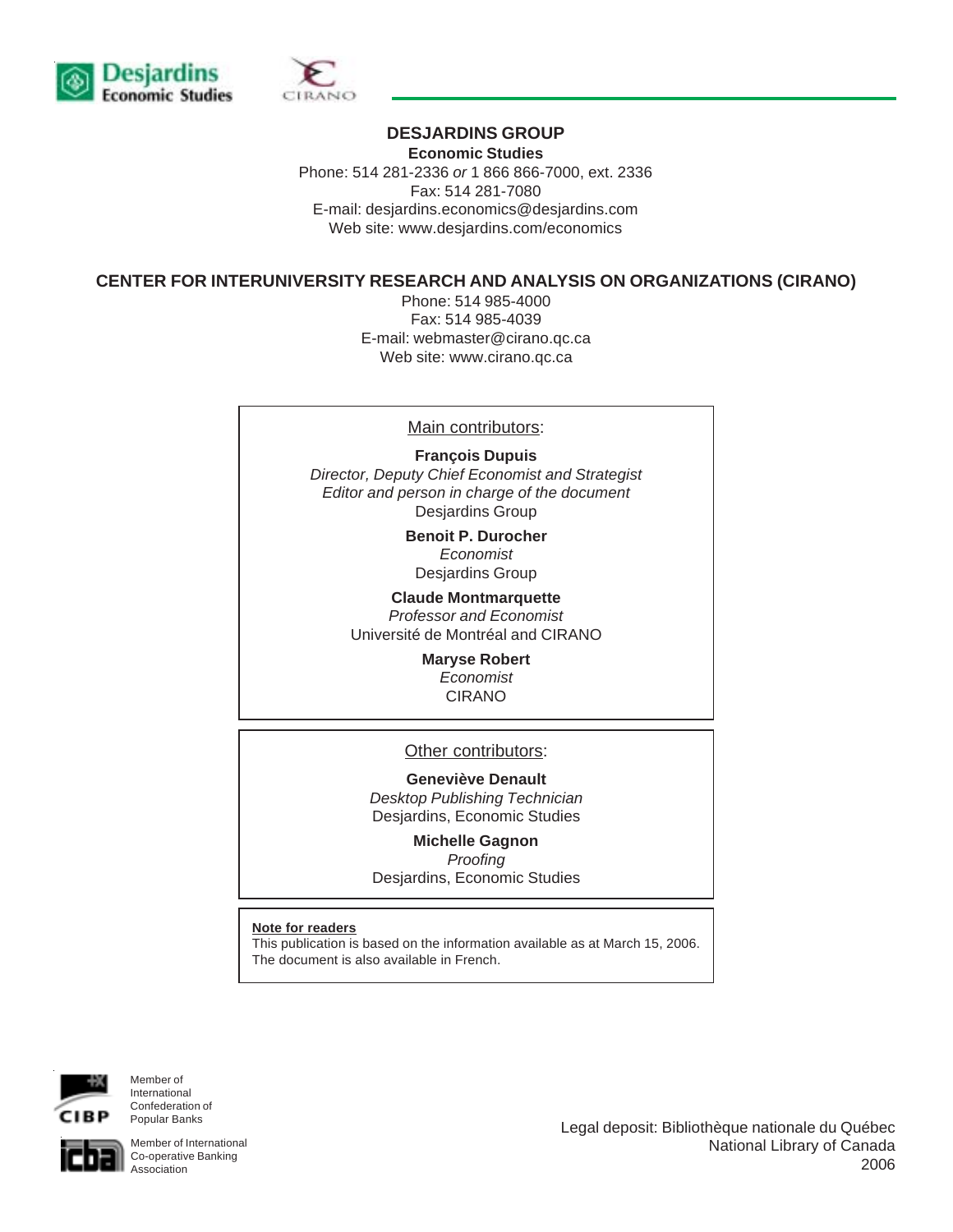

# **PREFACE**

The size of Québec's public debt is a source of concern for the public and the various economic<br>stakeholders. The State's leeway is already sharply restricted by that incompressible budget item: payments of the interest on the debt.

Given the magnitude of coming demographic changes, we cannot simply allow the public debt to grow, as was done in the past.

Nor can we be content to curb its growth to keep it at its current level (in absolute terms), hoping that the decrease in its weight with respect to the economy's size will alleviate the financial burden it represents. If we do not act, the decline in tax revenues that will go hand in hand with the decline in the labour force, combined with the inevitable increase in the cost of health services as the population ages, will make the financial obligations associated with the debt even heavier.

Already, prudence and a concern for intergenerational equity enjoin us to act. Without question, it is the first option among the following alternatives that is to be preferred: choose that which can be implemented today in an orderly, measured and gradual fashion, or opt for an uncertainty that will cripple coming generations, and a probable major crisis they would have to cope with if no steps are taken to accelerate the trimming of the public debt's weight.

Our responsibility toward coming generations appeals to our solidarity, to collective mobilization which must result in a firm government commitment that is focused on the long term and framed by legislation. The continuity of this commitment must be ensured so that we can reach our goal.

Because the amounts at stake are substantial, because we have limited leeway, and because the duty to achieve results is imperative, a structured, rigorous approach is required, one that is based on one or more consistent revenue streams.

This study reviews this major challenge, and proposes an advantageous solution in terms of sustainable development. This solution deserves to be taken into consideration in the framework of the current thinking and debate on turning Québec's fiscal situation around.

Because the next step—the most important step of all—is to take action.

Alban D'Amours President and Chief Executive Office, Desjardins Group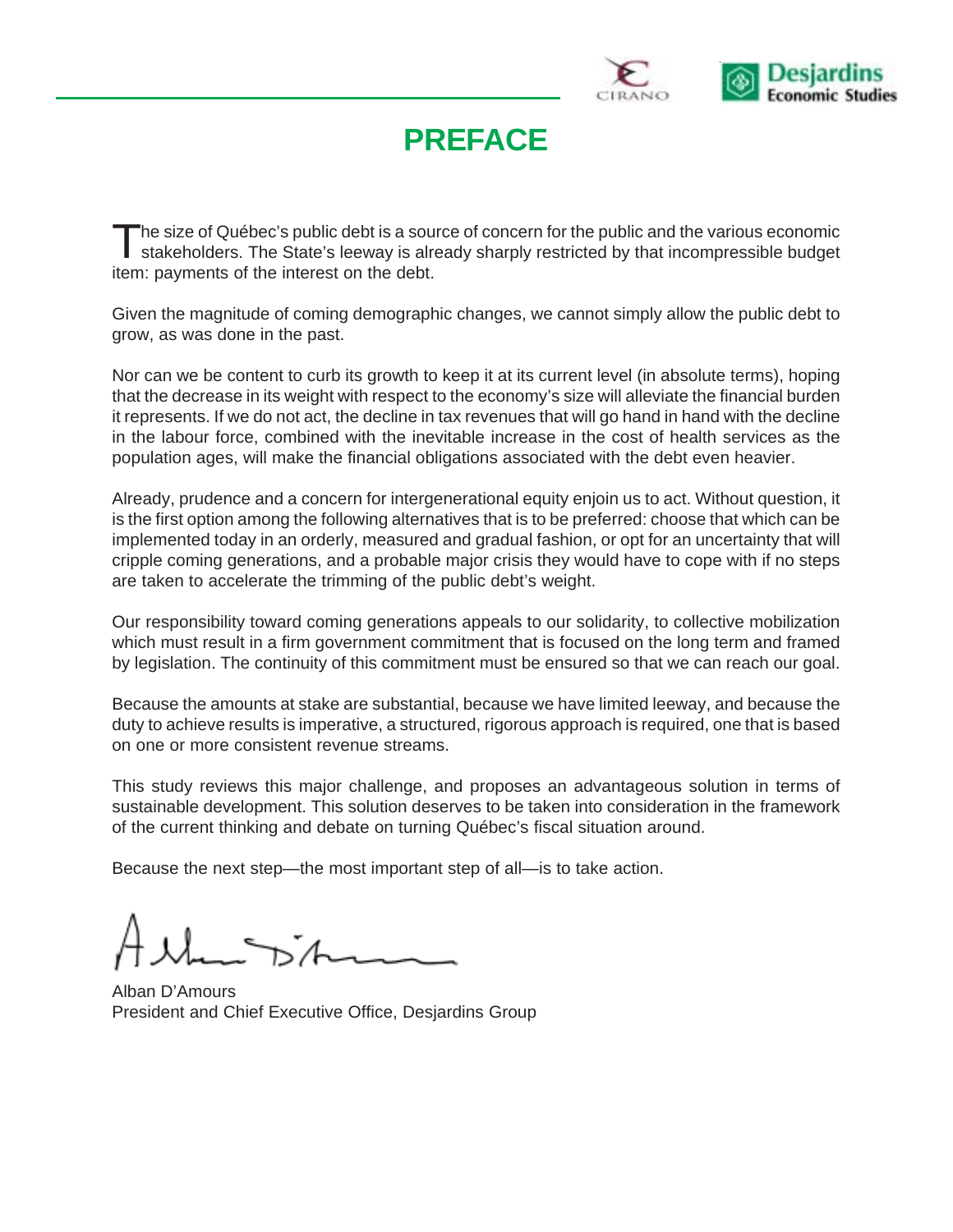

# **SUMMARY**

Fiscally, Québec is faced with a critical situation, a situation that, unless tough choices are made, will make it hard to deal with its already aging population, to replace and modernize many public infrastructures, when needed, and maintain its competitive strength on the North American and international stages.

Québec is Canada's most indebted province. While there is more than one source of data, Québec's total (or gross) debt stood at \$116.6B on March 31, 2005. According to the reference documents for the Québec government's recent pre-budgetary consultations, the debt represented 44.0% of Québec's GDP, compared to 20.5% for the average of other Canadian provinces, and 30.3% for Ontario. If we take Québec's share of federal government debt into consideration, the ratio of total debt to GDP is estimated at about 80% for Québec, while the ratio for net debt is assessed at 50%, results that are among the worst for industrialized nations. While such national and international comparisons may be the focus of some criticism, it is still undeniable that Québecers must carry one of the heaviest debt burdens in the industrialized world.

Three quarters of the Québec government's debt was used to pay for the cost of running the State, that is, current operating expenses, including salaries for civil servants. Debt financing costs now stand at close to \$7.5B a year, i.e., 13.3 cents per dollar of revenue. This is the third largest government expenditure item, after the ministère de la Santé et des Services sociaux and the ministère de l'Éducation, du Loisir et du Sport. Moreover, in this analysis of the fiscal situation, we must also consider a number of major factors specific to Québec that substantially aggravate the issues surrounding Québec's indebtedness. Among the most important factors are the quickly aging population, less collective wealth, higher public expenditure and a heavier tax burden than in neighbouring provinces, a low labour productivity rate, and the fact that the economy's productive capacities are lower than those of our main trade competitors.

The bulk of this debt load allowed the Québec State to finance programs beyond its capacity to pay, relying on economic growth to eventually take over from credit. We now know that this wish did not come true. In recent years, economic growth has helped to trim the relative size of the public debt, but debt service continues to have a sizeable weight in public investment. Despite the efforts made to maintain a "zero" deficit, in absolute value, Québec's public debt has continued to increase, concomitantly reducing the government's flexibility. Stronger action must therefore be taken to first stabilize the debt's growth, then gradually repay a proportion of it. If such action is not taken, Québec will have to resign itself to being at the back of the pack and, increasingly, suffer the adverse consequences of this situation.

We need to turn toward bold and innovative solutions soon. There is no miracle solution. Everything depends on the will of our leaders and the public to tackle that which can be changed by taking charge of our problems. Unfortunately, the size of the debt and the lengthy delay in resolving these problems have limited our options. Increasing tax and income tax, cutting public expenditure or monetizing certain public assets are solutions that are very difficult to implement in practice, or have a narrow impact. In contrast, charging reasonable rates for public services is a measure that can be put into effect in the short term and is a very effective solution in terms of the economy.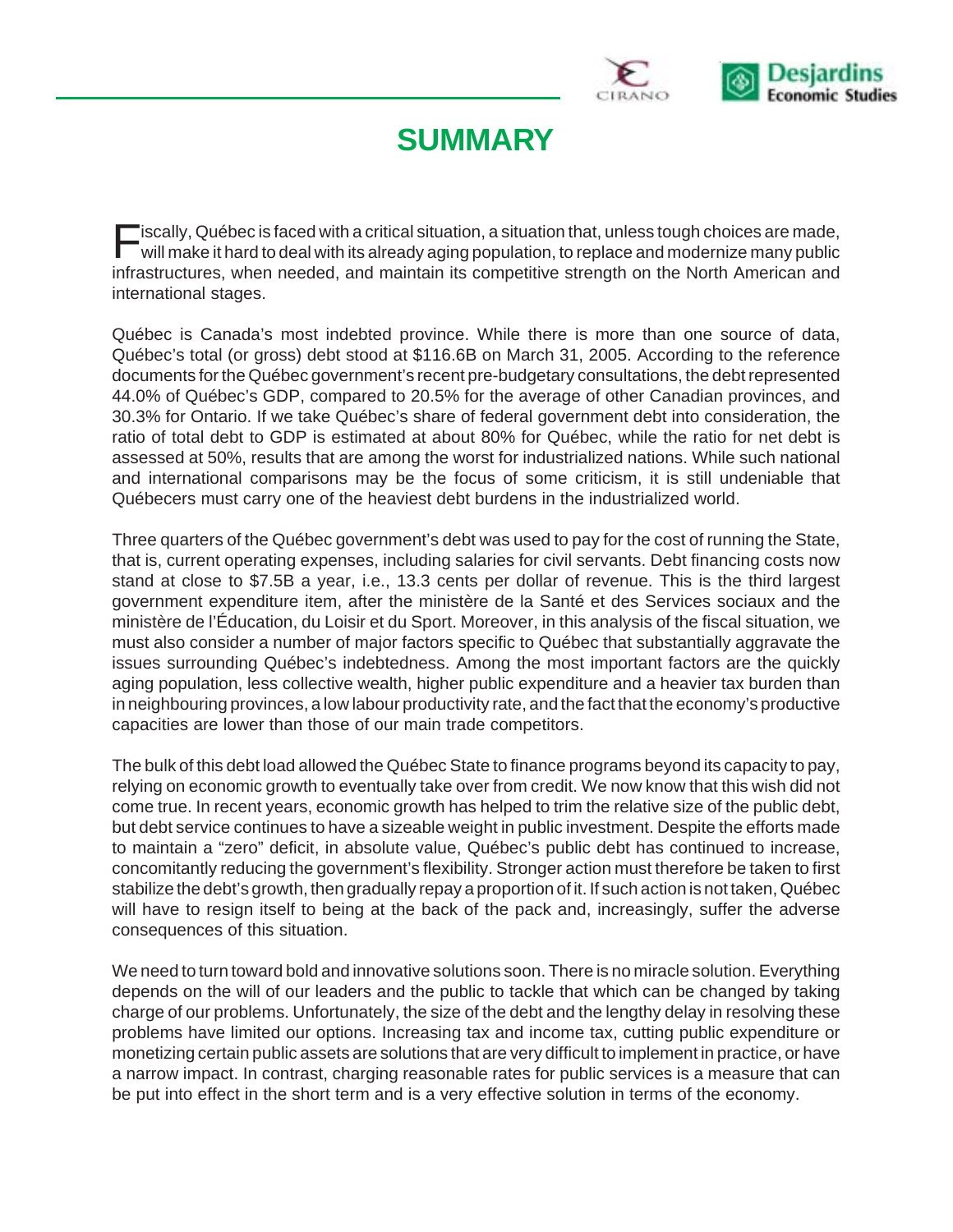

Among the collective measures we propose in this study, let us first look at gradually increasing prices for electricity to bring them more into line with market prices. There are two advantages to this measure from the perspective of sustainable development: it fosters better allocation of hydropower resources (and therefore energy efficiency) and enables a direct, binding application of the proceeds of the economic rent obtained by increasing electricity prices to cutting the debt, in compliance with a law (the expansion of the 1996 *Act respecting the elimination of the deficit and a balanced budget* to include debt control, which stipulates creation of a fund to repay the debt).

The abundance and importance of Québec's hydropower resources prompt an increase in electricity rates. This operation is cost effective in the short run because it brings in the amounts required to repay the debt. Québec is the second largest per capita consumer of electricity in the world! We are currently seeing overconsumption, even wastage, of hydropower resources. Charging low rates for electricity (lower than those in effect outside Québec) leads to a loss of revenue, even a shortfall, for society. This is also a regressive measure in social terms: it benefits the wealthiest consumers who are in a position to use more electricity. Pricing utilities properly puts the truth about costs front and centre in the effective use of resources.

In 2004, if the price of electricity in Québec had been set at the average price charged in large North American cities, Québec demand for electricity would have declined, and an additional quantity could have been exported at the average export price. This would have generated an economic rent of about \$5.3B. If low-income earners were to get a larger Québec sales tax (QST) refund as compensation, this would take a little over \$250M from the \$5.3B. Aligning electricity prices with the market price would generate about \$5B more each year. This adjustment is, of course, not realistic in the short term, but it gives a good indication of the magnitude of the economic rent that could be generated by increasing electricity prices. By not charging the price that others can obtain elsewhere, we are renouncing an additional source of revenue. We also analyze the effects of several uniform yearly increases (2%, 5%, 10% and 20%) over a long period for all sectors.

This document also presents several recommendations for improving fiscal management and the economy's performance, and to equip ourselves for reverses that we are not in the least prepared for (for instance, increasing budgetary spending at a pace that is slower than that of economic growth, and creating a yearly contingency reserve of \$500M in the short term, and \$1B within five years). The expansion of the anti-deficit act must also be accompanied by measures that could help accelerate the correction process, or at least not hinder it. We thus need credible, prudent policies, such as: 1) not deviating from the rule of thumb about only going into debt to invest; 2) freezing government spending or at least its growth rate in real terms; and 3) privileging economic costeffectiveness for capital spending that increases the debt.

Unless we collectively take control of these problems, Québec faces a difficult future, which could lead to an economic and demographic decline. Resolving the fiscal imbalance would not be enough to correct Québec's situation. Rather, we need to question ourselves as soon as possible. We might not have another opportunity. As with all true social projects, the challenge is enormous. Ignoring the problem or continuing to put off resolving it could not only, as the years and decades unfold, jeopardize our social programs and the place of a modern Québec in the North American economy, but also put a heavy burden on the next generation.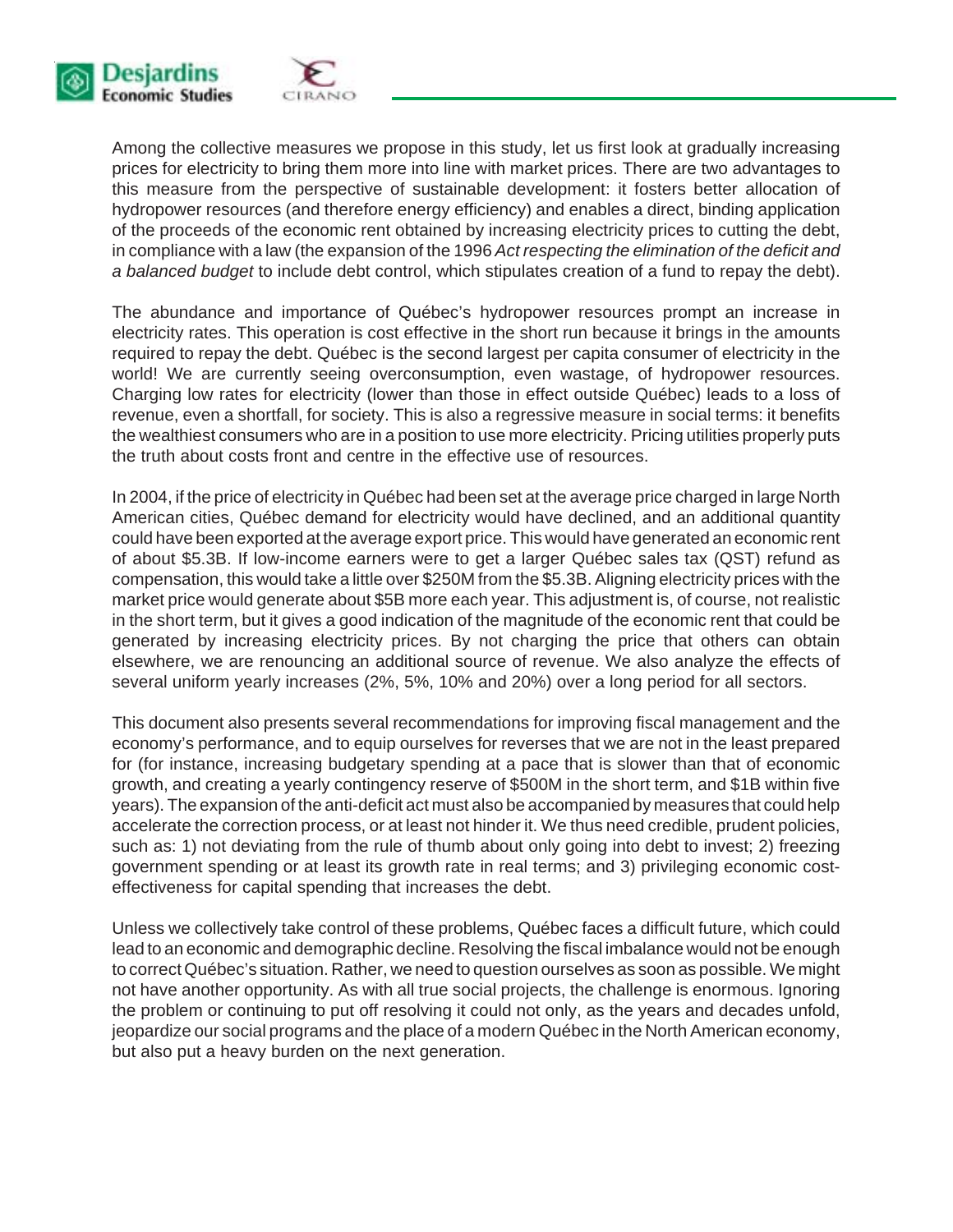

# **CONTENTS**

## **Preface**

## **Summary**

## **Introduction**

## **1. The magnitude of the challenge and related problems**

|      | 1.1.1.<br>1.1.2.<br>1.1.3.<br>1.1.4.<br>1.1.5.                                                    |                                                          |  |
|------|---------------------------------------------------------------------------------------------------|----------------------------------------------------------|--|
| 1.2. |                                                                                                   |                                                          |  |
|      | 1.2.1.<br>1.2.2.<br>1.2.3.<br>1.2.4.<br>1.2.5.<br>1.2.6.<br>1.2.7.<br>1.2.8.<br>1.2.9.<br>1.2.10. |                                                          |  |
| 1.3. |                                                                                                   |                                                          |  |
|      | 1.3.1.<br>1.3.2.<br>1.3.3.<br>1.3.4.<br>1.3.5.                                                    |                                                          |  |
| 1.4. |                                                                                                   |                                                          |  |
|      | 1.4.1.<br>1.4.2.<br>1.4.3.                                                                        | The relative size of the Québec state: too much "demand" |  |
|      |                                                                                                   |                                                          |  |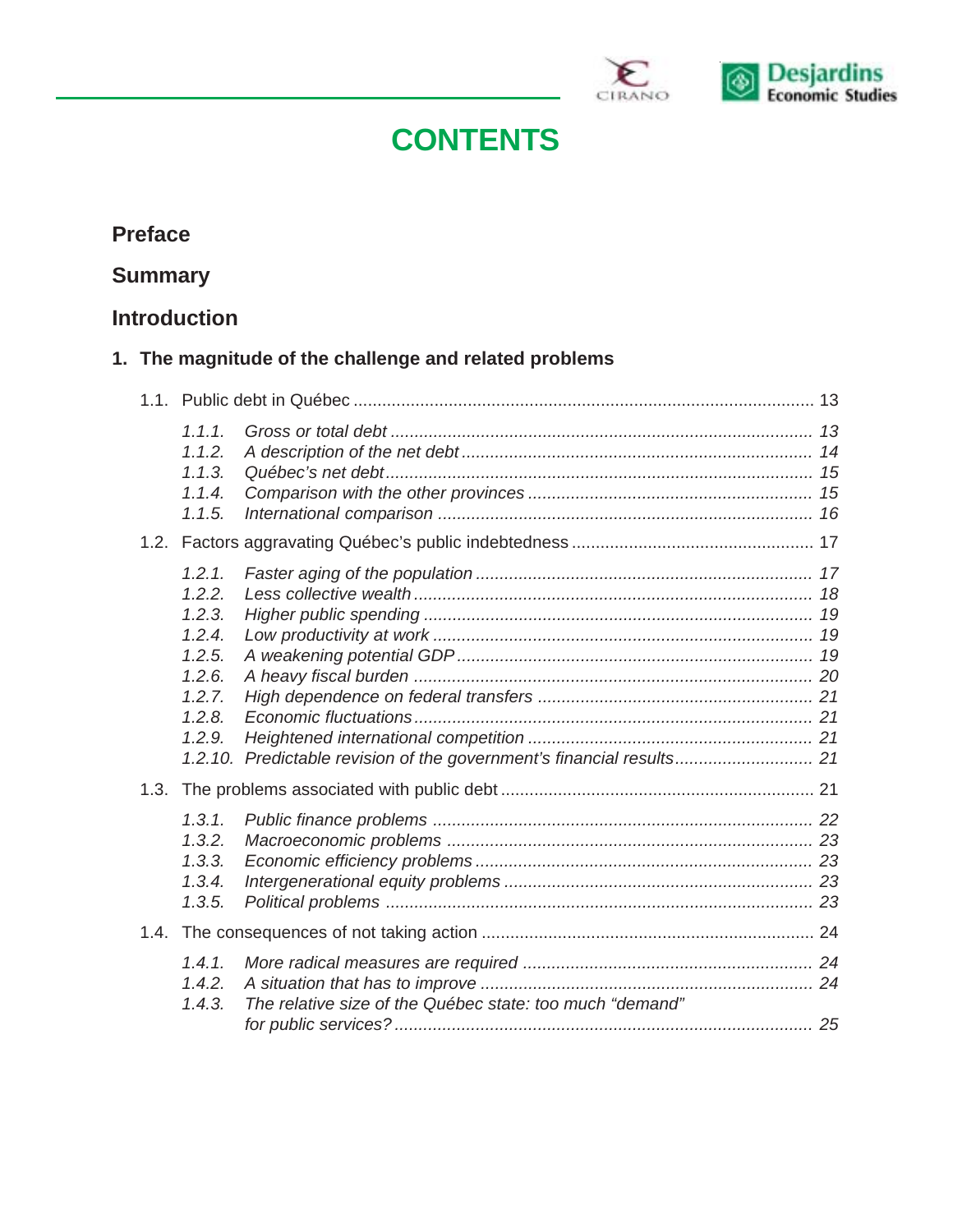

### **2. Potential solutions for rectifying Québec's fiscal situation**

#### **3. A measure to be privileged: raise electricity prices**

#### **4. Concrete, socially acceptable solutions for the future**

| 4.1. |        | Expansion of the Act respecting the elimination of the deficit                                                                                            |  |
|------|--------|-----------------------------------------------------------------------------------------------------------------------------------------------------------|--|
|      | 4.1.1. | Not deviating from the rule of thumb on only going into debt to invest  35<br>4.1.2. Freeze government spending or at least its growth rate in real terms |  |
|      |        | 4.1.3. Capital spending that increases the debt must be incurred on the basis                                                                             |  |
| 4.3. |        |                                                                                                                                                           |  |
|      | 4.3.3. |                                                                                                                                                           |  |
|      |        |                                                                                                                                                           |  |

#### **5. Create a precise plan through electricity pricing**

## **Conclusion**

## **Bibliography**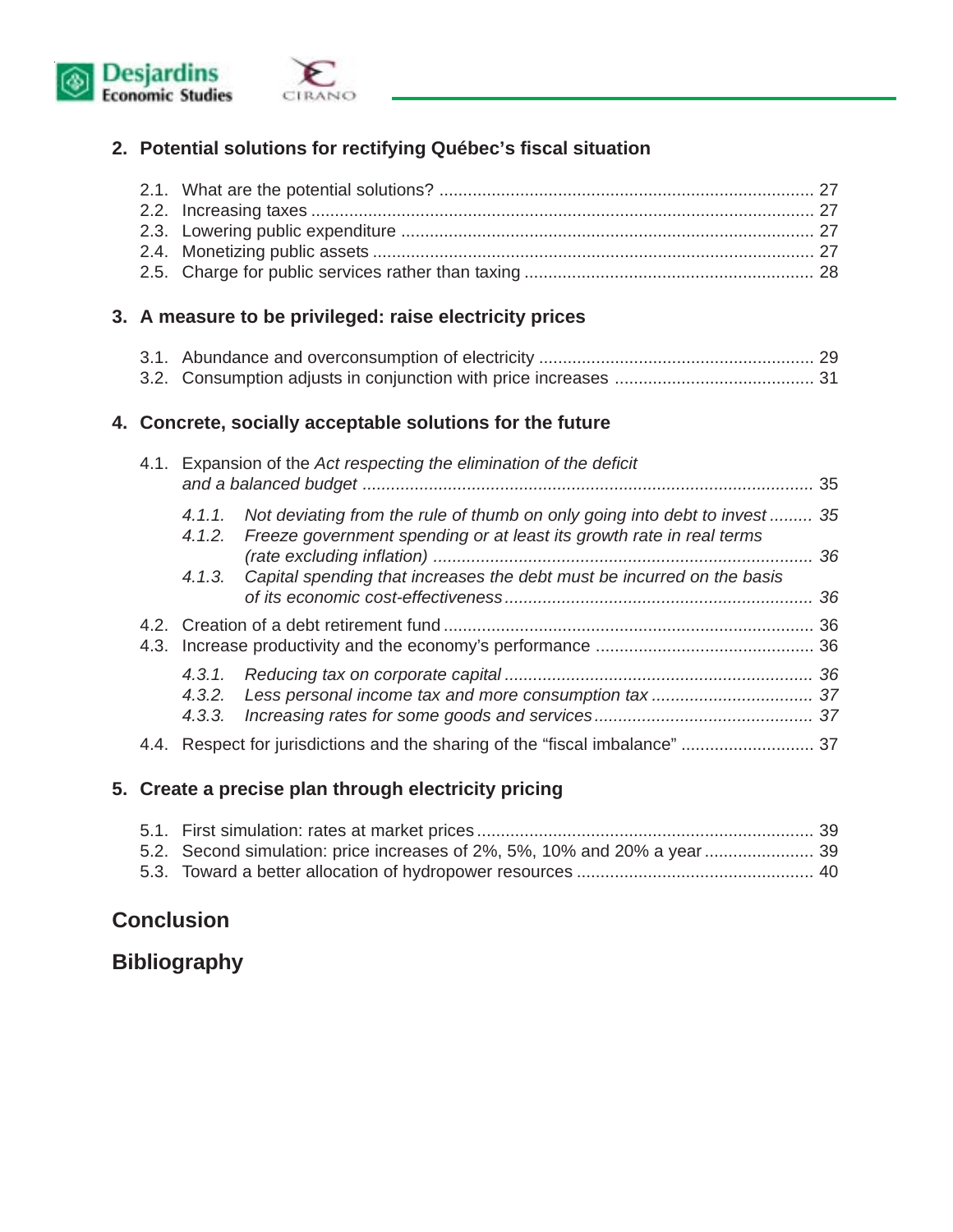

# **LIST OF GRAPHS**

| Graph 1:  |                                                                          |  |
|-----------|--------------------------------------------------------------------------|--|
| Graph 2:  | Ratio of debt service to the Québec government's budgetary revenues 14   |  |
| Graph 3:  |                                                                          |  |
| Graph 4:  |                                                                          |  |
| Graph 5:  |                                                                          |  |
| Graph 6:  | International comparison of the ratio of total debt to GDP  16           |  |
| Graph 7:  |                                                                          |  |
| Graph 8:  |                                                                          |  |
| Graph 9:  | Expected proportion of Québec's population aged 65 and over  18          |  |
| Graph 10: |                                                                          |  |
| Graph 11: | Expected change in Québec's population of labour force age  18           |  |
| Graph 12: |                                                                          |  |
| Graph 13: |                                                                          |  |
| Graph 14: | Québec's productivity gap with Ontario, Canada and the United States  19 |  |
| Graph 15: | Projected growth of Québec's long-term economic growth potential  20     |  |
| Graph 16: | Expected average annual growth in real GDP per capita in Québec  20      |  |
| Graph 17: | Risk/return ratio of Canadian provincial government securities  22       |  |
| Graph 18: | Ratio program spending to the Québec government's budgetary revenues  24 |  |
| Graph 19: |                                                                          |  |
| Graph 20: | Average prices and yearly consumption per capita in Québec               |  |
| Graph 21: | History of average electric power selling price in Québec by sector  30  |  |
| Graph 22: | Comparison of average electric power selling price in Québec             |  |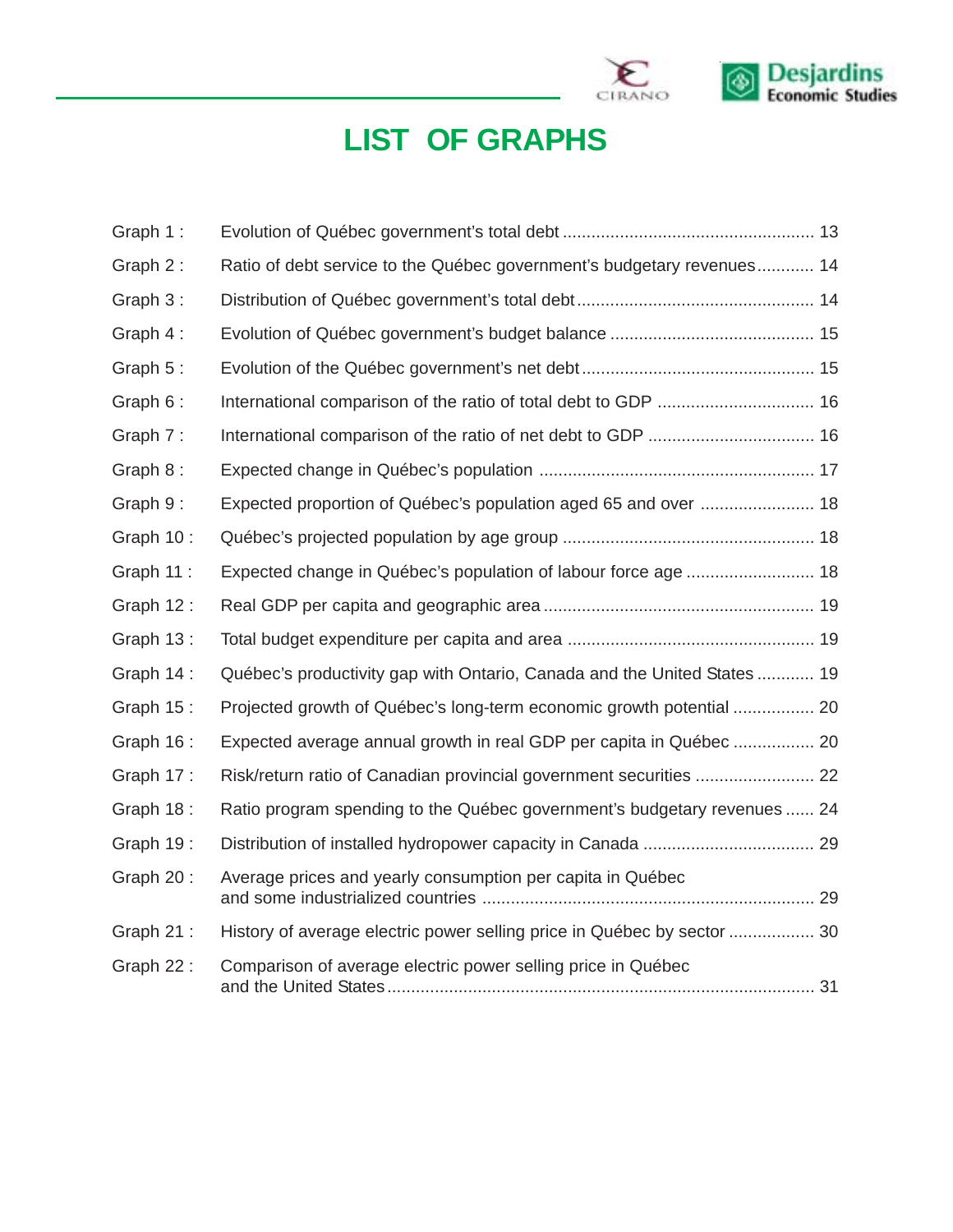



# **LIST OF TABLES**

| Table 1:  |                                                                                   |    |
|-----------|-----------------------------------------------------------------------------------|----|
| Table 2:  |                                                                                   |    |
| Table 3:  |                                                                                   |    |
| Table 4:  |                                                                                   |    |
| Table 5:  | Gap between Québec and other provinces for personal income tax,                   |    |
| Table 6:  |                                                                                   |    |
| Table 7:  | Credit ratings assigned by Moody's to Canada's federal and provincial             |    |
| Table 8:  | Budgetary revenues and expenditures in the provinces of Canada  25                |    |
| Table 9:  |                                                                                   |    |
| Table 10: |                                                                                   |    |
| Table 11: | Scenario for a market price increase in electricity prices in the near future  32 |    |
| Table 12: | Comparison of electricity prices in major North American cities -                 |    |
| Table 13: | Number of years to reach the average price on the North American market,          |    |
| Table 14: | Number of years to reach the average price on the Canadian market,                | 39 |
| Table 15: | Number of years required to reach the total debt ratio per capita of Ontario      |    |
| Table 16: | Calculations for yearly surpluses according to four rate increase                 |    |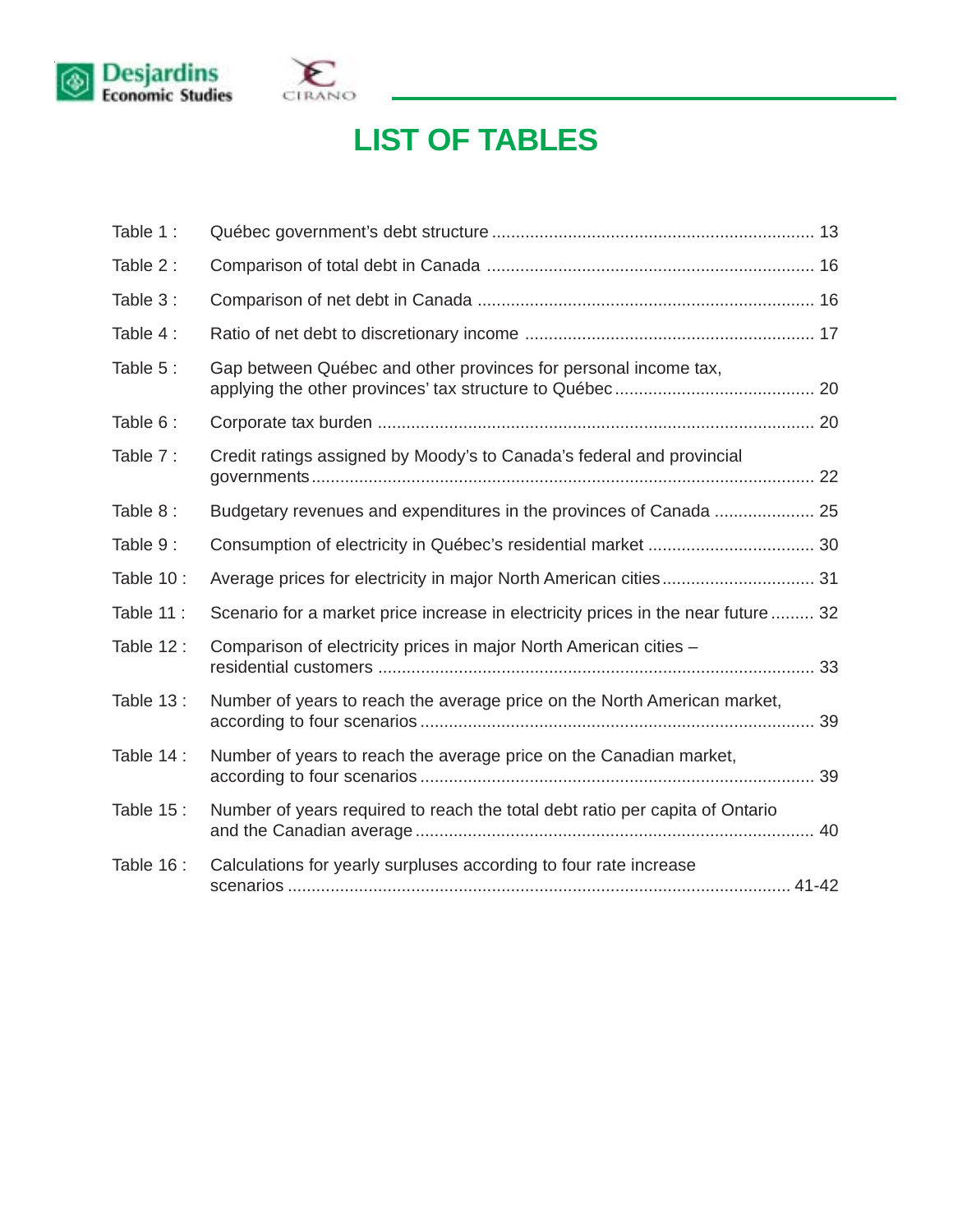

# **INTRODUCTION**

Québec is entering a critical time in its post-industrial history. In addition to evolving in a constantly changing environment, subject to increasingly fierce competition both nationally and internationally, it is facing huge domestic challenges that demand a rapid change in course. This change in course, for which there must be broad consensus, is essential to maintaining Québecers' standard of living from now until the end of this century.

One of the primary obstacles we are facing is a very precarious fiscal situation that will, unless tough choices are made, make it difficult for Québec to deal with its already aging population, to replace and modernize many public infrastructures, when needed, and maintain its capacity to compete on the North American and international stages. In spite of the progress made since the economic summit held in the fall of 1996, Québec's GDP per capita remains 13% and 16% below the GDPs of Canada and Ontario respectively. Moreover, the Québec government's spending per capita exceeds that of the Canadian and Ontario governments by 9% and 28% respectively. As a result, Québec's tax burden is much heavier than those of its immediate partners: it can no longer resort to further tax increases without compromising its competitive strength.

Moreover, Québec is Canada's most indebted province. In 2005, according to the reference documents for the Québec government's recent pre-budgetary consultations, Québec's total debt stood at \$116.6B, which represented 44.0% of Québec's GDP, compared to a 25.2% average for the provinces (20.5% with Québec excluded), and 30.3% for Ontario. And, if Québec's share of federal debt (about 20% of a total \$701B in debt) is taken into consideration, Québec's total debt ratio in comparison with its economy would be 80%. This is one of the poorest performances among industrialized nations. Despite the efforts made to maintain a "zero" deficit, in absolute value, this public debt has continued to increase, concomitantly reducing the government's flexibility, while Québec's population is aging and the country as a whole must deal with rising public health costs.

Québec is, in fact, aging more quickly than its neighbours, and growing more slowly demographically. The aging of the population will soon slow the long-term potential for economic growth. According to the ministère des Finances du Québec, the labour force participation rate (proportion of the population that is employable) will begin to drop in years to come, gradually, then more quickly as of 2010, reducing the Québec economy's productive capacities.

Today, no one can deny how precarious Québec's fiscal situation is. A quick about-face is thus required to get ready to deal with this situation. We will no doubt need to seek innovative, bold solutions, such as we propose in sections 2, 3, 4 and 5 of this study.

There is no miracle solution. Everything depends on the will of our leaders and the public to tackle that which can be changed by taking charge of our problems. Macroeconomically, we believe we must first focus on the unavoidable issue of the debt, so as to decrease its weight and increase the Québec State's financial leeway in a lasting manner. This would keep us from passing a heavy burden on to coming generations. The documents tabled at the 2004 Forum des générations left no room for doubt on this matter. It is an issue of intergenerational equity. Also, over time, a high debt level leads to other problems (solvency, economic efficiency and political issues) with the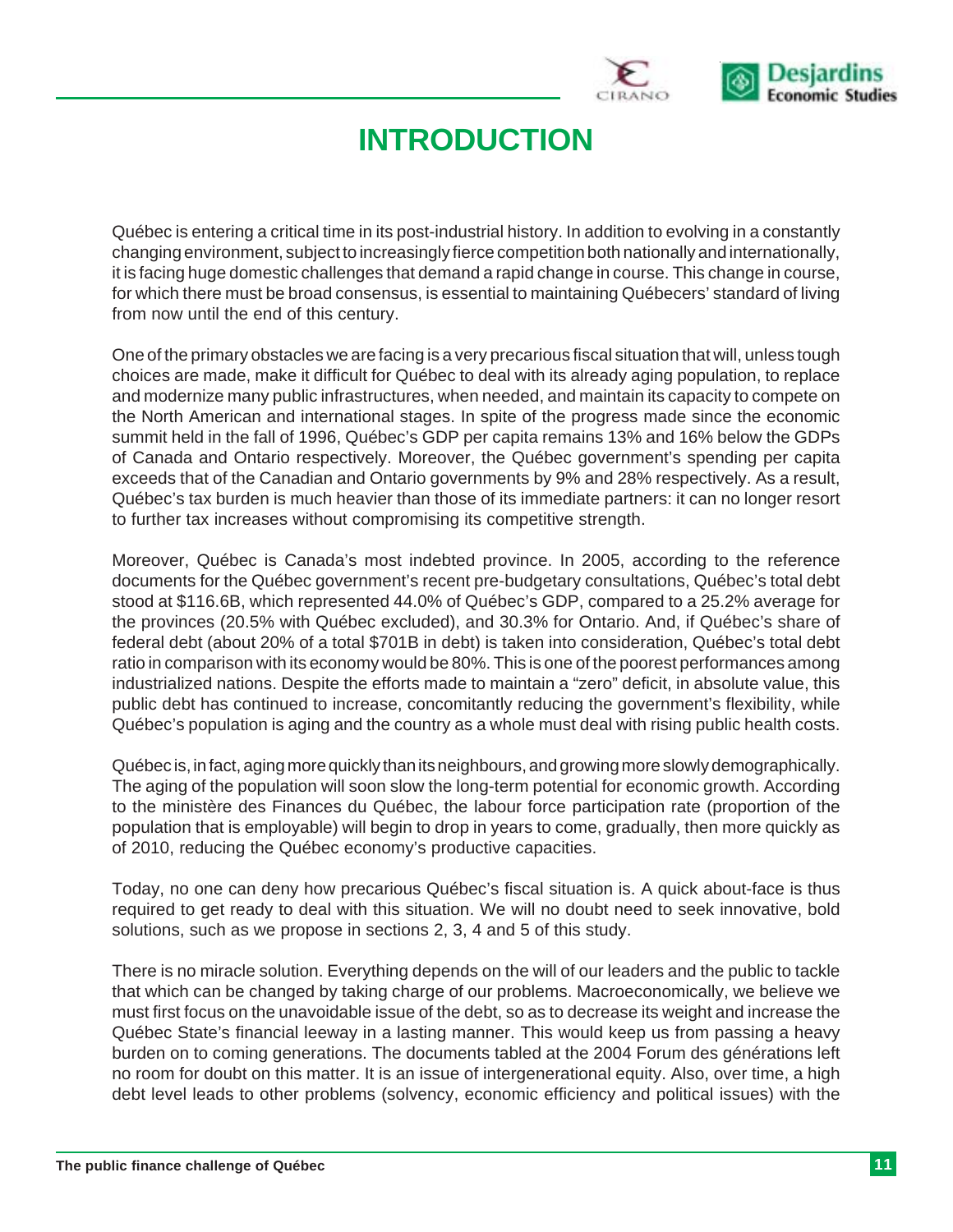

economy. All Québec residents must view reducing the debt as a major priority, starting today. Our future depends on it!

In recent years, a number of governments (including the governments of Canada and other countries) have recognized the harmful consequences that can result from high debt levels, and have taken steps to reduce the debt. Every year, Canada's federal government uses one third of the budget surplus that is in excess of the contingency reserve toward debt retirement. Ten years ago, Alberta passed the Balanced Budget and Debt Retirement Act. In 2005, this province succeeded in completely eliminating its outstanding debt. Even Nova Scotia created a specific debt retirement fund in 2003 before implementing, in 2005, a new plan for retiring the debt that enables certain amounts (collected as a result of revenues from offshore oil) to be allocated to paying off the debt. Lastly, every year, the Manitoba governments transfer an amount specifically earmarked for paying off its debt to its sinking fund. A number of countries abroad, such as New Zealand, Sweden and Ireland, have also taken steps to reduce their debt levels. In the summer of 2005, France even formed an expert committee (Pébereau commission) to ensure that its public finances are put into order and create new flexibility, including the adoption of measures related to debt management.

In this study, as collective measures, we recommend such things as gradually raising electricity rates to bring them more into line with market prices. What is involved is, initially, fostering a better allocation of hydropower resources and therefore energy efficiency and then applying, directly and in a binding manner, the proceeds of the economic rent obtained by increasing electricity rates to bringing down the debt, in compliance with the law (expansion of the 1996 *Act respecting the elimination of the deficit and a balanced budget* to include debt control, which stipulates creation of a fund to repay the debt). Our analyses show that the total or partial freeze on hydropower resource prices is regressive<sup>1</sup> insofar as it benefits those who are well off, and leads to overconsumption and even waste. We recommend compensating the least fortunate for the perverse effects of an increase in electricity rates by, for example, increasing their QST refund.

We also present several recommendations for improving fiscal management and the economy's performance, to equip ourselves for economic reverses that we are not in the least prepared for (these proposals include creating a yearly contingency fund and increasing budgetary spending at a pace that is slower than that of economic growth). We also back other measures, several of which are already known, to reduce the gap between Québec's productivity and that of its main trading partners.

Unless we collectively take control of all these problems, Québec faces a difficult future, which could lead to its economic and demographic decline. We do not believe that a resolution in the area of the fiscal imbalance will be sufficient to correct the Québec situation. Rather, we need to challenge ourselves as soon as possible. We believe we currently have a window of opportunity for action, one that we may never have again. It is up to Québecers to seize this opportunity.

<sup>1</sup> In contrast to progressivity, regressivity describes a measure whose effect decreases proportionately as revenue increases.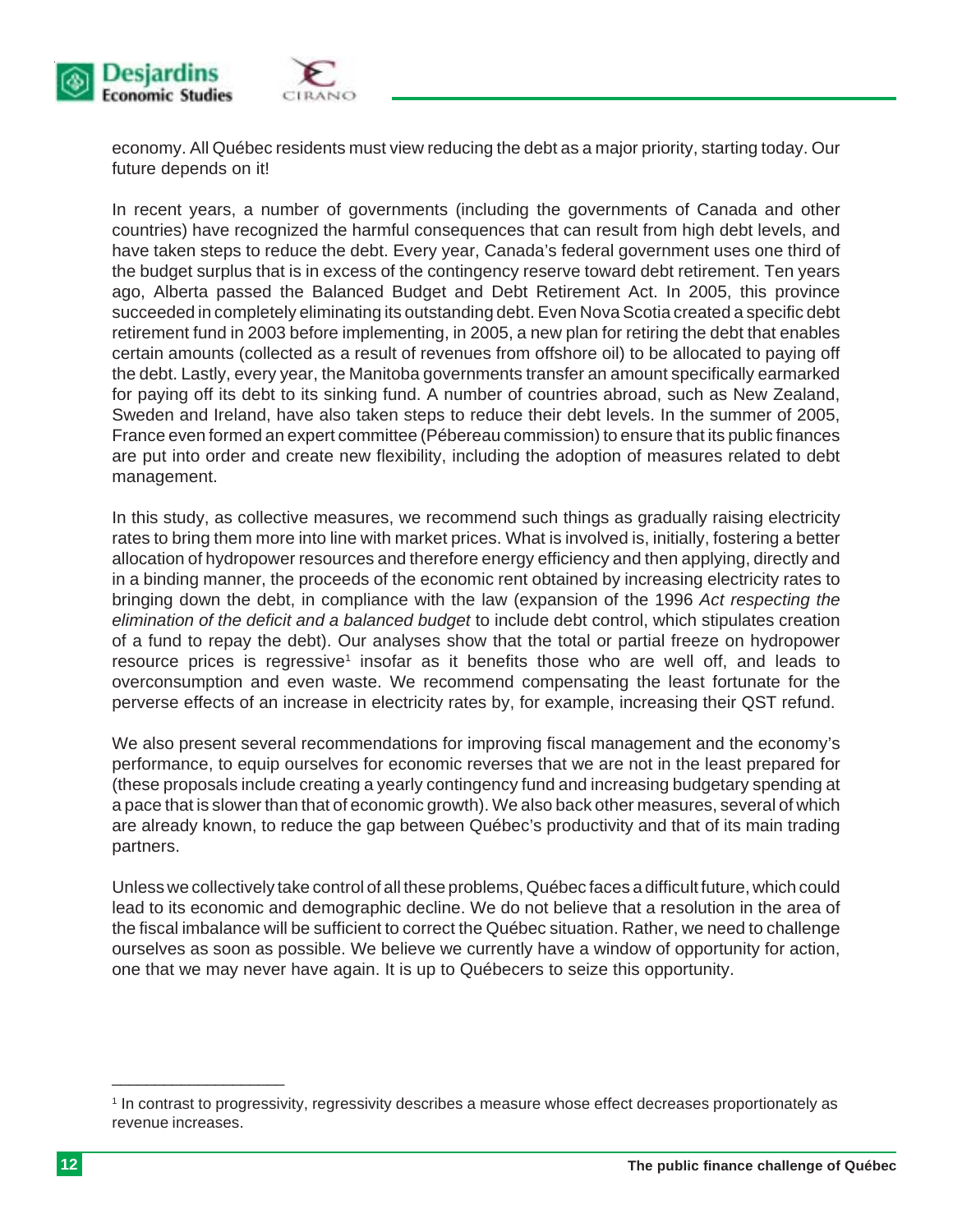

## **1. The magnitude of the challenge and related problems**

In this section, we will look at the problems associated with Québec's fiscal situation and indebtedness. Specifically, we will strive to answer the following questions: what is the size of Québec's public debt, and where does it rank in relation to the debt of neighbouring provinces and the other main industrialized nations? What are the current and potential problems caused by this debt level? Finally, what consequences will inaction have for the future evolution of Québec's public finances?

#### **1.1. Public debt in Québec**

Firstly, we must look at the size of the Québec government's debt, even though this problem is a wellknown one that has already gained a broad consensus. Total public debt is, first and foremost, made up of direct debt, that is, primarily the debt contracted by issuing Québec government securities on national and international financial markets (mostly made up of Treasury bills and government bonds). However, direct debt does not represent all of the Québec government's financial commitments. In fact, total debt is the sum of direct debt and the net liabilities of the State employee pension funds. Net debt is equal to total debt minus net financial assets. Here are some details on this issue.

#### **Table 1**



*1.1.1. Gross or total debt*

Before describing the make-up and evolution of gross or total debt, we must first specify that the total debt of the Québec government's consolidated fund does not take

into consideration the debt of the health and education network. Yet, in fact, the province of Québec secures this debt. Moreover, the Québec government secures the debt of State corporations such as Hydro-Québec and the debt of Québec municipalities for national and international investors. Thus, even though the Québec government is not directly responsible for repaying the debt of these local entities, it is the final "endorser" for the debt, which further deepens its liability for public debt<sup>2</sup>. At this stage, it should be noted that there is not just one source of data and one way of describing a government's debt level. Throughout this study, we will thus be presenting a variety of data on the Québec indebtedness situation that provide a very good overall picture of the size of the public debt in Québec and allow comparisons to be instituted.

According to the ministère des Finances du Québec, the government's total debt stood at \$116.6B on March 31, 2005. As graph 1 shows, this debt barely existed at the start of the 70s. The cost of financing the debt, as established in the April 2005 budget plan, now totals almost \$7.5B per year, that is, 13.3 cents per dollar of revenue (in income and other taxes and transfers from the federal government). This is the third largest government expenditure item, after the item for the ministère de la Santé et des Services sociaux (approximately

#### **Graph 1**

**Evolution of Québec government's total debt 100 120 140** *In billions of \$ In billions of \$* **Québec government's 1997-1998 accounting reform**



Sources: ministère des Finances du Québec and Desjardins, Economic Studies

\_\_\_\_\_\_\_\_\_\_\_\_\_\_\_\_\_\_\_\_

**120 140**

<sup>2</sup> According to several sources, these bodies' gross debt is just over \$50B.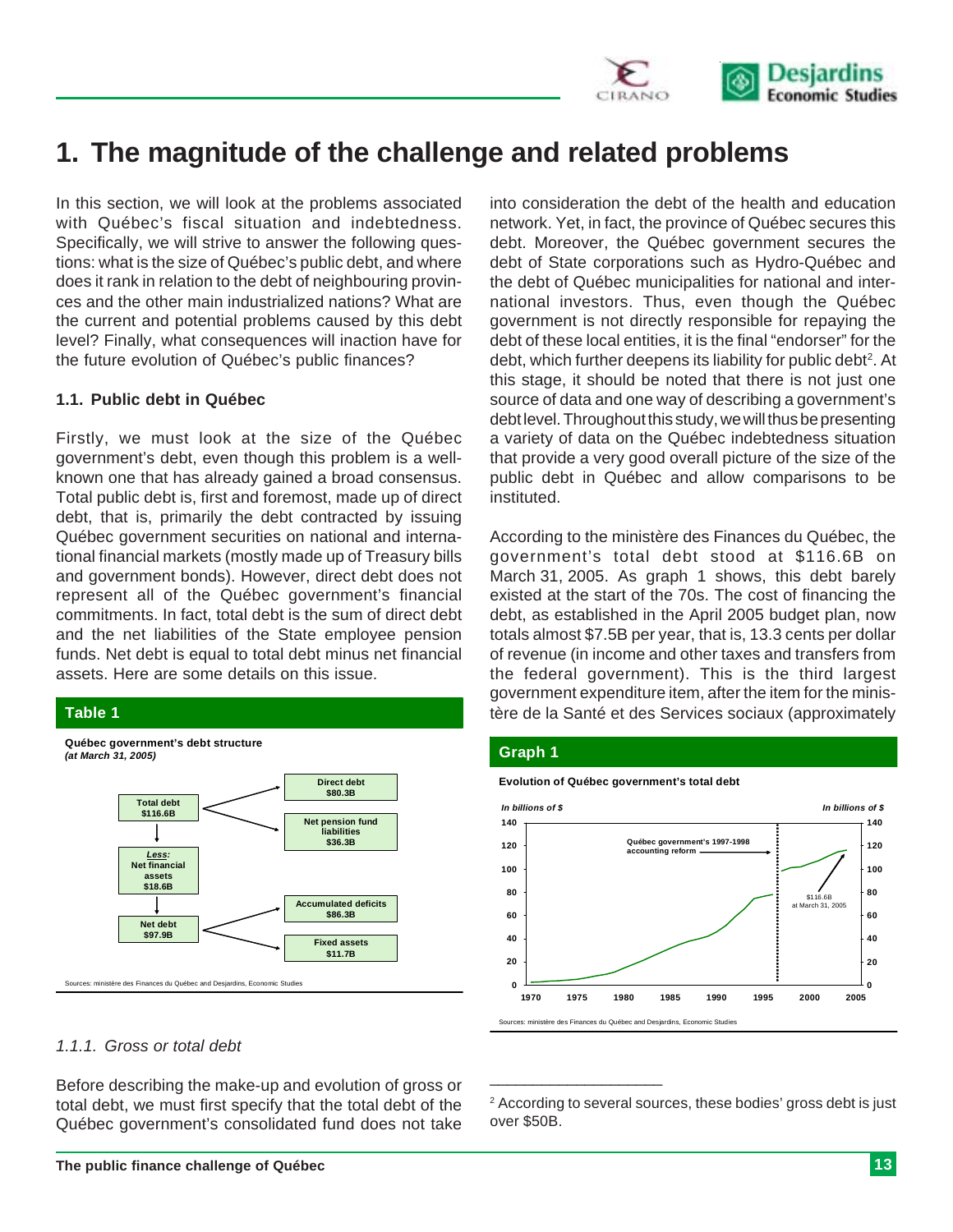



**Ratio of debt service to the Québec government's budgetary revenues**



\$21B) and the item for the ministère de l'Éducation, du Loisir et du Sport (about \$12B). The situation is, of course, better than it was in the 1997-1998 fiscal year, at which time debt service amounted to close to 18% of budgetary revenues, but it is still a heavy financial burden when compared to the ratio of about 5% seen in the start of the 70s (see graph 2).

Total debt continues to climb by about \$2B a year, even though the government has not, on average, posted a deficit since the return to a balanced budget in the 1998- 1999 fiscal year. The increase in the debt stems mainly from three sources: 1) the government borrows (just over \$1B a year) to finance fixed assets, but only the annual depreciation is recorded during the fiscal year underway; 2) the government also contracts a debt (about \$1B a year) because it records all of Hydro-Québec's profits in its revenues but only receives a dividend that corresponds to about half of the profits every year; and 3) the government also borrows to make investments in its State corporations.

The Québec government's total (or gross) debt of almost \$120B was primarily used to pay for the cost of running the State, i.e., current operating expenses, including the salaries of civil service employees. In fact, according to the Ministère des Finances du Québec, three quarters of the debt, i.e., \$86.3B on March 31, 2005, stems from the deficits posted starting in the early 70s. These repeated deficits were, as the saying goes, used to buy the government's "groceries". Moreover, the portion of the debt used to finance net financial assets and fixed assets is only \$30.3B, i.e., 26% of Québec's total debt. This portion of the debt does not lead to any intergenerational inequity since recent generations are already benefiting

#### **Graph 3**



from the assets acquired, as will future generations. This is not true, however, for the portion that has been amassed over time for current operating expenses: it represents three quarters of the accumulated debt.

#### *1.1.2. A description of the net debt*

A measurement that is more representative of the level of indebtedness must consider not just the government's liabilities, but also its net financial assets. The net debt, i.e., total debt less net financial assets, is the benchmark that is the most frequently used in analyzing governments' indebtedness, in both Canada and abroad. Note that net debt does not consider non-financial assets, such as public property (roads, hospitals, etc.) that is, in the main, difficult to assess financially.

In the latest Québec government accounting reform implemented in the 1997-1998 fiscal year, the accounting rules were changed so as to have net debt split into two headings in public accounts and budget documents: 1) the debt represented by the deficits amassed over the years; and 2) the deficit stemming from capital spending. Previously, capital spending was fully recorded in budgetary spending in the year in which the asset was acquired or built. For example, when a bridge was built, it was fully recorded in the budgetary spending for the fiscal year underway. Since the reform, the government's capital spending is amortized over the fixed asset's estimated lifespan. Thus, now, only the assets' annual depreciation is recorded in the budgetary expenditures for the fiscal year underway. Since the 1997-1998 fiscal year, capital spending has only a marginal impact on expenditure and budget balance for the fiscal year in which it was incurred. However, financing for these assets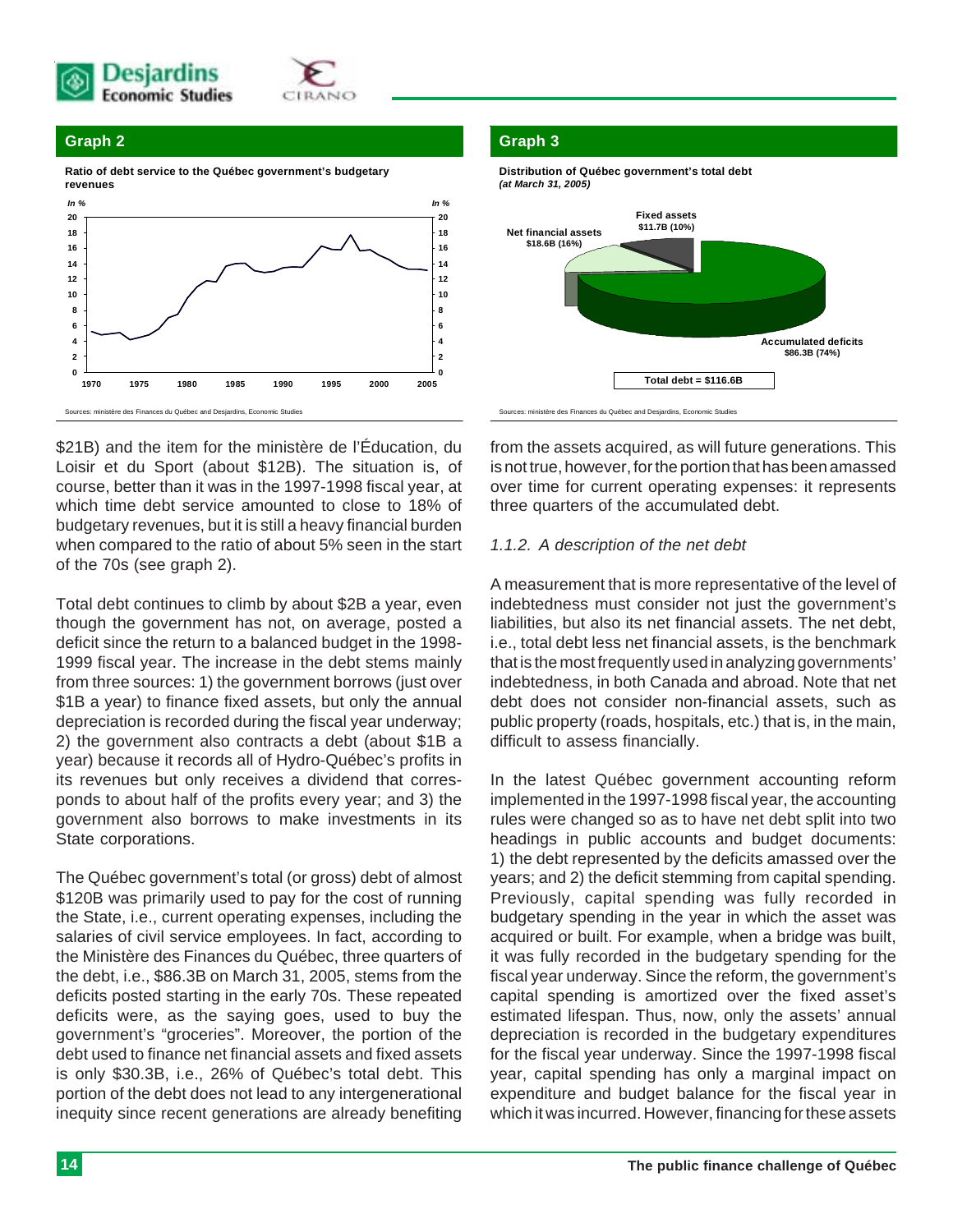

necessarily leads to an increase in the debt, whether it occurs through a new issue of securities, or through a reduction in the government's financial assets (cash flow, exchange transaction accounts, loans, investments and advances). As the following identity shows, changes in net debt are composed of the budget balance and the value of new investments in fixed assets for the current fiscal year.

Change in net debt<sub>t</sub> = (expenditures<sub>t</sub> – revenues<sub>t</sub>) + acquisition of fixed assets.

Clearly, achieving a balanced budget is no longer enough to maintain a "zero" deficit. For example, during the 1998- 1999 to 2001-2002 fiscal years, the Québec government had four budget surpluses, but net debt still rose by about \$4B, due primarily to an increase in capital spending.

#### *1.1.3. Québec's net debt*

As we mentioned earlier, the Québec government has, over the years, frequently resorted to budget deficits to finance current operating expenses. The resulting increase in the public debt has substantially inflated the interest payment burden, which has helped to worsen the province's budget situation. At its peak in 1994-1995, the Québec government's annual deficit reached \$5.8B, representing approximately 16% of its total revenues at that time. It was thus necessary to rectify the situation to keep the Québec government's credit rating from being downgraded. The strong economic growth seen as the new millennium approached, and a series of fiscal and budgetary measures then helped to gradually reduce the

#### **Graph 4**



#### **Evolution of Québec government's budget balance**

deficit. In 1996, the government passed a law limiting budget deficits (*Act respecting the elimination of the deficit)*. There was even a slight surplus as of fiscal 1998- 1999. The Québec government's budget situation remains precarious, however, as shown by the three recent budget deficits for the 2002-2003, 2003-2004 and 2004-2005 fiscal years.

According to the ministère des Finances du Québec, the government's net debt has gone from \$2.3B in 1970- 1971 to almost \$100B in 2004-2005, an average increase of \$2.7B per year. The ratio of net debt to gross domestic product (GDP), which provides an indication of its size in relation to the size of the economy, went from 10.1% in 1970-1971 to 36.7% in 2004-2005, reaching a peak of 47.0% in 1997-1998. The fact that the ratio has fallen in recent years—though net debt has continued to grow is solely the result of faster growth on Québec's nominal GDP, that is, the combined effect of inflation and the economy's growth.

#### **Graph 5**



#### *1.1.4. Comparison with the other provinces*

How does this debt level compare to those of Canada's other provinces? We should emphasize that the data from the public accounts published by the various provinces, such as those used by the ministère des Finances du Québec, are hard to compare because of the diverging application of different accounting standards and the division of responsibilities between the various tiers of government. Any comparison must therefore be based on the harmonized data from Statistics Canada's Financial Management System.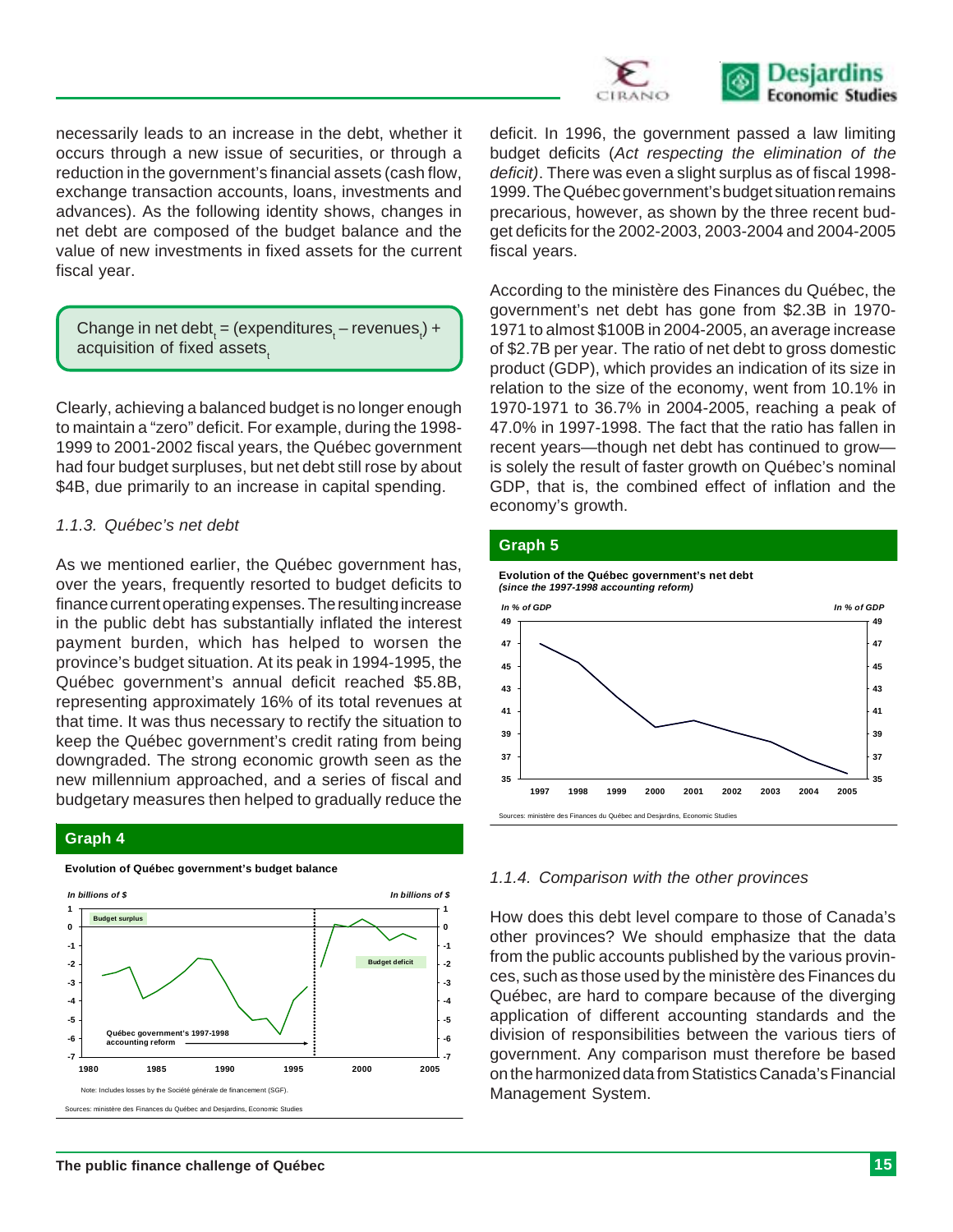

As shown in tables 2 and 3, Québec is one of Canada's most indebted provinces. It ranks third from last with respect to the relative size of its debt in relation to the size of its economy, for both total and net debt. When divided by the number of inhabitants, on March 31, 2004, Québec's net debt stood at \$12,937 per Québecer, while total debt stood at \$22,265.

Ontario (despite its recent deficits) and, in particular, Alberta are well ahead of Québec. The province of Alberta has benefited substantially from high prices for its natural resources, i.e., oil and natural gas, in recent years, which has allowed it to eliminate its debt. It even

|    | <b>Table 2</b>                            |                                         |                                            |  |
|----|-------------------------------------------|-----------------------------------------|--------------------------------------------|--|
|    | <b>Comparison of total debt in Canada</b> |                                         |                                            |  |
|    | At March 31, 2004                         | Ratio of total<br>debt to GDP<br>(in %) | <b>Total debt</b><br>per capita<br>(in \$) |  |
| 1  | Alberta                                   | 12.4                                    | 6,611                                      |  |
| 2  | Ontario                                   | 33.1                                    | 13,173                                     |  |
| 3  | Saskatchewan                              | 51.2                                    | 18,829                                     |  |
| 4  | Prince Edward Island                      | 54.1                                    | 15,123                                     |  |
| 5  | Nova Scotia                               | 62.0                                    | 19,112                                     |  |
| հ  | <b>British Columbia</b>                   | 65.5                                    | 22,675                                     |  |
| 7  | Manitoba                                  | 65.7                                    | 21,349                                     |  |
| 8  | Québec                                    | 66.3                                    | 22,265                                     |  |
| 9  | Newfoundland and Labrador                 | 67.7                                    | 23,905                                     |  |
| 10 | New Brunswick                             | 74.5                                    | 22,237                                     |  |
|    | Average for 10 provinces                  | 55.2                                    | 18,528                                     |  |
|    | Average excluding Québec                  | 54.0                                    | 18,113                                     |  |

*Source: Statistics Canada's Financial Management System*

#### **Table 3**

#### **Comparison of net debt in Canada**

|    | At March 31, 2004         | Ratio of net<br>debt to GDP<br>(in %) | Net debt<br>per capita<br>(in \$) |
|----|---------------------------|---------------------------------------|-----------------------------------|
| 1  | Alberta                   | -8,4                                  | -4 476                            |
| 2  | British Columbia          | 14.6                                  | 5 0 5 8                           |
| 3  | Ontario                   | 22,0                                  | 8 761                             |
| 4  | New Brunswick             | 26,3                                  | 7858                              |
| 5. | Saskatchewan              | 27,7                                  | 10 195                            |
| 6  | Manitoba                  | 29.1                                  | 9442                              |
| 7  | Prince Edward Island      | 33,5                                  | 9 3 3 5                           |
| 8  | Québec                    | 38,5                                  | 12 937                            |
| 9  | Nova Scotia               | 40,6                                  | 12 505                            |
| 10 | Newfoundland and Labrador | 54,4                                  | 19 222                            |
|    | Average for 10 provinces  | 27.8                                  | 9 086                             |
|    | Average excluding Québec  | 26.6                                  | 8 658                             |

*Source: Statistics Canada's Financial Management System*

currently has net assets (equal to close to 10% of its GDP) and the Heritage Savings Trust Fund, an accumulated fund valued at approximately \$13B. Even if Québec is still ahead of it, Newfoundland and Labrador should, in the future, benefit from oil revenues to improve its budget situation.

#### *1.1.5. International comparison*

Internationally, the lack of harmonized data makes it even more difficult to compare the Québec government's debt situation to that of other industrialized countries. If we add Québec's share of federal debt, Québec's total debt represents approximately 80% of its GDP, while the ratio of net debt to GDP is close to 50%. Note that total debt corresponds to net debt plus the government's net financial assets. In terms of indebtedness, even if net debt is a more representative measurement of a government's debt level, total debt provides a better indication of the

#### **Graph 6**

**International comparison of the ratio of total debt to GDP in 2004**



Note: Québec's debt is calculated based on the debt of the government of Québec, to which Québec's share of federal government<br>debt is added. Québec's portion of federal debt is estimated to be between 16% and 24%, with a

ion and Development (OECD), Statistics Canada, ministère des Finances Sources: Organisation for Economic Co-operat<br>du Québec and Desiardins, Economic Studies

#### **Graph 7**

#### **International comparison of the ratio of net debt to GDP in 2004**



Note: Québec's debt is calculated based on the debt of the government of Québec, to which Québec's share of federal government debt is added. Québec's portion of federal debt is estimated to be between 16% and 24%, with a target of 20%. Note that net pension iability was excluded in both cases for the purposes of the comparison with OECD data.

on and Development (OECD), Statistics Canada, min Sources: Organisation for Economic Co-opera<br>du Québec and Desjardins, Economic Studies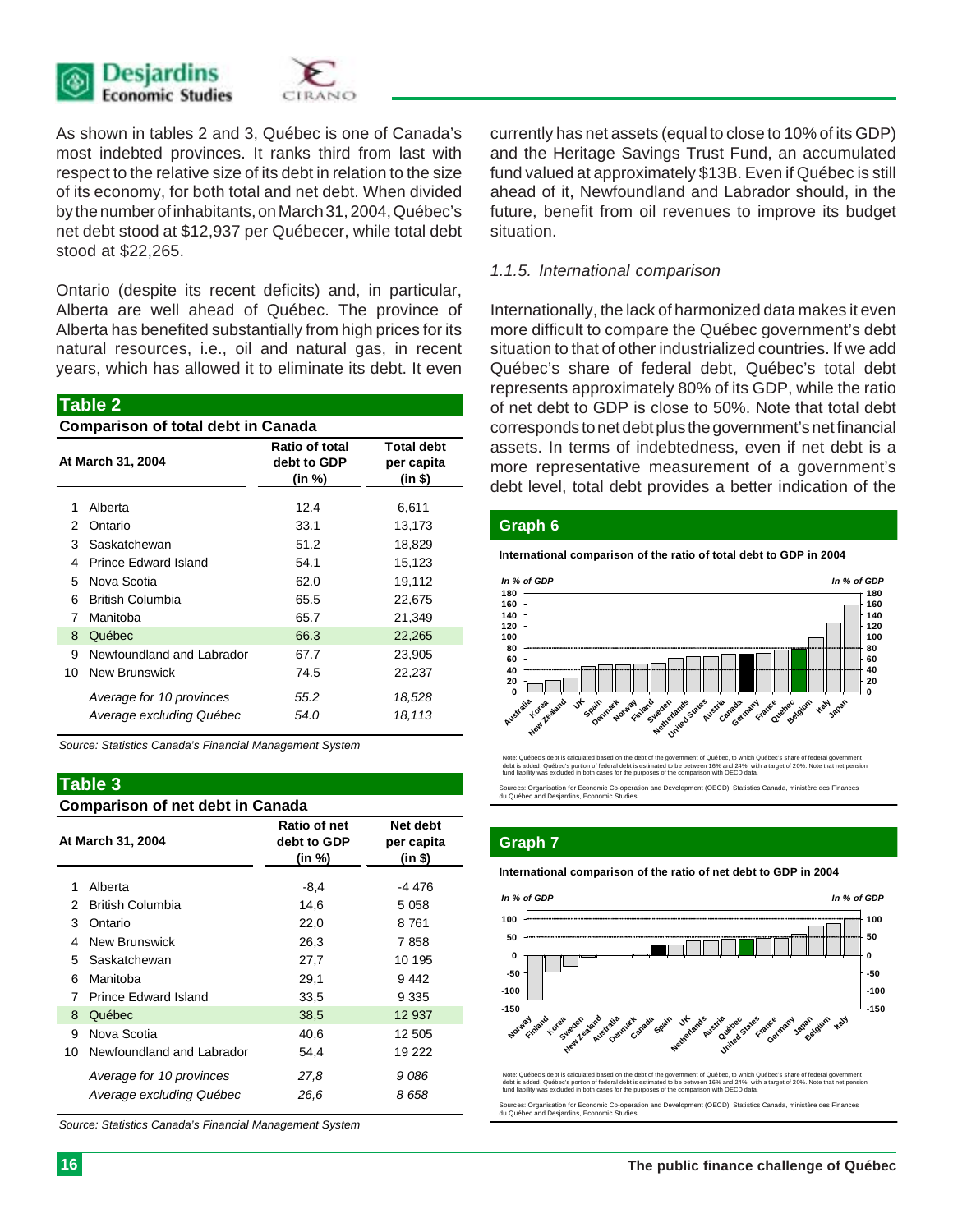

burden this places on taxpayers as a result of the related interest payments.

Our results also correspond with the results from a study by the Fraser Institute released in June 2004, which put the Québec government among the most indebted governments of high-income nations and Canadian provinces. When net debt is compiled with discretionary income<sup>3</sup>, Québec ranks 26<sup>th</sup> out of a total of 31<sup>4</sup>.

#### **Table 4**

**Ratio of net debt to discretionary income (provinces of Canada and high-income countries)**

| Ranking        | Country                      | Net debt/discretionay<br>income (\$US) in % |
|----------------|------------------------------|---------------------------------------------|
| 1              | Norway                       | $-73,4$                                     |
| $\overline{2}$ | Finland                      | $-42,7$                                     |
| 3              | Sweden                       | $-3,1$                                      |
| 4              | Australia                    | 5,7                                         |
| 5              | Denmark                      | 8,4                                         |
| 6              | Yukon                        | 11,1                                        |
| 7              | New Zealand                  | 20,6                                        |
| 8              | Alberta                      | 20,8                                        |
| 9              | <b>Northwest Territories</b> | 24,5                                        |
| 10             | Iceland                      | 26,3                                        |
| 11             | <b>Barbados</b>              | 26,3                                        |
| 12             | United Kingdom               | 29,1                                        |
| 13             | <b>British Columbia</b>      | 36,6                                        |
| 14             | France                       | 38,3                                        |
| 15             | Saskatchewan                 | 40,7                                        |
| 16             | <b>Netherlands</b>           | 42,0                                        |
| 17             | <b>United States</b>         | 42,5                                        |
| 18             | Spain                        | 42,6                                        |
| 19             | Canada                       | 44,3                                        |
| 20             | Ontario                      | 44,6                                        |
| 21             | Germany                      | 45,0                                        |
| 22             | Manitoba                     | 45,4                                        |
| 23             | <b>New Brunswick</b>         | 45,9                                        |
| 24             | Prince Edward Island         | 48,8                                        |
| 25             | Austria                      | 50,6                                        |
| 26             | Québec                       | 55,2                                        |
| 27             | Nova Scotia                  | 56,5                                        |
| 28             | Japan                        | 64,4                                        |
| 29             | Newfoundland and Labrador    | 67,3                                        |
| 30             | Italy                        | 99,1                                        |
| 31             | Belgium                      | 99,7                                        |

\_\_\_\_\_\_\_\_\_\_\_\_\_\_\_\_\_\_\_\_ *Source: Fraser Institute (2004)*

<sup>3</sup> A discretionary income is the minimum amount required to buy subsistence goods and services.

4 Note that the Scandinavian countries have a very enviable position. In fact, because of their many assets and the way these are recorded, these countries have a very low, even negative net debt (assets are larger than total debt).

In summary, while these national and international comparisons could be subject to criticism, it is clear that Québec's government is one of the most indebted. Québecers must therefore cope with one of the heaviest debt loads in the industrialized world.

#### **1.2. Factors aggravating Québec's public indebtedness**

We have just seen that Québec is a particularly indebted province, especially when compared to other Canadian provinces and some countries that are comparable economically (although such comparisons must be made with care). Moreover, to analyze Québec's fiscal situation, we must take into account a number of important factors that are making the problem of Québec's indebtedness worse in relation to its partners and competitors. Here are a few of the factors:

#### *1.2.1. Faster aging of the population*

Québec will have a demographic problem in the next few decades: it's an open secret. According to the Institut de la statistique du Québec (ISQ-2004) and the ministère des Finances du Québec (February 2005), the rate at which the population is growing will slow substantially in the next fifty years. This downturn implies that, by around the year 2050, Québec's population will only be slightly larger than it is today. Québec's population will reach a peak in around the year 2030 (8.1 million inhabitants), then enter a period of gradual decline.

#### **Graph 8**

**Expected change in Québec's population**



.<br>urces: Statistics Canada, Institut de la statistique du Québec (ISQ) and Desjardins, Economic Studies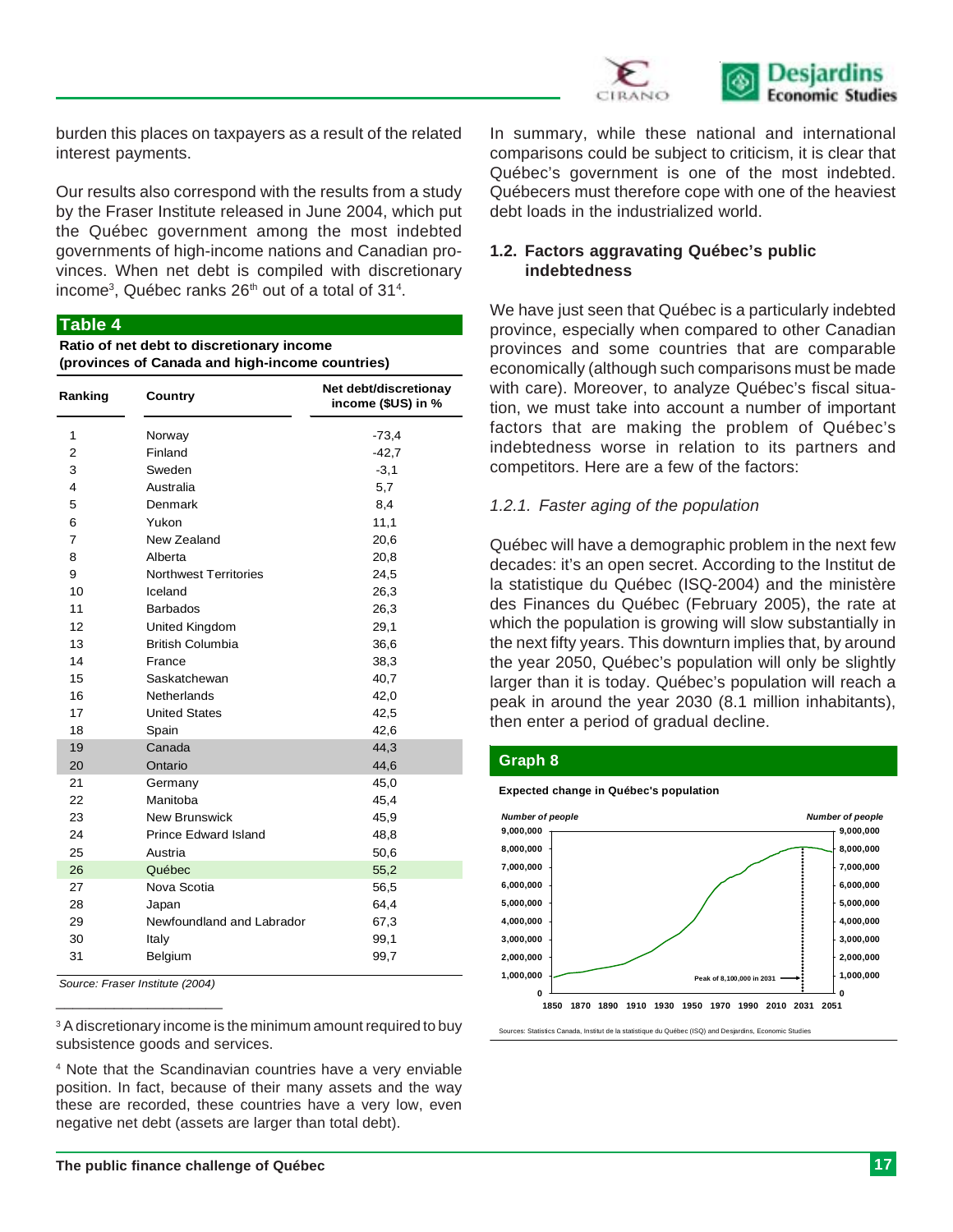



Other industrialized nations will be experiencing this phenomenon, as well. That said, Québec's population decline will be so sharp that it will be more like that of Japan and some countries in Europe, such as Italy, where the population is deemed to be at a critical level. Moreover, even if Québec's primary trading partners, i.e., the rest of Canada and the United States, will also be experiencing demographic problems, their population should at least not decrease.

#### **Graph 9**



As a reference, the ISQ provides a scenario in which the proportion of the population that is aged 65 and over goes from just over 10% at the start of the year 2000 to about 25% in the year 2030, then 30% towards mid-century. There are a number of reasons for the increase in the number of people aged 65 and over: 1) increased life expectancy; 2) the aging of the "baby-boomer" cohort;

#### **Graph 10**



**Québec's projected population by age group**

Sources: Institut de la statistique du Québec (ISQ) and Desjardins, Economic Studies

3) a low birth rate; and 4) unfavourable traditional migratory flows.

Québec's population began to age later than the populations of other industrialized nations due to the high birth rates recorded in the last one hundred years. However, since the renewal rate for Québec's population has dropped sharply in the last three decades and net migration, while positive, should not be very high, demographic aging will occur more quickly in Québec than for its main trade partners. This situation implies that the number of workers will gradually decrease. We will therefore have fewer and fewer workers per retiree, which will inevitably further exacerbate the fiscal pressure on tax payers to finance public services (including debt service). Don't forget that it is the workers who participate the most in economic activity and make the largest contribution to financing public services. Finally, this bad demographic news could undermine potential gains from a resolution of the issue on sharing the fiscal imbalance between the various tiers of government.

#### **Graph 11**



#### *1.2.2. Less collective wealth*

The soundness of a government's public finances usually goes hand in hand with how much wealth that State has. Although it is rich in comparison with the average country, Québec is nonetheless poorer, from a financial perspective, than the immediate neighbours with whom it has business ties. In fact, in spite of the advances made in the last few years, Québec's GDP per capita is 13% and 16% below the average for Canada's provinces and Ontario respectively. It is also 32% below that of the United States. Lower wealth requires a greater effort from taxable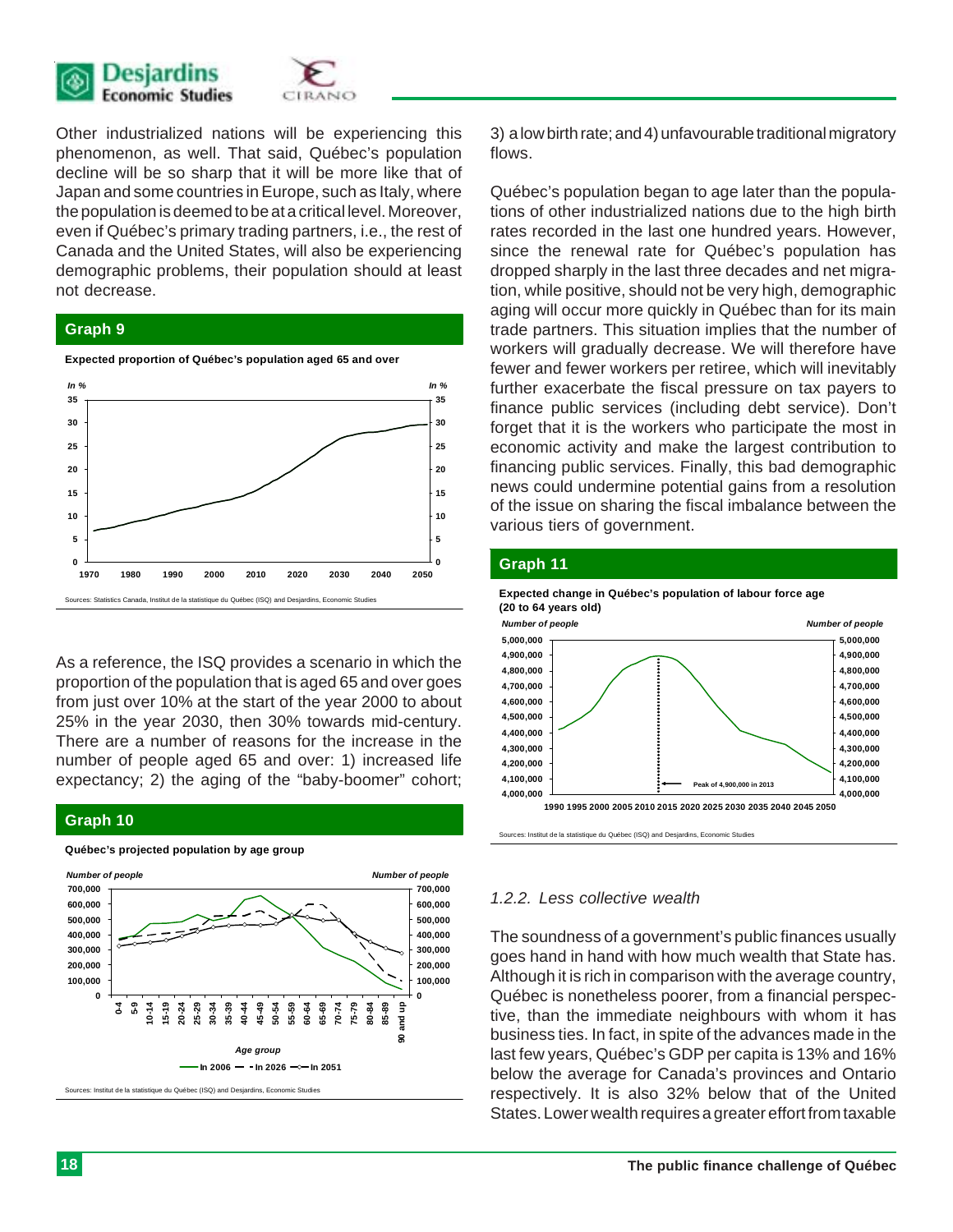

#### **Graph 12**



Québecers to maintain an equivalent level of public services. High public debt only intensifies this effort.

#### *1.2.3. Higher public spending*

In addition to having less collective wealth, Québec has more public spending per capita than the Canadian provincial average. These expenditures exceed the Canadian average by about \$800, and are about \$2,000 higher than Ontario's. In percentage terms, the Québec government's expenditure per capita exceeds that of the Canadian and Ontario governments by 9% and 28% respectively. Higher debt service in Québec and, in particular, the larger array of public services available to citizens are largely responsible for this gap. We will return to this issue in point 1.4.

#### **Graph 13**



**Total budget expenditure per capita and area in 2004-2005**

#### *1.2.4. Low productivity at work*

Data on productivity<sup>5</sup> show that Québec is lagging well behind Ontario, the average for Canadian provinces and the United States. While the productivity rate for Québec labour has gone up recently, it is still below that of its main trading partners. Québec's labour productivity has, in fact, advanced quickly: it has gone from 0.8% between 1981 and 1998 to 1.5% in the last five years. However, this acceleration has not kept the productivity gap between Québec and its primary partners from growing recently. This increase is due, on one hand, to lesser investment by Québec business and, on the other hand, by Québec workers' lower average education level. According to the ministère des Finances du Québec (January, 2006), growth in productivity by Québec's economy should decelerate soon, and might only post an annual average of 1.3% in the next half-century. Low productivity keeps Québec from benefiting from faster economic growth, which deprives the public finances of additional budgetary revenue.

#### **Graph 14**

**Québec's productivity gap with Ontario, Canada and the United States: comparison between 1990 and 2004**



#### *1.2.5. A weakening potential GDP*

\_\_\_\_\_\_\_\_\_\_\_\_\_\_\_\_\_\_\_\_

The aging population and, to a lesser degree, the drop in the worker productivity rate will have a notable impact on the long-term growth of Québec's GDP. In absolute terms, Québec's long-term potential GDP will continue to decline over the decades to come. It should drop from the current 2.1% to about 1% by the 2040s, a major decline in comparison to its immediate competitors.

<sup>5</sup> Labour productivity indicates the number of units produced per hour worked.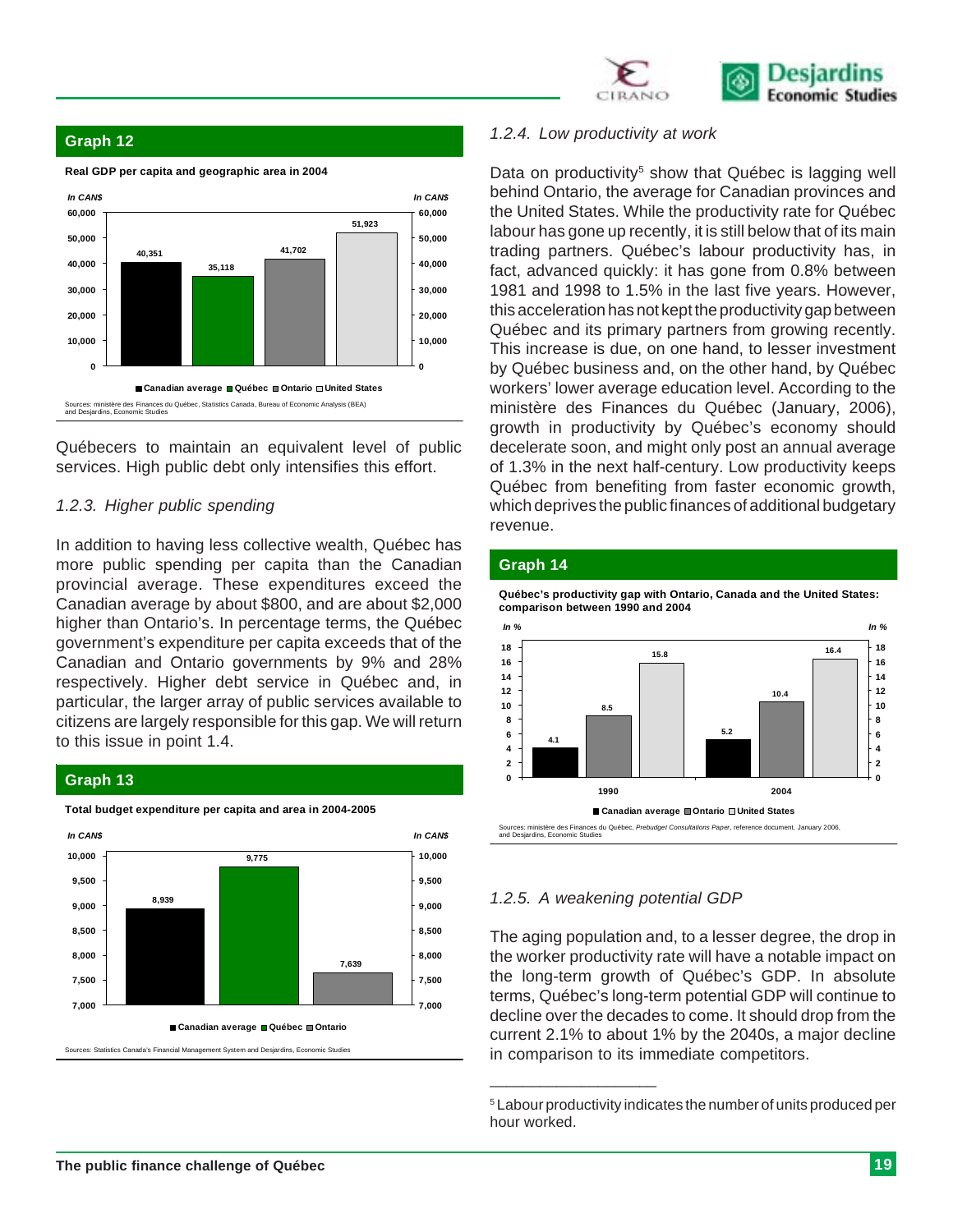



#### **Graph 15**

**Projected growth of Québec's long-term economic growth potential**



Québec's standard of living is likely to be curbed by the drop in the economy's productive capacities. Annual growth in real GDP per capita could stand at only 1% as early as the end of the next decade, performance which is of real concern given how rich North America is.

#### **Graph 16**

**Expected average annual growth in real GDP per capita in Québec**



#### *1.2.6. A heavy fiscal burden*

Québec's taxpayer must, on average, carry the heaviest fiscal burden in the provinces, after Newfoundland and Labrador. The gap for individuals as a whole is over \$1B per year between Québec and the Canadian average, and close to \$3.5B between Québec and Ontario. Québec's heavier tax burden limits the Québec government's ability to levy new taxes to reduce the public debt, and also discourages some workers from participating actively in the labour market. Note that this

burden is very heavy for those who must finance public services: 14% of taxpayers pay 60% of the income tax whereas close to 45% of taxable Québecers do not pay tax6 .

#### **Table 5**

**Gap between Québec and other provinces for personal income tax, applying the other provinces' tax structure to Québec**

| In millions of dollars              | 2003  | 2005     | 2006     |
|-------------------------------------|-------|----------|----------|
| Difference Québec – other provinces |       |          |          |
| Alberta                             | 4,433 | 4,081    | 3,756    |
| Ontario                             | 5,627 | 3,758    | 3,420    |
| British Columbia                    | 3,538 | 3.046    | 3,057    |
| Saskatchewan                        | 2,234 | 1,799    | 1,461    |
| New Brunswick                       | 1,526 | 798      | 573      |
| Manitoba                            | 937   | 577      | 414      |
| Nova Scotia                         | 689   | 435      | 86       |
| <b>Prince Edward Island</b>         | 1,099 | 390      | 41       |
| Newfoundland and Labrador           | -677  | $-1.316$ | $-1,663$ |
| Average difference                  | 2.156 | 1.508    | 1,238    |

*Sources: ministère des Finances du Québec, Prebudget Consultations, Reminder, January 2006, and Desjardins, Economic Studies*

For Québec business, the total tax bill is also one of the highest in Canada. In fact, "flat" taxes (i.e., not dependent on the level of profit), such as capital and payroll taxes, diminish the competitive strength of Québec businesses, attracting less investment and generating inferior performance. Less investment also means fewer jobs, and thus less tax revenue.

| Table 6                                                                                                 |                      |            |       |
|---------------------------------------------------------------------------------------------------------|----------------------|------------|-------|
| Corporate tax burden                                                                                    |                      |            |       |
| Corporate tax<br>as a % of GDP (2002)                                                                   | Capital <sup>1</sup> | Labour $2$ | Total |
| <b>United States</b>                                                                                    | 1,8                  | 3.4        | 5,2   |
| Canada excluding Québec                                                                                 | 3,6                  | 3,2        | 6,8   |
| Québec                                                                                                  | 4.1                  | 4.9        | 9.0   |
| <sup>1</sup> Tax on profits and tax on capital.<br><sup>2</sup> Employer costs and other payroll taxes. |                      |            |       |

*Source: Luc Godbout, Université de Sherbrooke, in Pierre Fortin's study, 2005*

<sup>6</sup> Ontario also has an equivalent proportion of taxpayers who pay no tax, but has more high-income taxpayers.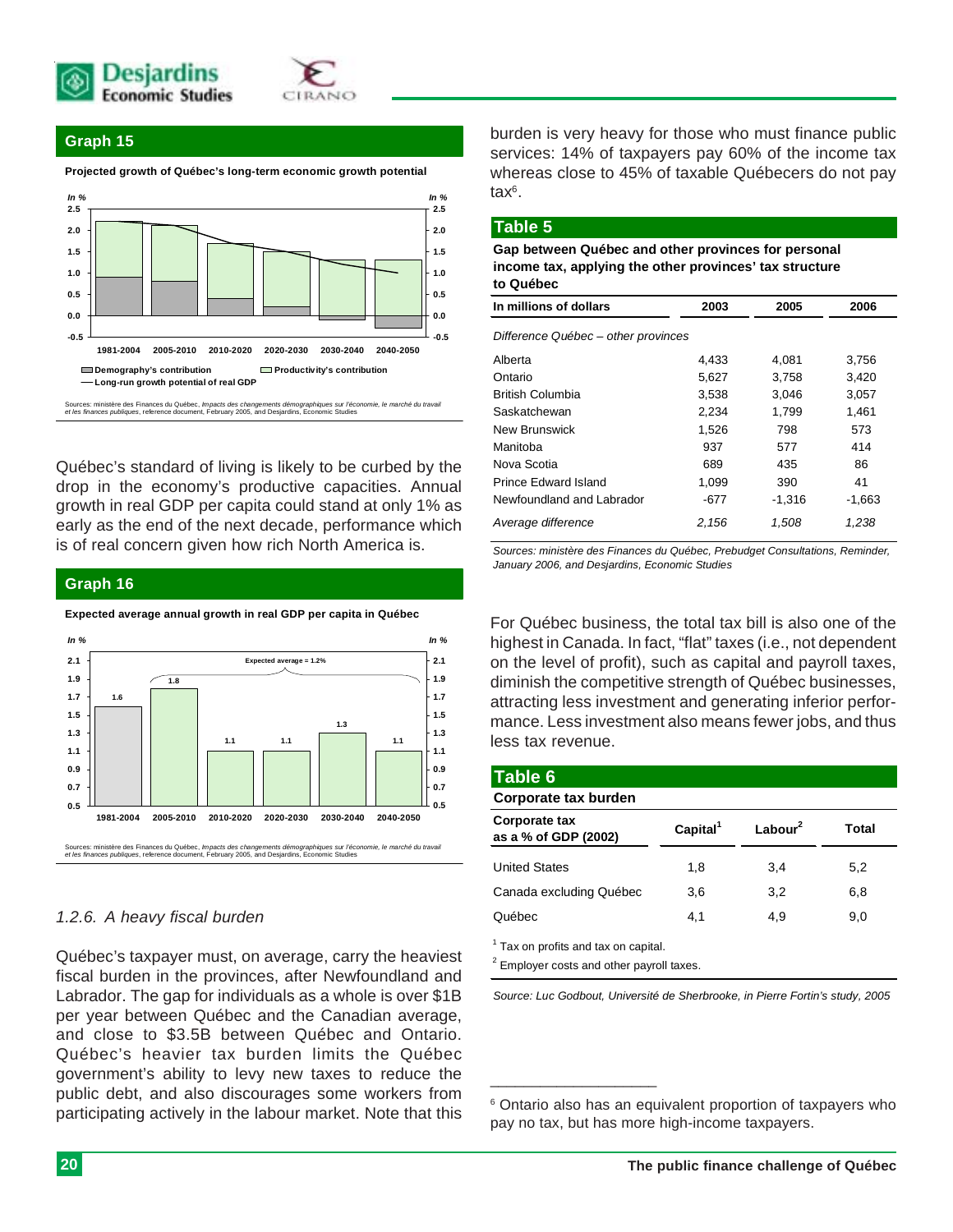

#### *1.2.7. High dependence on federal transfers*

In recent years, federal transfers to Québec have grown much faster than the Québec government's own-source revenu has. While transfers are desirable, they still put the provincial government in a very dependent situation. A change in Ottawa's redistribution policy or an economic downturn could reduce transfers. Such a situation would put Québec's public finances in a highly uncertain position, a situation which would be even more precarious than it is now. To this dependence must be added uncertainty about the review of Canada's equalization formula. The expert committee formed by the federal government has not yet released its recommendations regarding the new formula. If Québec were to receive less in transfer from equalization payments than it has in the past, Québec's public finances would incur a substantial loss.

#### *1.2.8. Economic fluctuations*

Since the new millennium began, the interest rates on the financial markets have been substantially lower than in the 90s. However, given the recovery by the world's economy, particularly in the United States, interest rates have, on average, gone up over the last two years. An interest rate normalization process is underway. If interest rates are higher in the years to come, the cost of financing Québec's public debt would increase. In fact, the magnitude of Québec's debt makes the province's budget situation vulnerable to any increase in the cost of money. Note that, each year, the Québec government must renew between \$10B and \$12B of his debt, and every upward variation in interest rates of 1% (for example, from 3% to 4%) increases the yearly cost of borrowing by an additional \$300M to \$400M in the short term, and by \$1.2B in the long term<sup>7</sup>.

Moreover, Québec and Canada have not undergone a recession since the one in 1990-1991. This is one of the longest periods of uninterrupted economic growth since the end of World War II. Without wishing for a downturn by Québec's economy, the probability that Québec will experience economic reverses in the next few years is fairly high. A slowdown or cyclical decline by Québec's GDP would have the effect of substantially decreasing the government's revenues, which would make a balanced

<sup>7</sup> According to the study by Pierre Fortin (2005), professor, Université du Québec à Montréal.

budget almost impossible, and therefore put additional fiscal pressure on taxpayers. According to the ministère des Finances du Québec, every annual 1% decline in Québec's GDP has the effect of cutting the province's tax revenues by \$500M.

#### *1.2.9. Heightened international competition*

Québec's economy is a small, open economy that is vulnerable to increased competition from abroad. This has been particularly true in recent years for Québec's manufacturing sector. Increasingly strong competition from emerging nations, especially China, India and Mexico, is causing many problems for manufacturing businesses. This type of environment, which will grow increasingly competitive, will force the manufacturing sector to adapt further. But can it? The rise of the Canadian dollar, increasing protectionism in the United States, and the end to import quotas in the textile and clothing industries could gradually cause this sector to lose its importance to the economy. Further losses of manufacturing jobs could still occur, which would represent a negative contribution to the economy and public finances, in both the short and medium terms. More globally, Québec's economy will have to deal with this structural adjustment for several years.

#### *1.2.10. Predictable revision of the government's financial results*

Last fall, the auditor general corrected the Québec government's financial results. Among other things, he indicated that the situation of public finances was more precarious than the situation presented by the government. Québec's budgetary situation and debt level would worsen if the Québec government were to revise its results in accordance with the generally accepted accounting principles used in the other provinces of Canada. Faced with this new data, the credit rating agencies and financial markets could penalize the Québec government by lowering the credit rating on Québec securities. Investors would then demand an additional premium for holding Québec government securities. This situation would lead to an increase in the government's cost of borrowing and, probably, make the financial markets less accessible. We will discuss this point further in section 1.3.1.

#### **1.3. The problems associated with public debt**

As we have just seen, the Québec government is highly indebted, and a number of factors aggravate this situa-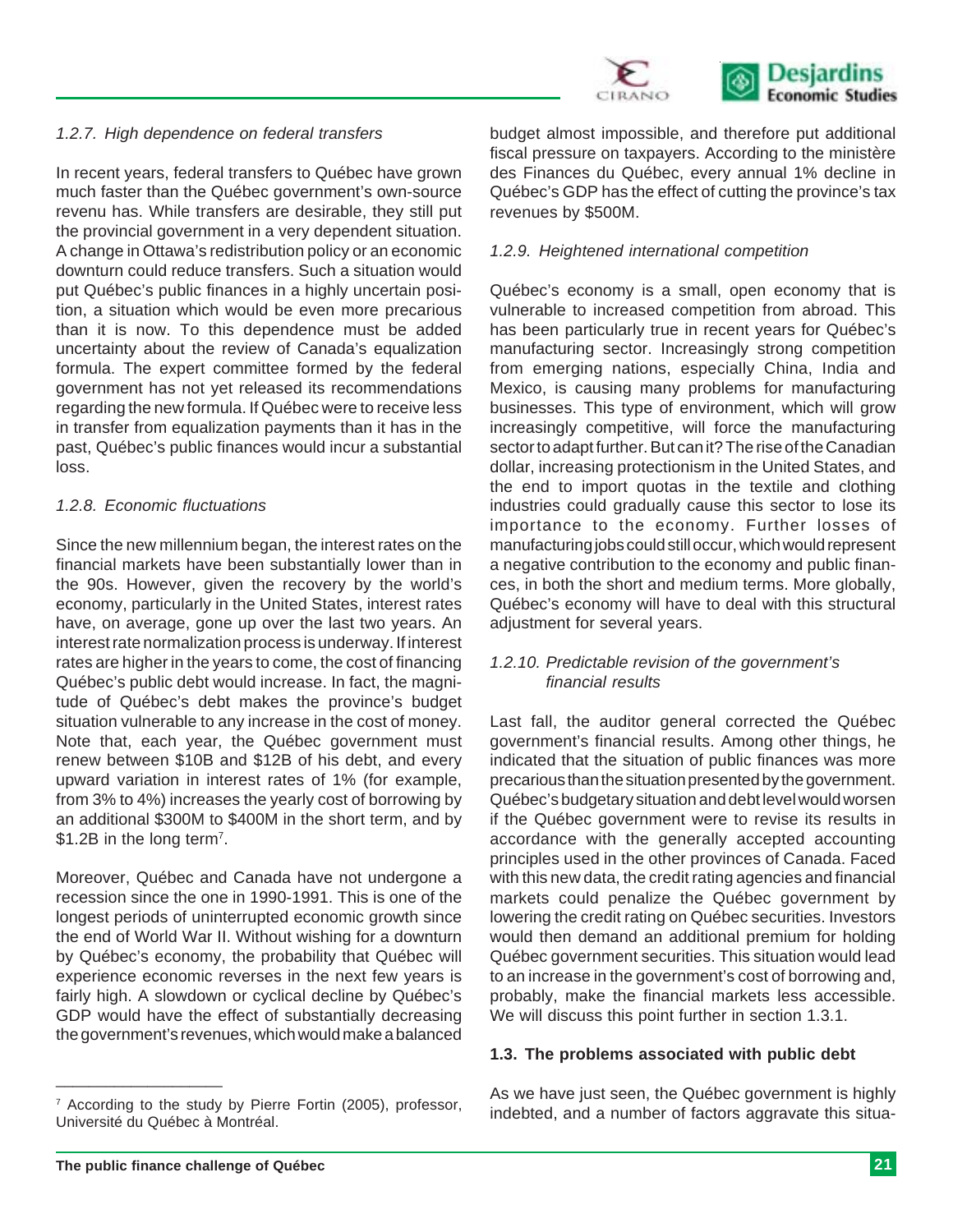

tion. Do we really need to worry? As we will see in this section, this high debt load could, over time, cause many problems for the economy. These problems can be grouped into five categories:

- Public finance problems
- Macroeconomic problems
- Economic efficiency problems
- Intergenerational equity problems
- Political problems

#### *1.3.1. Public finance problems*

For States, as for companies and individuals, one of the biggest risks associated with excessive debt is seeing its credit rating go down, which could lead to a default on payment. Given its taxing power and the economic growth witnessed over the last few decades, it is still difficult to imagine Québec defaulting on payment. Although a number of countries have had to deal with this situation in the past, most of them were non-industrialized nations.

Because of their credit rating systems, the various agencies can, in this area, provide very useful information on the likelihood that a company or government will default on payment. As a government's credit rating goes up, it is deemed less and less likely to default on payment.

For example, Moody's, the U.S. agency, assigns the rating of "A1" to the Québec government. Even though this rating indicates that the Québec government's debt provides fairly satisfactory protection, it is still more exposed to the adverse impacts of the economic situation than the debt of governments with a higher rating. Thus, Alberta's rating, which is "Aaa" (the highest rating awarded

#### **Table 7**





by Moody's, the same rating as the Canadian government's), gives it an almost unshakeable financial soundness.

According to a fundamental financial principle, as an investment's risk level increases, so does the rate of return demanded by investors. The rate of return must, in fact, reflect the allied risk. In other words, as a government's debt load increases, its credit quality decays and its interest charges go up. As shown in graph 17, Alberta, with its excellent credit rating, benefits from the lowest interest rates. Conversely, Newfoundland and Labrador, which has a credit rating of only "A3", pays the highest interest rates. Québec, like the other provinces, falls between these two extremes, but its interest rates are still among the highest after Newfoundland and Labrador.

#### **Graph 17**

**Risk/return ratio of Canadian provincial government securities**



Clearly, these higher interest rates represent an additional cost for the provinces involved. For example, the average rate on Québec bonds with maturities of ten years has been 6.18% since 1995 compared to 5.85% for Alberta. This 33 basis point difference may seem small, but when it is applied to Québec's total debt it still represents a sizeable additional long-term burden: several hundreds of millions of dollars a year. Thankfully, a number of factors, such as the dip in inflation expectations (in response to monetary policy that focuses on an inflation target of 2%) and investment managers' desire for yield have contributed to a downward trend for interest rates since the start of the 90s. This phenomenon has even intensified recently. These two factors have substantially reduced the interest rate spreads between the various provinces' securities, as well as the spreads between provincial and federal government rates. Thus, the spread between the rate for ten-year bonds issued by the provin-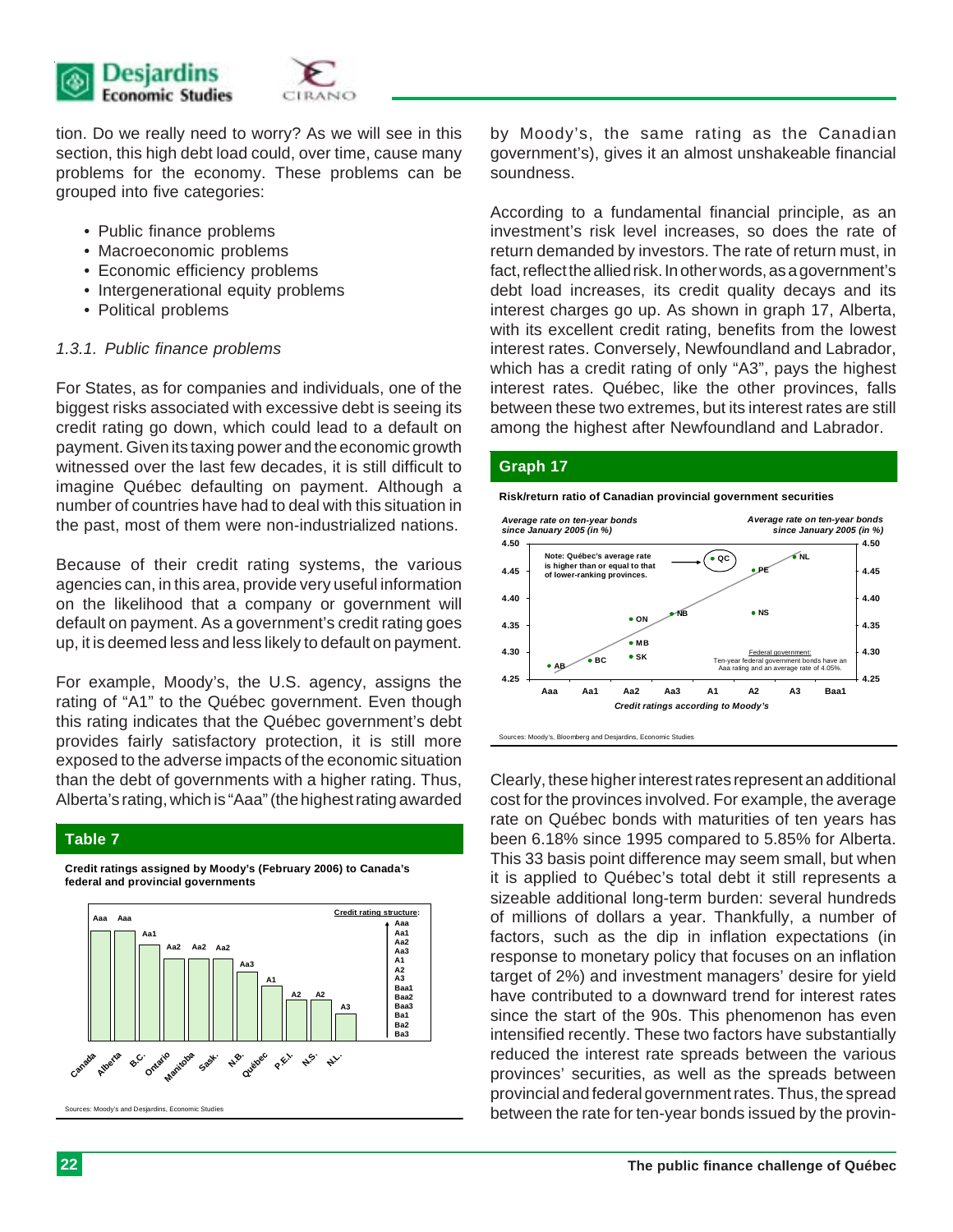

ces of Québec and Alberta was only 17 basis points at the start of 2006, compared to 34 basis points five years earlier. The decline in interest rates has therefore reduced the financial impact of a higher credit rating. However, this phenomenon could reverse in the event of a relative deterioration in Québec's budget situation, or a marked increase in interest rates.

The relative magnitude of Québec's debt could also become a major obstacle in the event of a lengthy economic slowdown. The size of debt service limits the government's flexibility since, as we saw earlier, it eats up a large share of budgetary revenue. Yet, budgetary revenue could decline sharply in the event of prolonged economic troubles, which would make the debt service burden heavier. This problem is of particular concern as program spending should increase substantially over the coming decades due, on the one hand, to faster aging by Québec's population and, on the other hand, the need to replace and modernize many public infrastructures.

#### *1.3.2. Macroeconomic problems*

In a small open economy like Québec's, public deficits and debt service take a major share of total savings, leading to increasingly frequent recourse to foreign savings or direct foreign investment. This situation would have the effect of reducing the trade surplus or, even more serious, increasing the trade deficit. It is difficult, however, to find out the net result of this macroeconomic repercussion. Consequently, it would be more relevant to focus analysis on the macroeconomic efficiency problems associated with public finance problems (resulting from public deficits), that is, higher taxes and lower productive spending.

#### *1.3.3. Economic efficiency problems*

High debt service makes the fiscal burden heavier, leading to distortions in how the economy operates, particularly in the area of the labour market. High taxes can thus reduce the yield the government gets from the tax base as a result of tax evasion or avoidance. For example, the extent of tax evasion in Québec corresponds to 5% of GDP, while, according to the ministère des Finances du Québec (April 2005), the government loses an estimated \$3.1B in revenue as a result of this phenomenon.

High debt also fuels uncertainty about future fiscal circumstances and the sustainability of some public services. This uncertainty can have an adverse affect on an economy's ability to attract and retain labour and capital.

#### *1.3.4. Intergenerational equity problems*

Public debt can also be a factor in equity when it is used as a means of financing public investments that generate long-term assets, such as the construction of a bridge. However, public debt can be a factor of inequity when it is used to shift the burden of operating expenses to future generations. Later generations thus have to pay for services that benefited preceding generations. The inequity increases along with the wealth gap between the generations.

The principle of intergenerational equity stipulates that we should not leave this kind of legacy to the coming generations. Will they be able to handle the burden of repaying the debt contracted by their elders? Given how mobile many workers are (qualified young workers in particular), the weight of the fiscal burden, somewhat inadequate wage conditions and some continuing labour market rigidities could encourage some of these workers to leave Québec.

#### *1.3.5. Political problems*

The public debt and the many problems it can lead to are likely to influence the political landscape. For example, an increasingly serious problem is emerging in public debate in Québec: the gap between the tax that individuals pay and the services they get in exchange. In a balanced budget situation, the sums allocated to debt service create a gap between the taxes paid and public services provided. Taxpayers then feel like they're "not getting their money's worth". Tax revenues could thus decrease, along with the support provided to government programs.

To illustrate this issue, it is useful to look at the evolution of the ratio of program spending to budgetary revenue. In a way, this ratio represents the yield, in terms of public spending, of a dollar paid to the government. At the start of the 70s, this ratio oscillated around one, with almost all of every dollar collected by the government going to finance program spending. The ratio subsequently reached a peak of 1.15 toward the end of the 80s, at a time when the government substantially increased its indebtedness to finance current operating expenses. Today, it is below 1 since the government has a balanced budget and must put part of its revenues toward paying interest on its debt.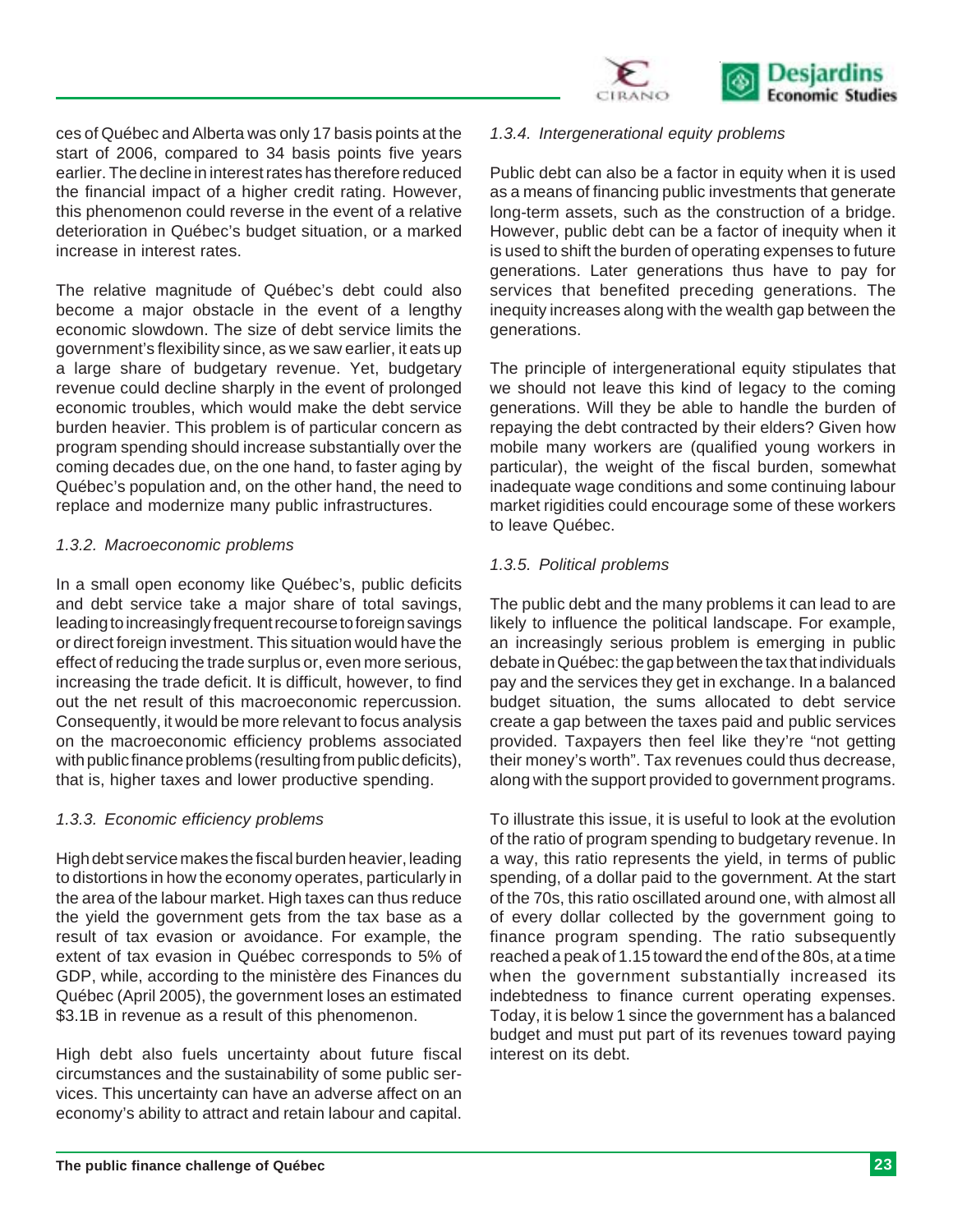



#### **Graph 18**

**Ratio of program spending to the Québec government's budgetary revenues**



#### **1.4. The consequences of not taking action**

As we mentioned earlier, budgetary balance has not been enough to stabilize the Québec government's indebtedness in recent years. The Québec government has, in large part, resorted to indebtedness to finance long-term assets, even if a "zero" deficit was attained several times. More rigorous action is therefore required to first stabilize the growth of Québec's debt, then gradually repay a portion of it. It is true that simply stabilizing or freezing the debt at its current level would, over time, all else being equal<sup>8</sup>, reduce the debt to GDP ratio, as has been seen in recent years. But is this sufficient? Is it prudent for the government to bank on ongoing, relatively high growth rates that few or no analysts are anticipating in the coming decades?

#### *1.4.1. More radical measures are required*

To answer this question, we need to advance a few hypotheses. First, let us assume that the debt's absolute value will remain at its current level for the years to come. Second, let us also assume that Québec's economy will continue, on average, to grow at a rate that is similar to its long-term growth potential during the same period. In general, the current growth potential for Québec's nominal GDP is estimated at about 4.1% per year: 2.1% from the advance by growth potential expressed in real terms, 1.3% from productivity gains, 0.8% from population growth, and 2% from the Bank of Canada's mean inflation target. The advance by long-term production potential is,

\_\_\_\_\_\_\_\_\_\_\_\_\_\_\_\_\_\_\_\_

however, expected to slow gradually in the decades to come as a result of slower growth by Québec's population and, to a lesser extent, by the Québec workforce's productivity rate. Thus, the growth potential for Québec's nominal GDP could only be 3.0% in about 35 years. Starting with standardized data from Statistics Canada's Financial Management System, a simple projection shows us that, at this pace, it will take several years just to catch up with the current average for the other provinces. Yet, everything suggests that the other provinces will continue to diminish their total debt to GDP ratio in the years and decades to come. Note that the average total debt to GDP ratio for all provinces, excluding Québec, is estimated at 54.0% for fiscal 2003-2004, whereas it was just over 68.1% nine years ago. For example, if the goal is to reach Ontario's current ratio, 33.1%, it would take about fifteen years to get there. That said, there is nothing to guarantee this, since the population is aging substantially faster in Québec than in the other provinces. Moreover, many factors are likely to aggravate the situation, which would lead to a spiralling increase in health services costs, and a decrease in the government's flexibility.

This simple example clearly shows that Québecers cannot expect to just sit on their hands and see an improvement in the government's debt situation. If they do not respond, Québec will have to resign itself to being at the back of the pack and, for several decades, suffer the adverse consequences of an increasingly heavy fiscal burden. Québec's position on the national and international stages could thus deteriorate substantially. Concretely, the health and education networks would be even more underfunded, and public infrastructures would deteriorate further. In other words, the door would be open to economic underdevelopment in North America.

#### *1.4.2. A situation that has to improve*

It does not appear that the situation of Québec's public finances will improve substantially by itself. Necessary, even radical measures are required to gradually repay Québec's debt; failing that, Québec's standard of living and quality of life could suffer (marked increasing in hospital waiting times, deterioration of the population's health, increase in premature death, increasingly obsolete infrastructures, etc.).

Québec will therefore have to make major adjustments in the years to come if it does not want to lose its place on the North American and world stages and, in particular, if it wants to prevent a substantial drop in its population's

<sup>&</sup>lt;sup>8</sup> If all else is equal.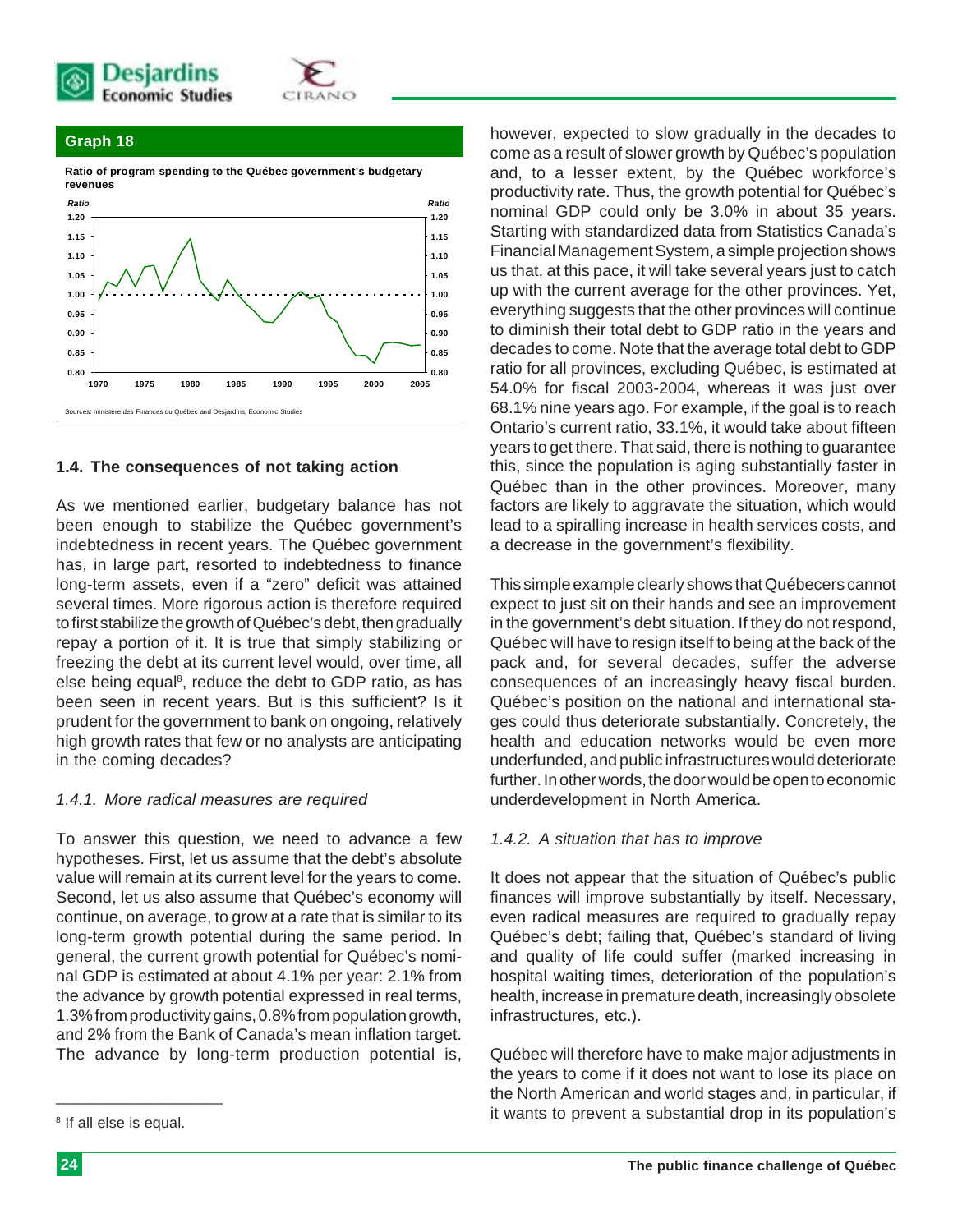

#### **Table 8**

#### **Budgetary revenues and expenditures in the provinces of Canada at March 31, 2005**

|             |                           |                       |                       | <b>Expenditures on:</b> |                        |                  |  |  |
|-------------|---------------------------|-----------------------|-----------------------|-------------------------|------------------------|------------------|--|--|
| In % of GDP |                           | <b>Total revenues</b> | Total<br>expenditures | <b>Health</b>           | <b>Social services</b> | <b>Education</b> |  |  |
|             | Newfoundland and Labrador | 25,6                  | 26,5                  | 8,3                     | 3,1                    | 6,7              |  |  |
|             | 2 Prince Edward Island    | 30,8                  | 32,6                  | 10,0                    | 3,0                    | 7,5              |  |  |
| 3           | Nova Scotia               | 26,7                  | 26,9                  | 9,2                     | 3,0                    | 6,8              |  |  |
| 4           | <b>New Brunswick</b>      | 28,6                  | 28,4                  | 9,4                     | 3,1                    | 6,2              |  |  |
|             | 5 Québec                  | 26,5                  | 27,6                  | 7,7                     | 6,6                    | 5,8              |  |  |
| 6           | Ontario                   | 17,4                  | 18,3                  | 6,9                     | 2,7                    | 4,2              |  |  |
|             | Manitoba                  | 26,1                  | 25,4                  | 8,3                     | 3,8                    | 5,2              |  |  |
| 8           | Saskatchewan              | 24,4                  | 22,8                  | 7,6                     | 2,8                    | 4,6              |  |  |
| 9           | Alberta                   | 17,4                  | 15,5                  | 5,4                     | 2,2                    | 4,4              |  |  |
| 10          | <b>British Columbia</b>   | 22,2                  | 21,4                  | 7,8                     | 2,9                    | 5,5              |  |  |
|             | Average                   | 24.6                  | 24,5                  | 8,1                     | 3,3                    | 5,7              |  |  |
|             | Average excluding Québec  | 24,4                  | 24.2                  | 8,1                     | 2,9                    | 5,7              |  |  |

*Sources: Statistics Canada's Financial Management System and Desjardins, Economic Studies*

standard of living. Increasing productivity and improving the fiscal situation (through more effective taxation) could be among the steps to take.

If Québec's debt service—currently at 14.3% of budgetary revenues according to harmonized data from Statistics Canada's Financial Management System—were to be magically aligned with the national average, i.e., 10.7%, this would release an additional \$6.9B per year, which could be used to lower the tax burden and finance public services.

Don't forget, as we have seen, the high level of debt service could cause substantial upheaval in Québec's budgetary expenditure as a result of interest rate fluctuations. The lower interest rates seen in recent years facilitated the financing of the government's debt, but interest rates will go up at some point.

#### *1.4.3. The relative size of the Québec state: too much "demand" for public services?*

Remedying the situation of Québec's public finances should be accompanied by a review of the State's role in our society. As table 8 shows, the proportion of GDP represented by the Québec government's total revenues is among the highest in the country, and well above the national average. Moreover, the proportion of GDP represented by the Québec government's total expenditure is also one of the highest. According to the

detail on program spending, it is primarily the social services share that really sets Québec apart from the other provinces in Canada. Québec's spending on this item total 6.6% of GDP for fiscal 2004-2005, whereas the average for the other provinces is only 2.9%.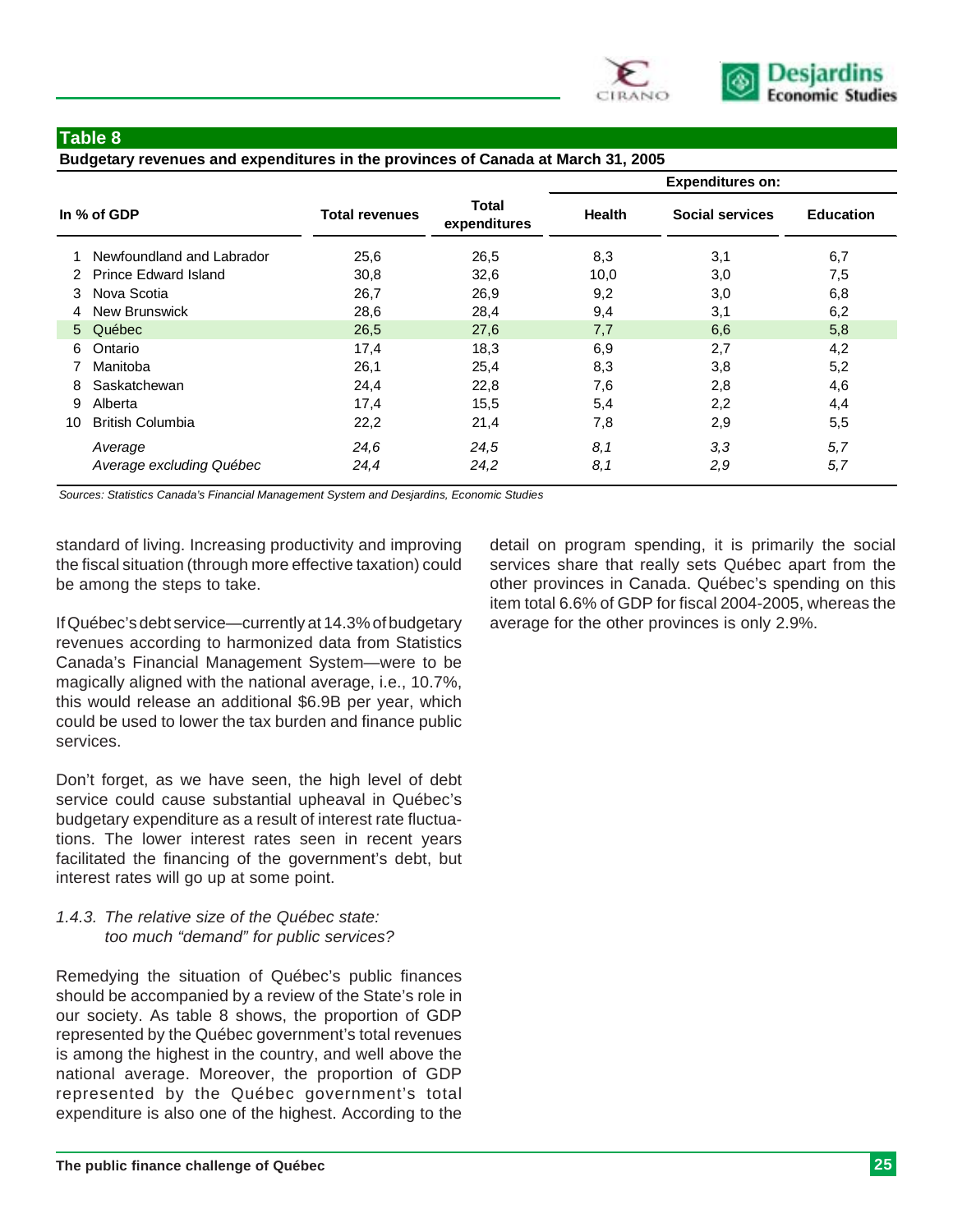

## **2. Potential solutions for rectifying Québec's fiscal situation**

We have documented the magnitude of the public debt in Québec, along with its consequences and the related problems. The bulk of this debt load has allowed the Québec State to finance programs beyond its capacity to pay by banking on the fact that economic growth would eventually take the place of credit. We now know that this wish has not come true. In recent years, economic growth has helped to trim the relative size of the public debt, but the weight of debt service remains a substantial curb on public investment. Many of these investments now seem necessary, particularly in the area of municipal and highway infrastructures, as well as the health and education networks. Unfortunately, since medium- and long-term growth is expected to be weaker, prudence is required in terms of responsible management and the recovery of public finances.

Does the Québec government have enough flexibility to correct the situation? Unfortunately, given the scope of the problem and the time wasted in responding, it has fewer and fewer options available to it.

#### **2.1. What are the potential solutions?**

It is possible to identify two complementary types of solutions: short-term solutions and long-term solutions.

In the short term, there are at least four options:

- Increase taxes to repay the debt
- Reduce program spending to focus on repaying the debt
- Monetize certain government assets and allocate the amounts collected to repaying the debt
- Charge for public services rather than taxing

In the medium and long term, the main thing is to rely on economic growth to "automatically" reduce public debt. That said, the weight of debt service is a substantial hindrance to public investment. Moreover, as we indicated above, a number of sectors require new public investments now. Clearly, the relative situation of Québec's public finances will not improve substantially by itself, particularly since major adjustments are needed.

In other words, tackling the public debt in the short term could eventually activate economic growth, which would, in turn, encourage debt reduction.

#### **2.2. Increasing taxes**

Given the context, the success of any Québec public debt retirement policy depends on short-term intervention. Here, increasing taxes is, without question, a solution to be avoided. The tax burden, which fewer and fewer taxable Québecers can bear, is already very heavy. It would likely be counterproductive to tax Québecers any further. The risk would be to encourage them to decrease their contribution by reducing their effort at work, or committing tax fraud, which is much more tempting than in the past. Moreover, it would be very difficult to gain political acceptance for an increase in taxes when there is no tangible expenditure associated with it.

It would be a pipe dream to tax capital or corporations in the current context of globalization. States play the tax competition card to attract business and investment to their territory.

#### **2.3. Lowering public expenditure**

A decrease in spending is certainly a valid option economically, but it is very difficult to defend politically. There is always a general outcry when the government thinks about, for example, questioning daycare costs, tuition, the cost of medication and corporate subsidies. Since some expenditures appear to be less productive than others, there is no doubt about reducing or eliminating them. That said, politically, this kind of measure is often justified by the need to raise other types of spending, such as spending on health care. The idea of reducing some spending so as to reduce the debt is not very attractive: the benefits emerge over time whereas the costs are immediate, and governments have a very short electoral horizon.

#### **2.4. Monetizing public assets**

The option to monetize some of our assets is interesting, but once again, prudence is required. On one hand, monetization draws on new sources of financing and does not increase the individual and corporate tax burden.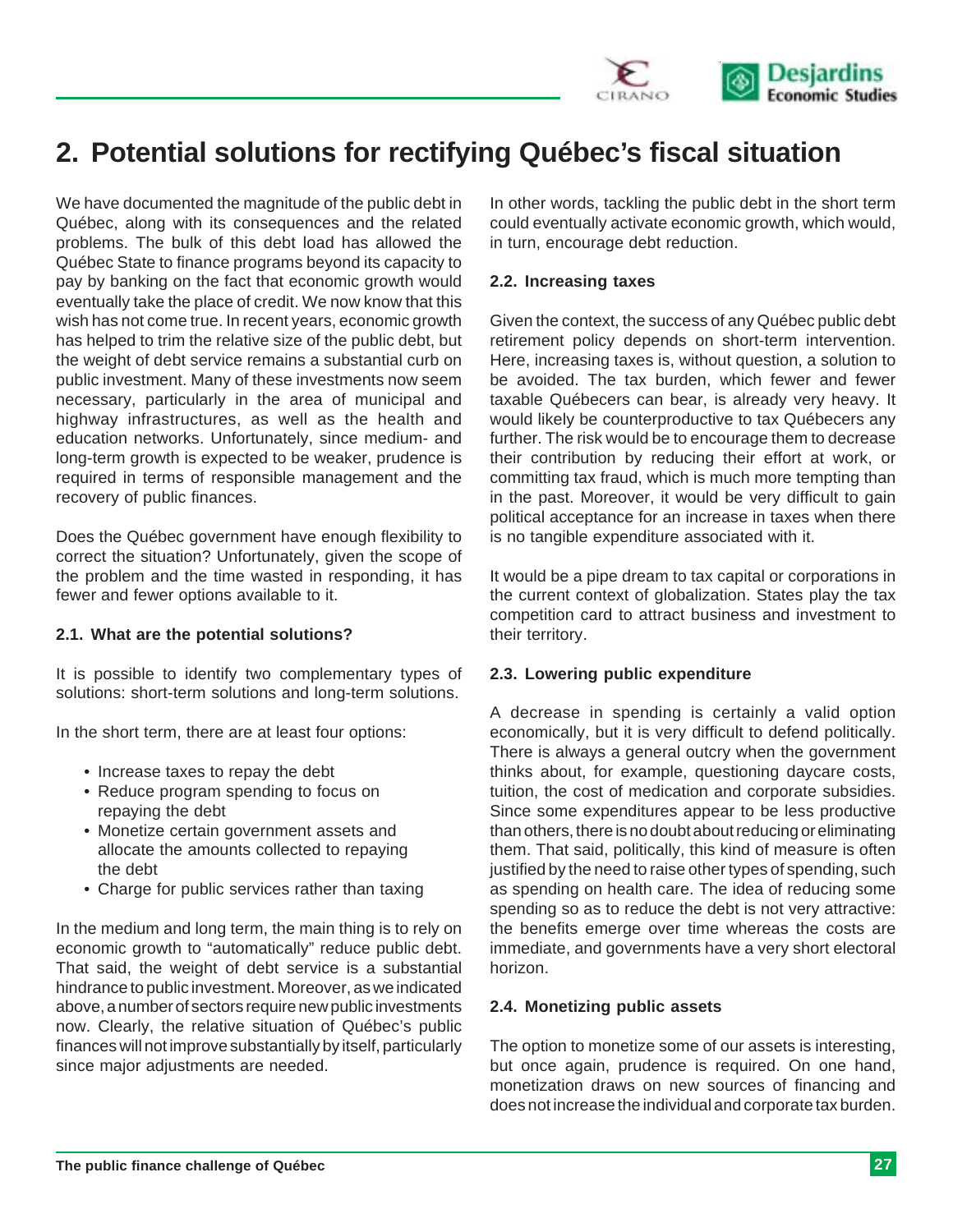

It would also help free up major sums and make a substantial payment on the public debt. That said, State corporations and other public infrastructures represent government assets. Their existence improves the government's financial position and, whether explicitly or not, help reduce its risks, all else being equal, so as to benefit from better long-term credit conditions. Each asset can only be monetized once. This temporal uniqueness is often a clear inconvenience for financing the government's current operations, since earnings from these State corporations will no longer go into budgetary revenues.

We must therefore be sure the government can release its assets without putting essential program spending at risk. This option deserves to be retained as an effective policy for repaying the debt. We must also be assured that the government will not liquidate some of its assets to finance current operations and claim a "zero" deficit for the year underway. This would be a completely counterproductive policy. Unfortunately, given the government's current accounting parameter, this would be completely plausible, since total public debt and even net debt (according to the definition set out in section 1.1.2) can increase in spite of a zero deficit<sup>9</sup>!

#### **2.5. Charge for public services rather than taxing**

What can we say about charging for public services instead of taxing? Several economists believe this is the optimal choice. Pricing services correctly would allow resources to be used efficiently. In effect, pricing that underestimates a resource's real value often leads to excess consumption. There are many examples. For example, the water and power sectors, tuition fees, and health care. Fair pricing is an effective solution for allocating resources and getting waste to a minimum. Asking the consumer to pay a fair price for the public service he receives is also entirely justified.

Fair pricing thus appears to be a step to be preferred. We must stop using the price system as a means of redistributing resources. Overly low fees for public services are often socially regressive: they benefit the wealthiest more.

<sup>9</sup> See Jean-Pierre AUBRY, *Progrès dans la comptabilité de nos gouvernements: les principaux messages*, ASDEQ, Document CPP 2004-03, 2004.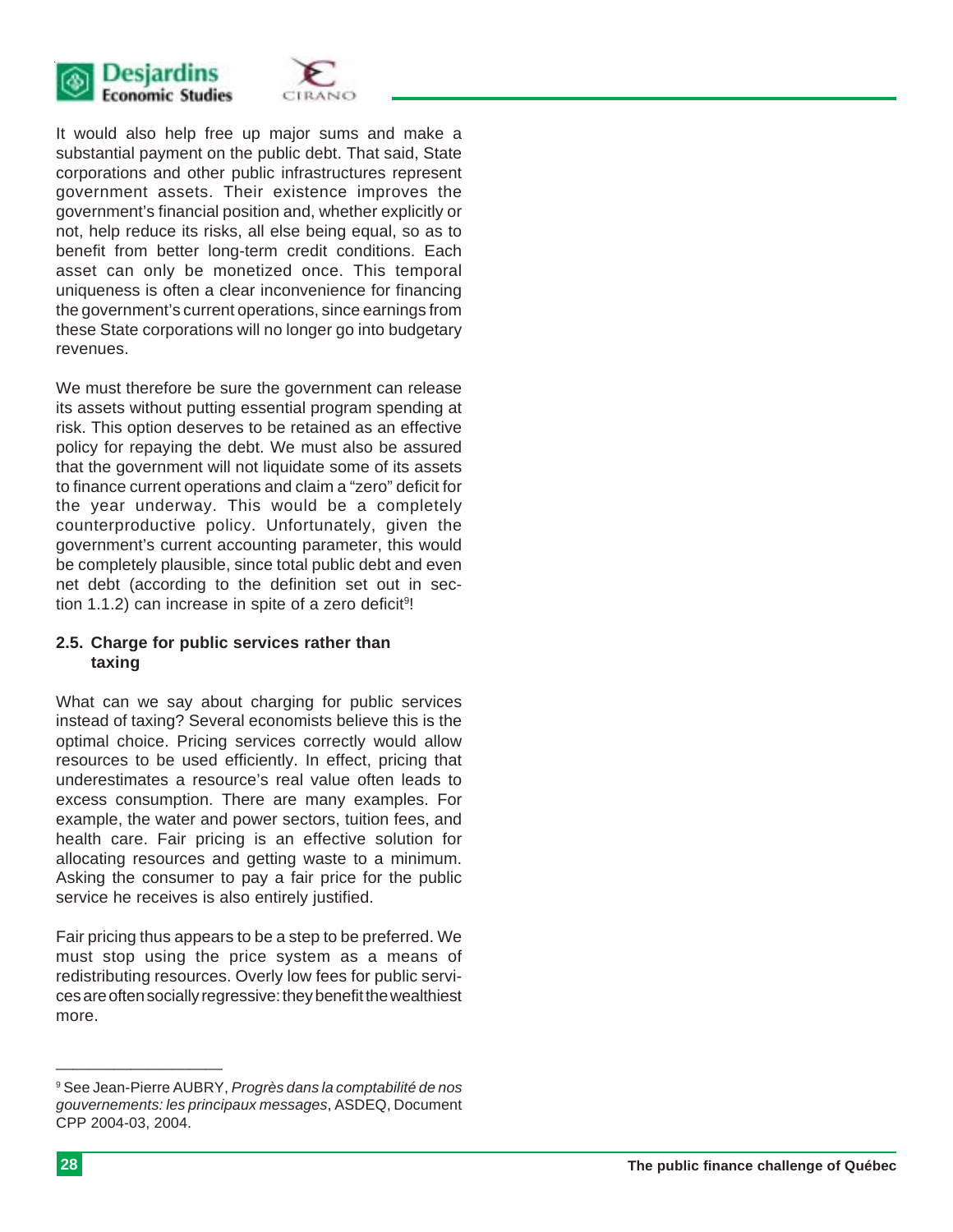

## **3. A measure to be privileged: raise electricity prices**

We have seen that there are few options available for repaying the debt. Québec has little leeway in this matter. So why should we raise electricity prices?

First, electricity is an important resource in Québec. Relatively speaking, electricity is to Québec what oil is to Alberta. Second, increasing electricity rates is a costeffective operation in the very short term which would help collect the sums required to repay the debt. We have seen that it is important to take action on this issue soon. Third, Québec is the second largest consumer of electricity per person in the world! Economists are not surprised by this, given the low electricity rates in effect in Québec. That said, it is highly likely that some of the electricity that Québec households use is not essential to their wellbeing. We are seeing overconsumption, even wastage, of hydropower resources. Four, and we must stress this point, charging low rates for electricity (lower than those in effect outside Québec) leads to a loss of revenue, even earnings foregone, for society. This is also a regressive measure in social terms: it benefits wealthier consumers who are in a position to use more electricity!

#### **3.1. Abundance and overconsumption of electricity**

**Graph 19**

Graph 19 shows how abundant hydropower is in Québec, and indicates the installed hydropower capacity of each of the four main territories in Canada. Québec produces almost 50% of the total installed power in Canada derived from hydropower energy. As we mentioned, this is a



**Distribution of installed hydropower capacity in Canada (2002)**

stère des Ressources naturelles et de la Faune, *L'Énergie au Québec, édition 2004* 

precious resource for Québecers. It would thus be fairer to pay its real price for it (as Albertans do with oil) to keep this gold mine from being wasted and to get the most out of it.

Québec residents are among the biggest consumers of electricity in the world. In 2002, Québec was the second largest consumer of electricity per person, after Norway. Thus, there is a difference of just over 3,000 kilowatt hours (kWh) between Québec's per capita consumption and Norway's. Moreover, in 2002, Québec's residential sector price for electricity was higher than Norway's. In the industrial sector, the two prices were identical<sup>10</sup> when expressed in Canadian dollars.

Graph 20 clearly demonstrates the effect of very low prices on consumption. A lower price means higher per capita consumption. Québecers, like Norwegians (for whom electricity prices have gone up sharply since 2002, moreover), consume a lot of—even too much hydropower resources, primarily because of their low price. A rate closer to the market price would encourage people to decrease their consumption.

#### **Graph 20**

\_\_\_\_\_\_\_\_\_\_\_\_\_\_\_\_\_\_\_\_

**Average prices and yearly consumption per capita in Québec and some industrialized countries (2002)**



Sources: Organisation for Economic Co-operation and Development (OECD), Hydro-Québec, Statistics Canada,<br>ministère des Ressources naturelles et de la Faune and Desjardins, Economic Studies

<sup>10</sup> Ministère des Ressources naturelles et de la Faune, *L'Énergie au Québec, édition 2003*.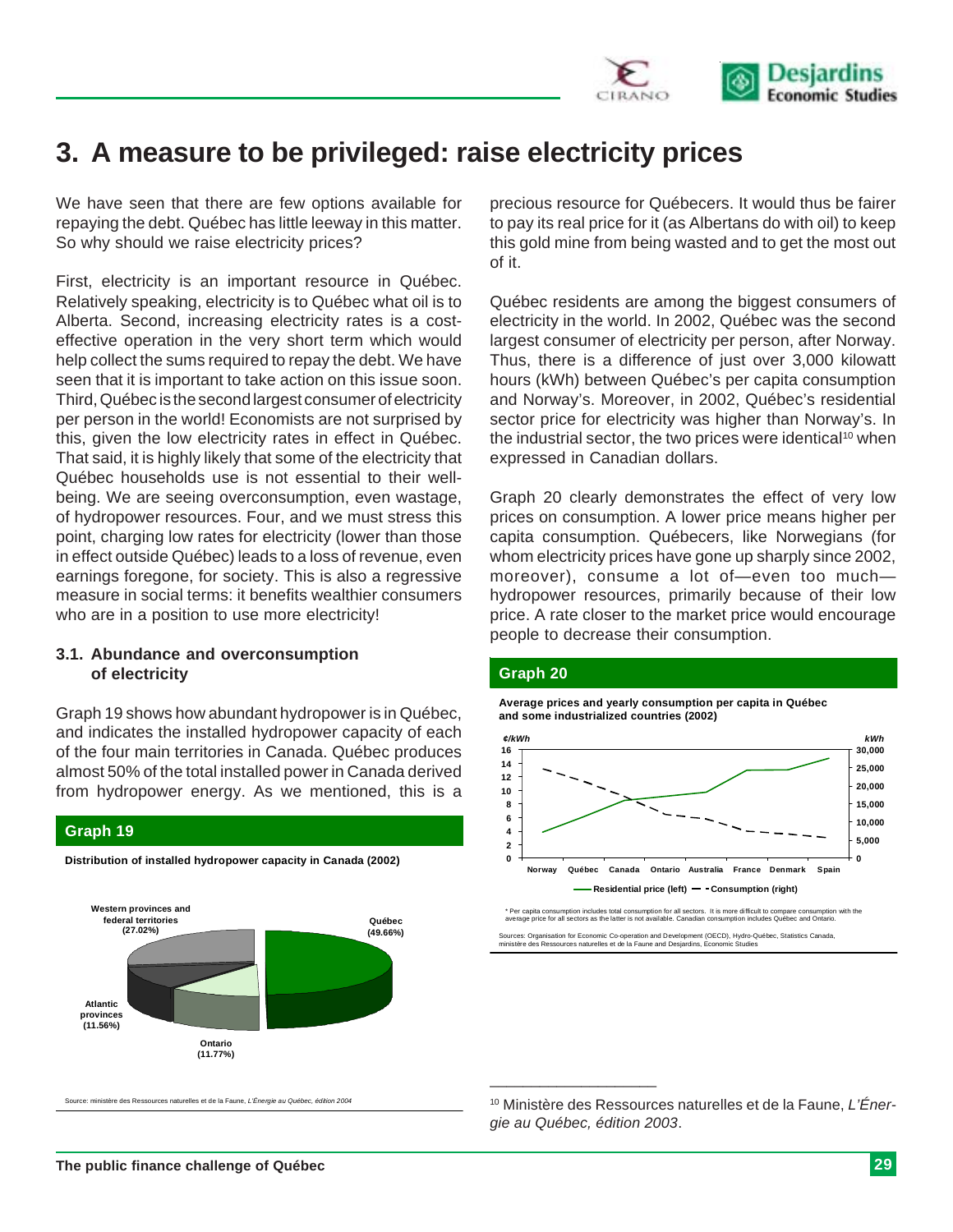



#### **Table 9**

**Consumption of electricity in Québec's residential market in 2001**

| <b>Household income</b><br>bracket (\$) (before tax) | <b>Number</b><br>of respondents | % income spent<br>on the electricity bill | Average<br>annual bill (\$)<br>(tax included) | Average annual<br>consumption (kWh) | Average price<br>( <i>tkWh</i> ) |  |
|------------------------------------------------------|---------------------------------|-------------------------------------------|-----------------------------------------------|-------------------------------------|----------------------------------|--|
| Less than10,000                                      | 291                             | Over 8.5                                  | 848                                           | 11,630                              | 7.29                             |  |
| 10,000 to 19,999                                     | 767                             | 6.2                                       | 924                                           | 12,823                              | 7.21                             |  |
| 20,000 to 29,999                                     | 902                             | 4.0                                       | 998                                           | 14,023                              | 7.12                             |  |
| 30,000 to 39,999                                     | 959                             | 3.2                                       | 1,103                                         | 15,702                              | 7.02                             |  |
| 40,000 to 59,999                                     | 1,497                           | 2.5                                       | 1,243                                         | 17,945                              | 6.93                             |  |
| 60,000 to 79,999                                     | 860                             | 1.9                                       | 1,319                                         | 19,040                              | 6.93                             |  |
| 80,000 to 99,999                                     | 455                             | 1.6                                       | 1,423                                         | 20,713                              | 6.87                             |  |
| 100,000 to 119,999                                   | 252                             | 1.5                                       | 1,603                                         | 23,289                              | 6.88                             |  |
| 120,000 and up                                       | 283                             | Less than 1.5                             | 1,757                                         | 26,061                              | 6.74                             |  |
| Average income: 49,197                               | 6,266                           | 2.4                                       | 1,190                                         | 17,051                              | 6.98                             |  |
| Refuse to answer                                     | 2,322                           | ---                                       | 1,204                                         | 17,249                              | 6.98                             |  |
| Total                                                | 8,588                           | ---                                       | 1,194                                         | 17,104                              | 6.98                             |  |

*Sources: Energy Board, Demand (2002) and authors' calculations*

The way that Hydro-Québec sets prices, particularly in the residential sector, does not encourage us to use less electricity. It is regressive insofar as the fixed charge<sup>11</sup> is the same for all households, no matter how much they use<sup>12</sup>. Yet the electricity rate structure suggests the opposite, since the second block of power is more expensive than the first. This was the rate structure in  $2001^{13}$ :

|  |  | • Fixed charge: | 39.0 $\phi$ /day |
|--|--|-----------------|------------------|
|--|--|-----------------|------------------|

|  | • Price for 30 first kWh of the day: |  |  |  |  |  | $4.74$ ¢/kWh |
|--|--------------------------------------|--|--|--|--|--|--------------|
|--|--------------------------------------|--|--|--|--|--|--------------|

• Price of additional kWh: 5.97 ¢/kWh

A Hydro-Québec survey of 8,588 Québec households in 2002 helps us to better understand their electricity use in the year 2001. Table 9 summarizes the survey, indicating average annual electricity consumption per household, as well as the average annual bill for electricity per household, according to different income brackets. The average price for a kWh according to income bracket was

\_\_\_\_\_\_\_\_\_\_\_\_\_\_\_\_\_\_\_\_

added to the available Hydro-Québec data. For example, a household with an income of \$15,000 uses over 12,800 kWh a year at an average of 7.21 ¢/kWh, whereas a household with an income of \$90,000 uses over 20,700 at an average price of 6.87 ¢/kWh.

Table 9 also brings out several important points. The share of income devoted to buying electricity decreases with income while electricity consumption increases with income. It is thus appropriate to state that those with more wealth use more electricity and contribute actively to wasting the resource. Finally, the average price of a kWh decreases with consumption and thus income, since those with more wealth consume more. It is thus very tempting to overconsume electricity: the more the consu-

#### **Graph 21**

**History of average electric power selling price in Québec by sector**



Sources: ministère des Ressources naturelles et de la Faune du Québec and Desjardins, Economic Studies

<sup>11</sup> See HYDRO-QUÉBEC, "A set sum of money to be paid per contract for a fixed period, regardless of the amount of electricity consumed", www.hydroquebec.com.

<sup>&</sup>lt;sup>12</sup> For more information on this issue, see Jean-Thomas BER-NARD and Éric GENEST-LAPLANTE, "La régressivité de la tarification de l'électricité selon le coût marginal", *Canadian Public Policy – Analyse de Politiques*, XXI:4:401-412, 1995.

<sup>13</sup> Hydro-Québec bill (2001).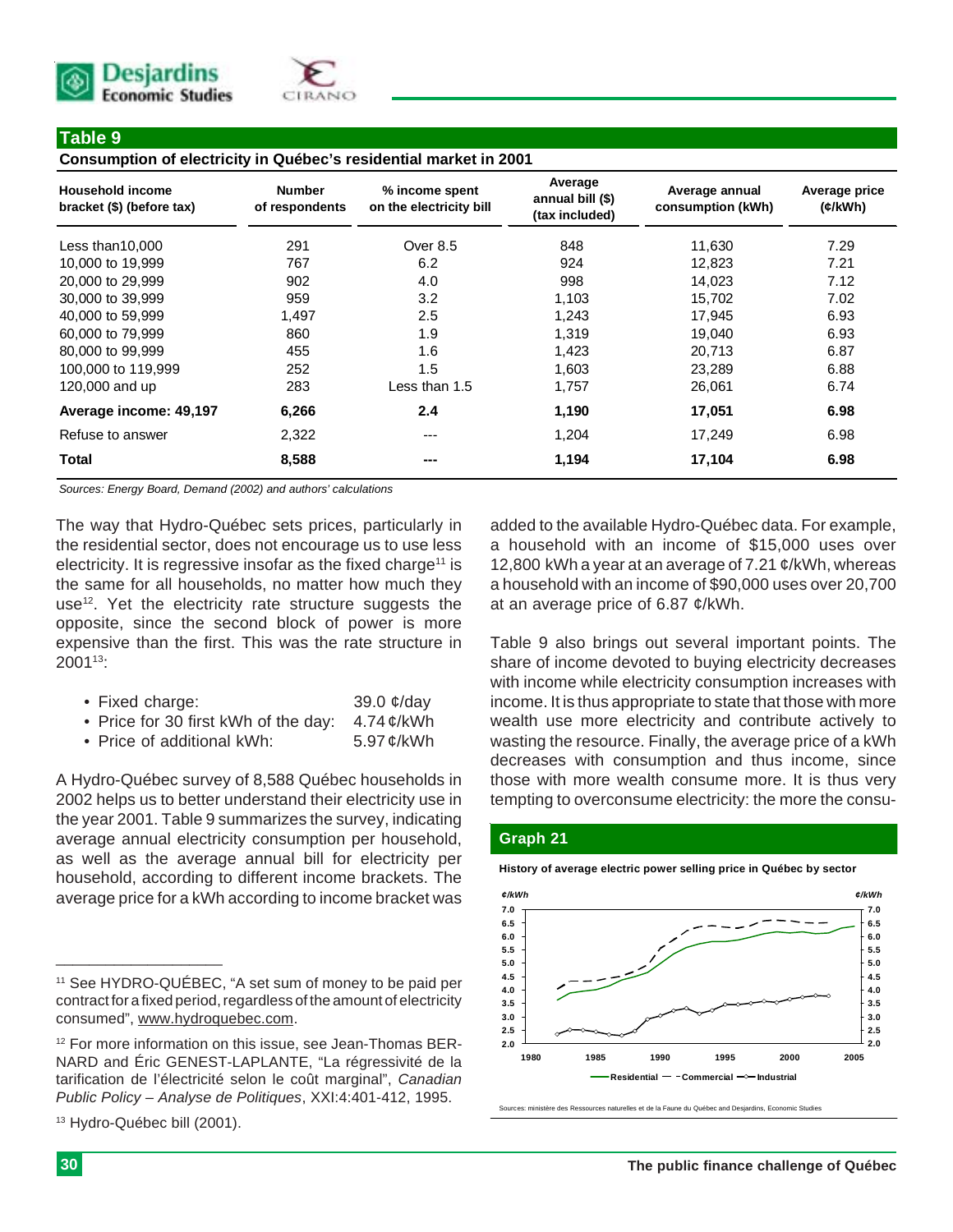

mer uses, the cheaper it is per unit. This all goes to support our previous conclusions. It is therefore fair to say that the less fortunate subsidize electricity consumption by the wealthy, since the latter use more electricity while,

#### **Graph 22**

**Comparison of average electric power selling price in Québec and the United States**



Sources: ministère des Ressources naturelles et de la Faune du Québec, Hydro-Québec and Desjardins, Economic Studies

on average, paying a lower unit price for it. Which is why the current pricing is regressive.

As for the commercial and industrial sectors, we need to analyze the rates according to power: small, medium and large power. The rates for small and medium power are also regressive (the price of the second block of power is less than that of the first). Nothing very surprising in the commercial and industrial sectors paying less per kWh (the electricity they use is barely transformed before being delivered to them). However, it is surprising to see how regressive the pricing is for two of three types of power.

#### **3.2. Consumption adjusts in conjunction with price increases**

Let us now look at what would happen to electricity consumption if Québecers paid the market price for their electricity and, as a result, adjusted their consumption

#### **Table 10**

#### **Average prices for electricity in major North American cities on April 1, 2004**

| General            |         |                     |             |           |              |  |  |
|--------------------|---------|---------------------|-------------|-----------|--------------|--|--|
| <b>Small power</b> |         | <b>Medium power</b> | Large power |           |              |  |  |
| 40                 | 500     | 1 0 0 0             | 2 500       | 5 0 0 0   | 50 000       |  |  |
| 10 000             | 100 000 | 400 000             | 1 170 000   | 3 060 000 | 30 600 000   |  |  |
| 7,86               | 9,84    | 6,36                | 5,23        | 4,23      | 4,00         |  |  |
| 12,84              | 13,77   | 10,86               | 10,44       | 6,59      | 6,59         |  |  |
| 8,63               | 7,93    | 7,48                | 7,06        | 6,35      | 5,27         |  |  |
| 10,21              | 11,40   | 8,44                | 6,78        | 5,77      | 5,72         |  |  |
| 10,16              | 10,90   | 8,60                | 8,26        | 5,39      | 5,14         |  |  |
| 9,42               | 9,71    | 8,15                | 8,06        | 7,96      | 7,59         |  |  |
| 7,95               | 10,11   | 7,05                | 5,57        | 5,02      | 4,33         |  |  |
| 9,37               | 8,83    | 6,44                | 5,90        | 5,47      | 4,15         |  |  |
| 10,17              | 11,65   | 8,87                | 8,42        | 7,91      | 7,71         |  |  |
| 7,18               | 6,69    | 5,04                | 4,68        | 4,36      | 3,60         |  |  |
| 5,73               | 6,77    | 4,44                | 3,69        | 3,23      | 2,90         |  |  |
| 17,45              | 19,70   | 14,32               | 12,53       | 11,62     | 11,61        |  |  |
| 12,73              | 14,20   | 9,69                | 8,89        | 7,76      | 6,24         |  |  |
| 13,00              | 12,89   | 9,01                | 7,61        | 6,60      | 6,09         |  |  |
| 10,01              | 11,21   | 8,21                | 5,91        | 5,58      | 4,97         |  |  |
| 10,53              | 11,93   | 9,20                | 7,78        | 7,24      | 7,23         |  |  |
| 9,87               | 12,19   | 8,49                | 8,16        | 7,41      | 6,08         |  |  |
| 19,40              | 21,58   | 16,09               | 13,55       | 12,59     | 12,59        |  |  |
| 8,87               | 8,78    | 6,34                | 5,56        | 5,27      | 4,84         |  |  |
| 19,21              | 25,86   | 21,39               | 16,28       | 15,93     | 15,90        |  |  |
| 7,86               | 8,29    | 7,44                | 7,42        | 7,40      | 7,08         |  |  |
| 9,05               | 9,78    | 7,43                | 6,74        | 5,66      | 5,18<br>6,65 |  |  |
|                    | 10,88   | 12,11               | 9,14        | 7,99      | 7,13         |  |  |

*Source: Hydro-Québec "Comparison of Electricity Prices in Major North American Cities", (2004 and 2005)*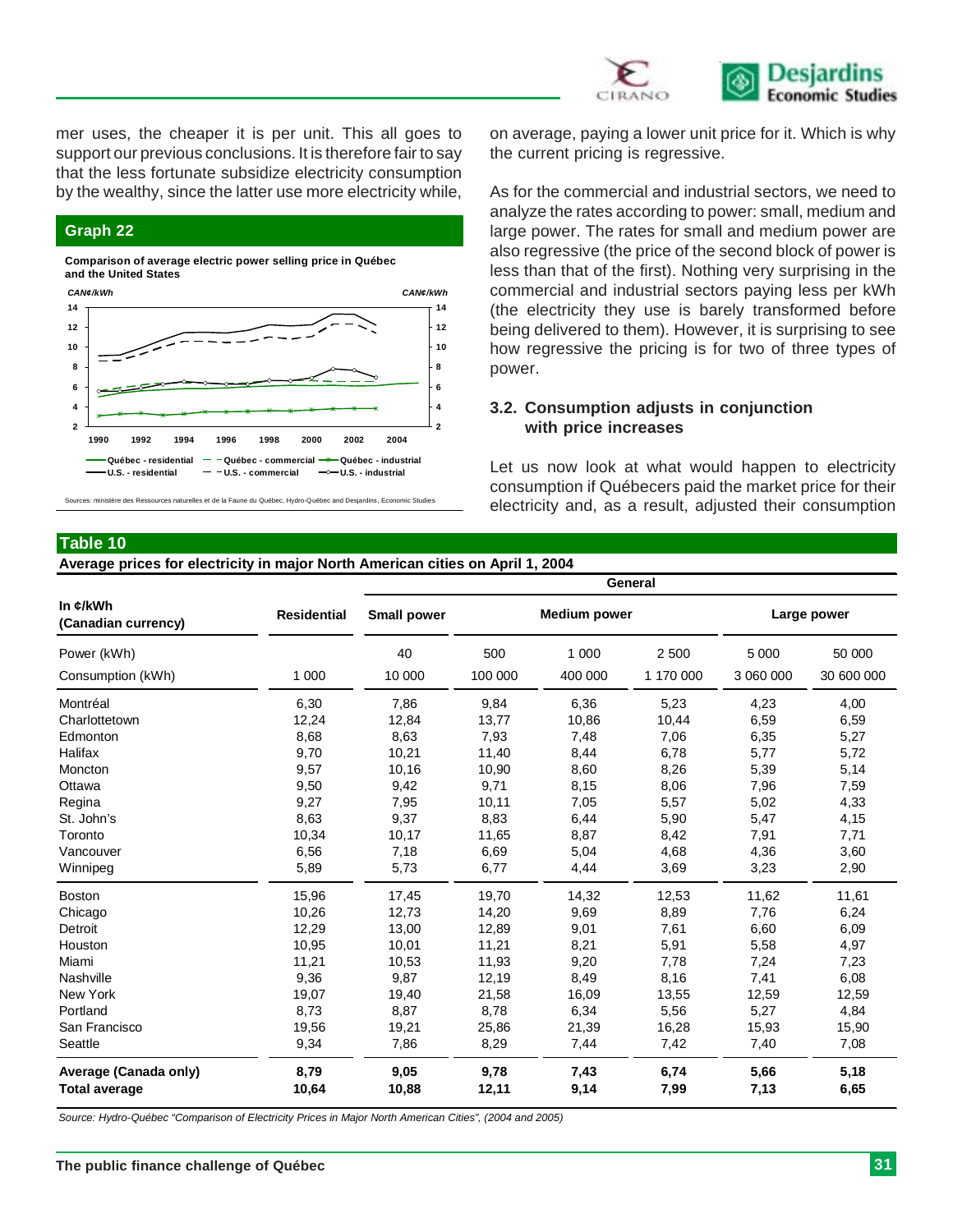



#### **Table 11**

#### **Scenario for a market price increase in electricity prices in the near future**

|                                                                                         | <b>Residential</b> | Commercial                         | <b>Industrial</b>                                         | Other         |  |  |  |  |
|-----------------------------------------------------------------------------------------|--------------------|------------------------------------|-----------------------------------------------------------|---------------|--|--|--|--|
| Market price <sup>1</sup> ( $\mathcal{C}/kWh$ )                                         | 10,64              | 9,45                               | 6,65                                                      | 7,81          |  |  |  |  |
| Short-term price elasticities <sup>2</sup>                                              | $-0.05$            | $-0.04$                            | $-0.01$                                                   | $-0,01$       |  |  |  |  |
| Average 2004 price $(\phi/\text{kWh})$                                                  | 6.36               | 6.74                               | 3.95                                                      | 4.91          |  |  |  |  |
| 2004 sales (kWh)                                                                        | 58 002 000 000     | 33 137 000 000                     | 69 722 000 000                                            | 5 026 000 000 |  |  |  |  |
| 2004 sales revenues (\$)                                                                | 3688927200         | 2 233 433 800                      | 2754019000                                                | 246 776 600   |  |  |  |  |
| Sales if price = market price (kWh)                                                     | 56 559 868 247     | 32 696 214 303                     | 69 366 071 131                                            | 5 003 134 834 |  |  |  |  |
| Sales revenues (\$)                                                                     | 6 017 969 981      | 3 089 792 252                      | 4612843730                                                | 390 744 831   |  |  |  |  |
| Surplus sales revenues per sector (\$)                                                  | 2 329 042 781      | 856 358 452                        | 1858824730                                                | 143 968 231   |  |  |  |  |
| Surplus total sales revenues (\$B)                                                      | 5,188194194        |                                    |                                                           |               |  |  |  |  |
| Difference in sales per sector (kWh)                                                    | 1 442 131 753      | 440 785 697                        | 355 928 869                                               | 22 865 166    |  |  |  |  |
| Average export price in 2004 (¢/kWh)                                                    | 7,53               | 7,53                               | 7,53                                                      | 7,53          |  |  |  |  |
| Surplus export sales revenues per sector (\$)                                           | 108 592 521        | 33 191 163                         | 26 801 444                                                | 1721747       |  |  |  |  |
| Total export surplus (\$B)                                                              | 0,170306875        |                                    |                                                           |               |  |  |  |  |
| Total surplus before compensation (\$B)                                                 | 5,358501069        |                                    |                                                           |               |  |  |  |  |
| Approximate number of low-income households                                             | 400 000            |                                    | (13% of approximately 3,000,000 households <sup>3</sup> ) |               |  |  |  |  |
| Approximate consumption with the price increase (kWh)                                   | 15 600             | $(16,000$ with $-0.05$ elasticity) |                                                           |               |  |  |  |  |
| Total consumption with the price increase (kWh)                                         | 6 240 000 000      |                                    |                                                           |               |  |  |  |  |
| Average sales prior to the price increase (\$)                                          | 407 040 000        |                                    |                                                           |               |  |  |  |  |
| Average sales after the price increase (\$)                                             | 663 936 000        |                                    |                                                           |               |  |  |  |  |
| Difference to compensate for (\$)<br>256 896 000<br>(average of \$642.24 per household) |                    |                                    |                                                           |               |  |  |  |  |
| Total surplus (in \$B)                                                                  |                    |                                    | 5,101605069                                               |               |  |  |  |  |
|                                                                                         |                    |                                    |                                                           |               |  |  |  |  |

<sup>1</sup> Hydro-Québec "Comparison of Electricity Prices in Major North American Cities", 2004.

2 Bernard Jean-Thomas, *Un modèle intégré de la demande totale d'énergie. Application à la province de Québec,* Green and Université Laval, 2000.

3 Institut de la statistique du Québec, *Québec Handy Numbers, 2005 edition* .

*Sources: Hydro-Québec, 2004 annual report and authors' calculations*

downward. Table 10 shows the average prices for electricity in 2004 in several major North American cities for the residential sector and for the different powers in the industrial and commercial sectors. The average price in Montréal for consumption of 1,000 kWh in the residential sector is 6.30 ¢/kWh compared to 8.79 ¢/kWh on average for Canadian cities and 10.64 ¢/kWh for all major North American cities. In 2004, if the price of the electricity sold in Québec had been set at the average price for major North American cities for the same year, demand for electricity would have dropped from about 165,887 million kWh to 163,625 million. The approximately 2,000 million kWh saved would have been exported at the average export price<sup>14</sup> for 2004, raising an amount of about \$5.3B. If low-income households received a larger QST refund

<sup>14</sup> The export price is a wholesale price which is different from a generally higher retail price.

in compensation, this would have taken just over \$250M from the figure of \$5.3B<sup>15</sup>. In the very short term, aligning the price of electricity with the market price would thus generate over \$5.1B. Table 11 summarizes the detail of the data and calculations used to reach this result.

The above example shows the degree to which aligning our rates with market rates could reduce electricity consumption by Québecers. The adjustment, unrealistic in the short term, would, in practice, occur in the medium term. Households would adapt to the price increases by either decreasing their consumption through new life habits, or by changing energy hungry appliances. Some would even abandon electric heating to convert to a heating oil or natural gas system that could be more

\_\_\_\_\_\_\_\_\_\_\_\_\_\_\_\_\_\_\_\_

<sup>&</sup>lt;sup>15</sup> Some adjustment measures for the industrial and commercial sectors could also be put in place.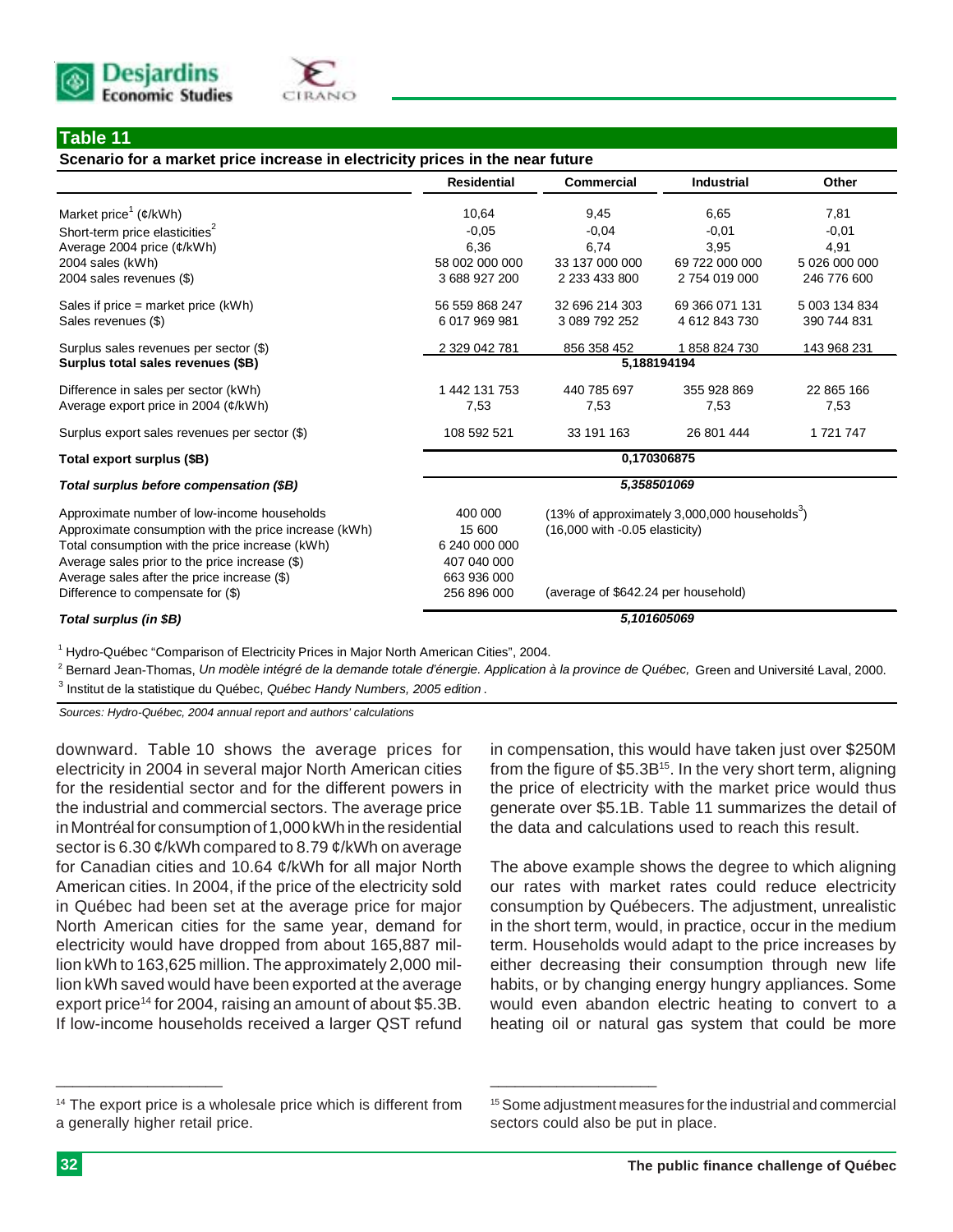



advantageous. This would free up a larger quantity of kWh to export. Those who can reduce consumption the most are, of course, the wealthier households. Since they waste the most, it is thus easier for them to reduce their demand for electricity<sup>16</sup>. The industrial and commercial sectors will follow the same path, regulating their electricity consumption due to higher rates.

Hydro-Québec recently published the 2005 edition of its document *Comparison of Electricity Prices in Major North American Cities*. It contains a comparison similar to table 10, but based on average prices in effect on April 1, 2005. The average residential price to consume 1,000 kWh in Montreal is 7.33  $\phi$  compared to 11.78  $\phi$  on average for major North American cities. Since the price in effect in Montreal has gone up parallel to the average price for major North American cities, our conclusions remain basically unchanged. Moreover, on February 28, the Régie de l'énergie ordered an average increase of 5.3% in Hydro-Québec's rates, which will come into effect on April 1, 2005.

#### **Table 12**



**Comparison of electricity prices in major North American cities –**

<sup>&</sup>lt;sup>16</sup> Another way of sensitizing people to saving energy would be to introduce a practice of peak load pricing using smart counters (as is now the case for many Ontario households). This way, households could choose the time of day when they want to use more electricity, based on the price set for that period. The amount of electricity consumed by all Québecers in peak periods would decline, which might allow Hydro-Québec to stop importing electricity during this period (primarily in wintertime). For more details, see Maryse ROBERT, *Impact de la tarification de l'électricité au prix du marché sur le secteur résidentiel : application à la province de Québec*, economics research report, Université de Montréal, December 2005.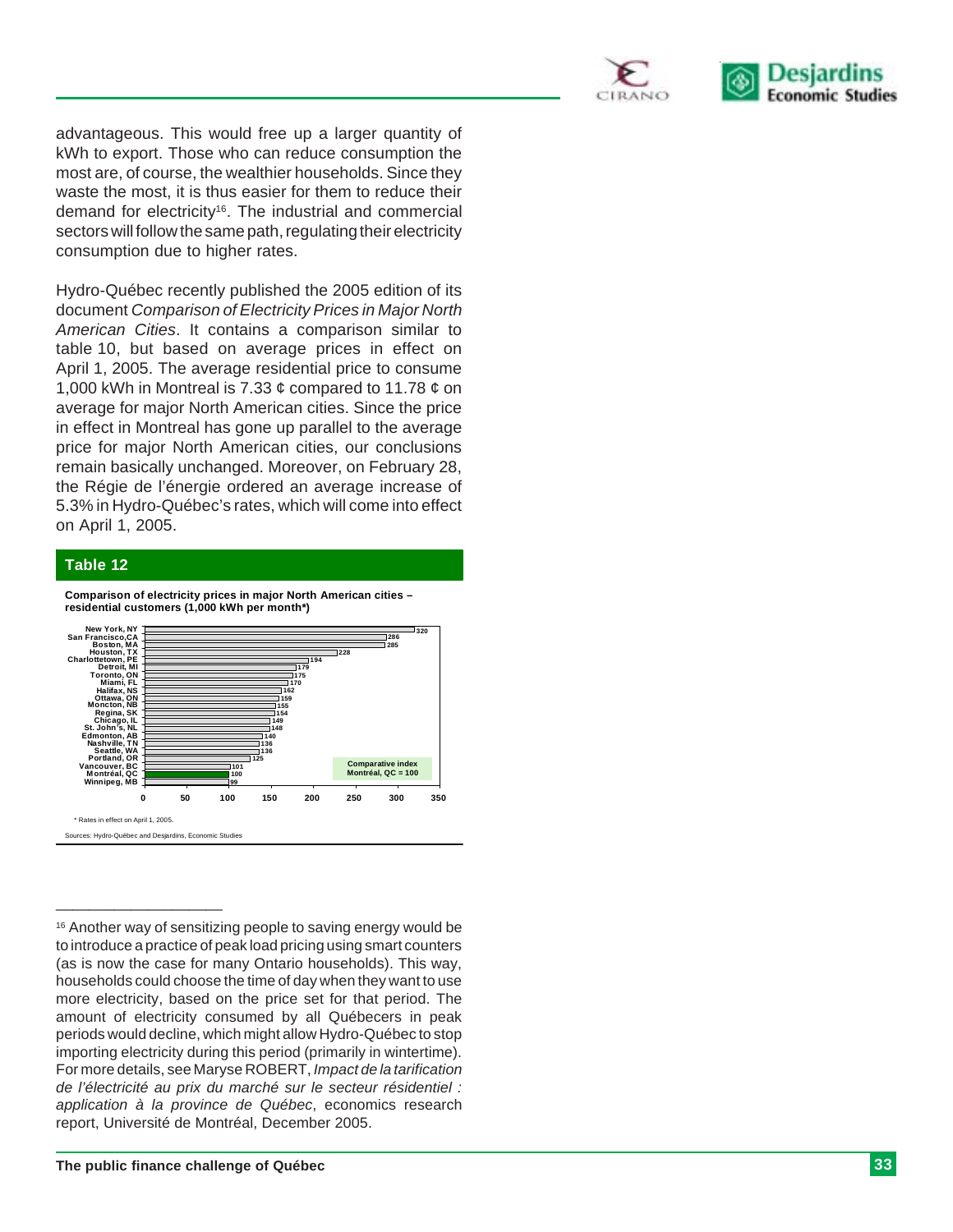

## **4. Concrete, socially acceptable solutions for the future**

In the previous chapters, we looked at a few avenues for rectifying Québec's fiscal situation, while noting, unfortunately, that we do not have much leeway.

At this point, we would like to enlarge the debate, analyzing the coherence of the policies for rectifying the fiscal situation. We must not let one hand destroy what the other has achieved. As many stakeholders will participate in the discussion, and no one is ignorant of the problem's political dimension, widening the debate is essential.

Once again, we should make a distinction between the short and long terms. Given that the issue of Québec's public finances is a serious one and that the debt is substantial, the problem can only be resolved in the medium and fairly long term. There are two important points to be made here. First, it will take some time before we see concrete results from recovery policies. They will need continuous support. This is doubtless an onerous task, but it is part of a social project. Second, in the context of a long, tough turnaround, the concept of public policy consistency over time takes on a major dimension. Under the circumstances, how can we guarantee this type of consistency in a democracy? The answer is simple: the political stakeholders must, in one way or another, be bound to maintaining the goal of reducing the public debt.

#### **4.1. Expansion of the** *Act respecting the elimination of the deficit and a balanced budget*

One of the solutions is expanding the anti-deficit law (1996 *Act respecting the elimination of the deficit*) to include debt control. What is involved is the official creation of a yearly contingency reserve. (An amount of \$500M seems reasonable in the short term. Within five years, a billion dollars would be suitable, that is, 2% of the State's total budget.) The reserve would be used to balance the budget in the event that economic activity slows substantially (as occurred following the events of September 11, 2001). The budgetary policy would thus be to achieve a budget surplus, not simply balance the public finances, except in the event of major shocks.

When the reserve is not needed to balance the State's budget, it should be allocated to retiring the debt and a stabilization fund<sup>17</sup>. The stabilization fund would become an additional reserve, helping reduce the risk of a budget deficit in later years. The portion not used by the stabilization fund would enable an increase in both frequency and amount of repayment for a portion of the debt, together with the debt retirement fund (see section 4.2). The Act would have to set out the parameters for contribution and disbursement associated with the yearly contingency reserve and stabilization fund, so as to maximize debt retirement.

We must stress the deficiencies of the current anti-deficit law in an accounting context that separates capital spending from operating expenses. The anti-deficit law considers deficits over a five-year period rather than a one-year period. This encourages the government to incur a deficit to make ends meet for its operating expenses, hoping to catch up later. The tendency toward opting to fix the situation later risks becoming cyclical both economically and politically. If economic growth does not occur, it will not be possible to make up the accumulated shortfall. A government at the end of its mandate with a slim chance of being re-elected could bequeath a sizeable problem to its successor. Lastly, if a surplus is ever recorded in this new accounting framework, it could very well be used for something besides retiring the debt.

The expansion of the anti-deficit act will have to be accompanied by measures likely to accelerate the recovery, or at least not hinder it. We thus need credible, prudent policies. Here are a few.

#### *4.1.1. Not deviating from the rule of thumb on only going into debt to invest*

\_\_\_\_\_\_\_\_\_\_\_\_\_\_\_\_\_\_\_\_

An optimal policy on public indebtedness that is compatible with the "rule of thumb" could focus on a "structural" target corresponding to the value of public investments financed by debt, and follow a rule that would tolerate a deviation from this target in the event of negative shocks. Note, in passing, that such a policy is intrinsically compatible with the intergenerational equity criterion.

<sup>17</sup> A number of Canadian provinces have such funds. The Québec government has also resorted to constituting such "reserves" in recent years.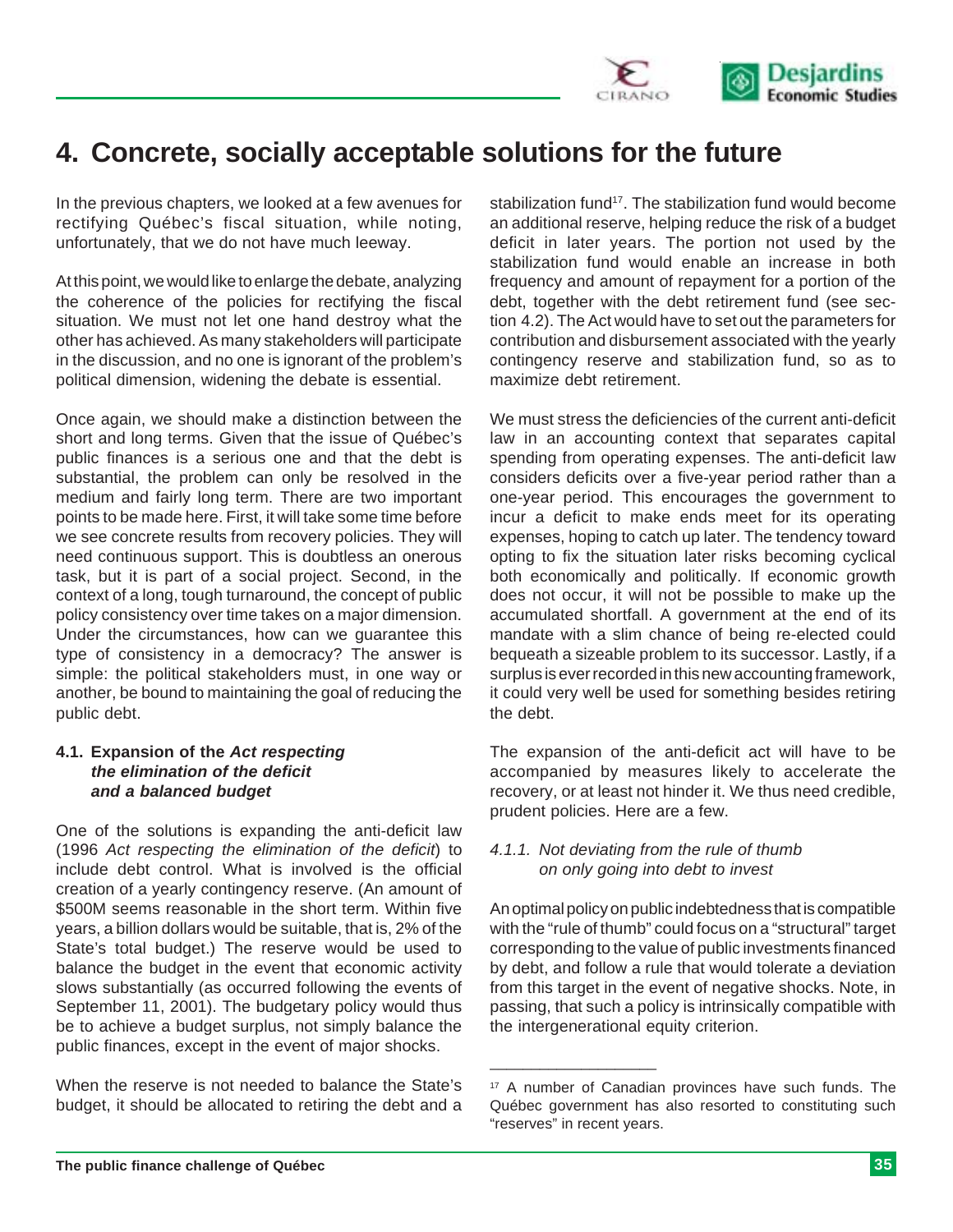

*4.1.2. Freeze government spending or at least its growth rate in real terms (rate excluding inflation)*

Given the current tax burden in Québec, it would be difficult to increase it to finance further spending without encouraging tax evasion and eventually decreasing the tax inflows, which would result from the reduction in taxpayers' legal work hours.

*4.1.3. Capital spending that increases the debt must be incurred on the basis of its economic cost-effectiveness*

The government cannot throw itself into capital spending programs without making full, precise calculations: it most properly assess the investments' economic costeffectiveness. This statement is particularly important insofar as the cost of government projects often exceeds projections. Political considerations cannot take precedence over economic considerations without substantial consequences, particularly if the government has no financial leeway.

#### **4.2. Creation of a debt retirement fund**

In addition to an annual contingency reserve, the Québec government should immediately create a fund to be used solely for retiring the debt. With respect to the trend for the debt in relation to the economy in the coming years and decades, ideally, the government should establish a quantitative target. Various revenues (for instance, the yearly contingency reserve surplus not used by the stabilization fund, and the economic rent freed up by a further increase in electricity prices) could be paid into this fund directly every year, then disbursed at the end of each fiscal year to repay some of the debt contracted. The revenues that go into this fund should also be covered by the new anti-deficit and debt control act. In section 5 of this study, we will see that, over a twenty-year period, an annual rate increase of 2% in addition to the annual rate increase ordered by the Régie de l'énergie, if applicable, would generate a cumulative surplus of about \$40B (in this example, 13% of Québec's low-income households would receive financial compensation). This amount could be transferred to the debt retirement fund every year (as the new act would stipulate) and could thus be allocated to repaying the accumulated debt. The amounts amassed in this fund would be used to redeem Québec bonds on the national and international markets.

After twenty years, this "virtual" debt retirement fund would have seen contributions of about \$40B, and could then be advantageously compared to the Alberta Heritage Savings Trust Fund (currently at \$13B Canadian) and, all else being equal, to Norway's Government Petroleum Fund (currently over \$200B CAN). Moreover, payments toward the accumulated debt would lead to major savings in interest payments. In other words, with this simple measure (and, naturally, thanks to the combined effect of inflation and economic growth), the ratio of total debt to GDP (the ministère des Finances du Québec refers to this debt more) could go from 44% in 2005 to about 15% in 2025, 5% below the current average ratio of Canadian provinces with Québec excluded. Don't forget that, in the decades to come, the other provinces' average ratio of 20% will also most likely decrease. They will also be seeking to further clean up their finances in the years to come.

#### **4.3. Increase productivity and the economy's performance**

We have seen that the magnitude of the problem means that Québec's policies must be coordinated to favour debt reduction. Here, the Québec government has some taxation elements at its disposal. At a conference on financing the Québec State's budget<sup>18</sup>, participants were unanimous about the need to reform Québec's tax system by making it more optimal for the economy. Specifically, this involves taking the following steps:

- Reducing tax on corporate capital
- Less personal income tax and more consumption tax
- Increasing rates for some goods and services

#### *4.3.1. Reducing tax on corporate capital*

\_\_\_\_\_\_\_\_\_\_\_\_\_\_\_\_\_\_\_\_

For tax competition and mobility reasons, it is impossible to tax corporate capital substantially. A non-competitive tax would drive capital and productive investment away. Less investment also means fewer jobs. If we were able to tax business more heavily, individuals would also have an additional burden to deal with: they would pay more for their goods and services, and risk seeing their employment conditions deteriorate. This tax is also a production expense for the company which, to stay competitive, must offset it somehow.

<sup>18</sup> CIRANO, *Financement du budget de l'État. Où en sommesnous? Où allons-nous?* December 3, 2004.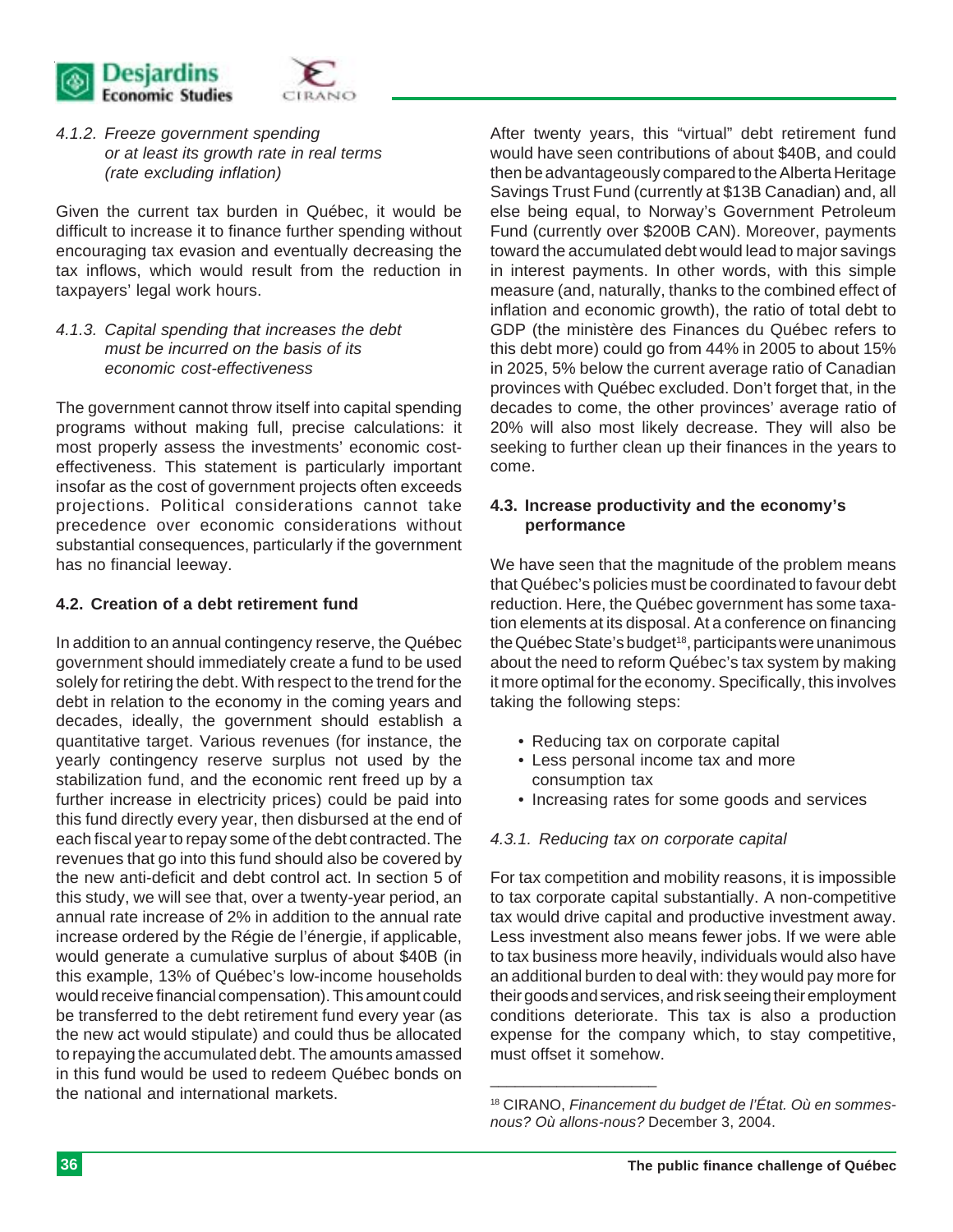

#### *4.3.2. Less personal income tax and more consumption tax*

Countries with high social expenditures (public financing for healthcare and education, and income redistribution measures) prefer consumption taxes to income taxes. Income taxes help to reduce the labour supply, particularly for those receiving social assistance, and low-income and high-income earners. For these groups, the implicit or explicit marginal tax rate does not encourage them to hold a job or work more hours. A consumption tax does not have this effect. Which is why, for Québec, the question arises about the relevance of having Europeanstyle social policies with American-style taxation. From this perspective, reviewing Québec's tax mix seems to be necessary. Moreover, if the consumption tax (which is a heavier burden on low-income earners) is applied to goods and essential services, the tax's regressiveness could be reduced.

#### *4.3.3. Increasing rates for some goods and services*

We must use fair pricing (pricing that reflects the marginal cost) to finance some State services. The most eloquent example here is that of electricity, where low rates encourage overconsumption and waste. Water, tuition fees<sup>19</sup>, and daycare costs also fall into this category. We must avoid using pricing policies as a way to redistribute income. These overly low prices primarily benefit those who are better off. There are other ways to support people with low incomes. Note that a number of economists see Québec's relative impoverishment (Québec has one of the lowest incomes per capita in North America) as due in part to this wasting of water and electricity resources. For example, Alberta does not have this problem because it has a better pricing system for its oil resources.

Lastly, in mentioning the need to increase prices instead of taxing, we wish to differentiate between policies that affect resource allocation and policies designed to redistribute resources. The price system is not a good way to redistribute resources. In addition to being socially regressive, this type of policy encourages resource waste while keeping prices artificially low. Which is why we need to find another means than the price system for redistributing wealth.

#### **4.4. Respect for jurisdictions and the sharing of the "fiscal imbalance"**

It is clear that resolving the fiscal imbalance is not a solution that will wipe out our public debt or, by waving a magic wand, ensure that Québec's fiscal situation will turn around. The fiscal imbalance must not obscure Québec's accountability for the state of its own public finances. True, the federal government has generated major surpluses, a share of which was very fortunately earmarked for retiring federal public debt (which was quite substantial at the time). However, there seems to be a desire to allocate these surpluses to new spending, some of which is not very relevant economically, and some of which involves areas that are under provincial jurisdiction. This situation is clearly deplorable, since it muddies the waters regarding the accountability of political authorities and does not deliver any economic efficiency.

If there is a fiscal imbalance, the federal government is responsible for it, and it hurts Québec and Canadian taxpayers, who pay too much tax for federal services. The surplus should therefore be returned to the taxpayers by either continuing the federal government's debt retirement or by decreasing their federal taxes. It is up to the provinces to decide to take back the surpluses from taxpayers, if they decided it is necessary, rather than simply transferring the surpluses to them automatically. They will have to convince taxpayers of the merit of their actions. In other words, the issue of the imbalance is not just a matter of surplus money that involves one tier of government rather than another. Over the years, it has also been used as an excuse to avoid dealing with Québec's fiscal problems. Which is why there is now an urgent need to solve the problem.

<sup>&</sup>lt;sup>19</sup> In constant dollars, annual tuition fees (for undergraduates) have been kept below where they were in the 60s. For example, the tuition charges in effect in 1965 amount to \$3,100 in today's dollars.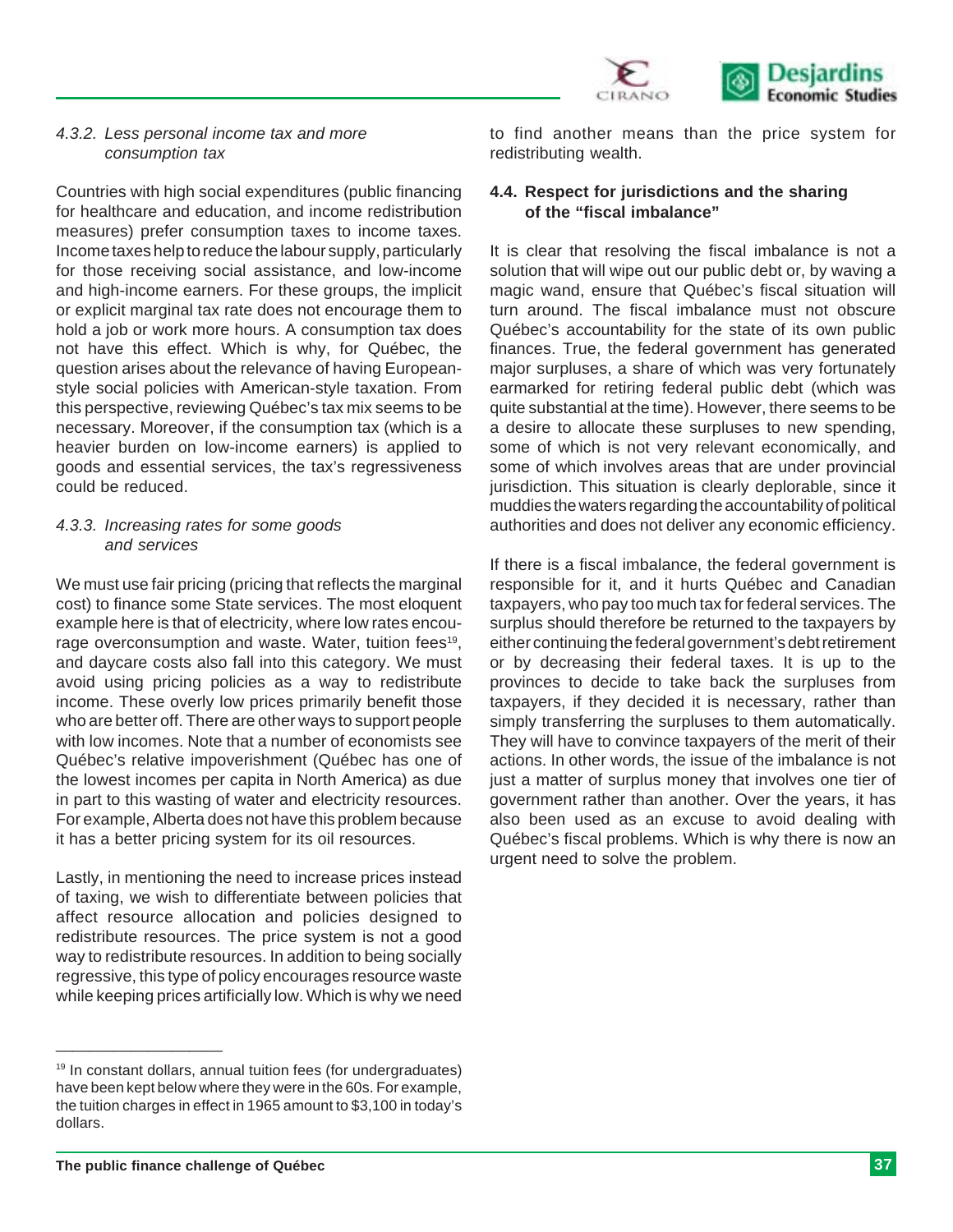

# **5. Create a precise plan through electricity pricing**

To free up the amounts needed to retire the debt by increasing electricity prices, we must first align the current price for electricity with the market price<sup>20</sup>. We have two options for doing this: immediately raise rates to market prices, as we discussed in section 3, or apply a uniform yearly increase over a long period to all sectors.

#### **5.1. First simulation: rates at market prices**

For the very short-term scenario, not all sectors of Québec (residential, commercial, industrial and other) would be subject to the same increase, given that the gap between the current and market prices is different for each sector. The industrial sector would be hit by the largest increase (+68.4%), followed closely by the residential sector (+67.3%). As a result of this rate increase, the wealthier households would cut back on unnecessary consumption. There would therefore be less waste. As a result, the real increase in their electricity bill would be smaller than the rate increase<sup>21</sup>. As low-income households cannot cut consumption by as much as wealthier households, the increase in their bill would be offset by a larger QST refund.

For example, a low-income household $^{22}$  that uses about 16,000 kWh per year would see its electric bill go up by just over \$642 (see table 11 on page 32). A larger QST refund would compensate for this increase. Moreover, Hydro-Québec has already started to promote energy conservation by offering rebates to people who want to replace their old thermostats with programmable electronic thermostats that can be set according to the time and the day of the week. This type of savings, combined with better energy consumption habits, helps cut the electricity bill.

Also, note that interest rates play a major role in the need to align energy prices with market prices. In the event that interest rates go up, it would be better for the government to repay the debt more quickly. Interest on the debt would, in fact, be higher.

#### **5.2. Second simulation: price increases of 2%, 5%, 10% and 20% a year**

The need to align energy prices with market prices can be tackled from another angle. The government could raise rates by a specific percentage a year, and calculate the number of years it would take for the various sectors to be aligned with the market price (see table 13). Clearly, the inflation rate must be combined with each yearly price increase. For example, with an increase of 2% a year, it would take 26 years for the average residential price to match the average price in major North American cities. The timeframe drops to almost ten years with a yearly increase of 5%, and to just under three years with an increase of 20% a year. We also calculated the number of years it would take to match the average price on the Canadian market in 2004. The results are displayed in table 14. Since the average price in Canada is a little lower than the average price in North America, fewer years are required, but it would still take a long time.

#### **Table 13**

**Yearly rate of increase in tariffs for all sectors 2% 5% 10% 20%** Residential 26.0 10.5 5.4 2.8 Commercial 17.1 6.9 3.5 1.9 Industrial 26.3 10.7 5.5 2.9 **Number of years to reach the average price on the North American market in 2004, according to four scenarios**

Other 23.4 9.5 4.9 2.5

*Sources: Hydro-Québec and authors' calculations*

#### **Table 14**

**Number of years to reach the average price on the Canadian market in 2004, according to four scenarios**

| Yearly rate of increase in tariffs for<br>all sectors | 2%   | 5%  | 10% | 20% |
|-------------------------------------------------------|------|-----|-----|-----|
| Residential                                           | 16.3 | 6.6 | 3.4 | 1.8 |
| Commercial                                            | 6.9  | 2.8 | 14  | 0.7 |
| Industrial                                            | 13.7 | 5.6 | 2.8 | 1.5 |
| Other                                                 | 12.2 | 4.9 | 2.5 | 1.3 |

*Sources: Hydro-Québec and authors' calculations*

<sup>&</sup>lt;sup>20</sup> The comparative advantage that is often claimed for low electricity rates must be compared with the benefits associated with retiring the debt.

<sup>&</sup>lt;sup>21</sup> Note that this adjustment is not realistic in the short term, but it still provides a good picture of the need to reduce electricity consumption. In practice, the adjustment would occur in the medium term.

<sup>22</sup> According to Statistics Canada's after-tax low income measure, corresponds to 50% of the median after-tax income adjusted to family size.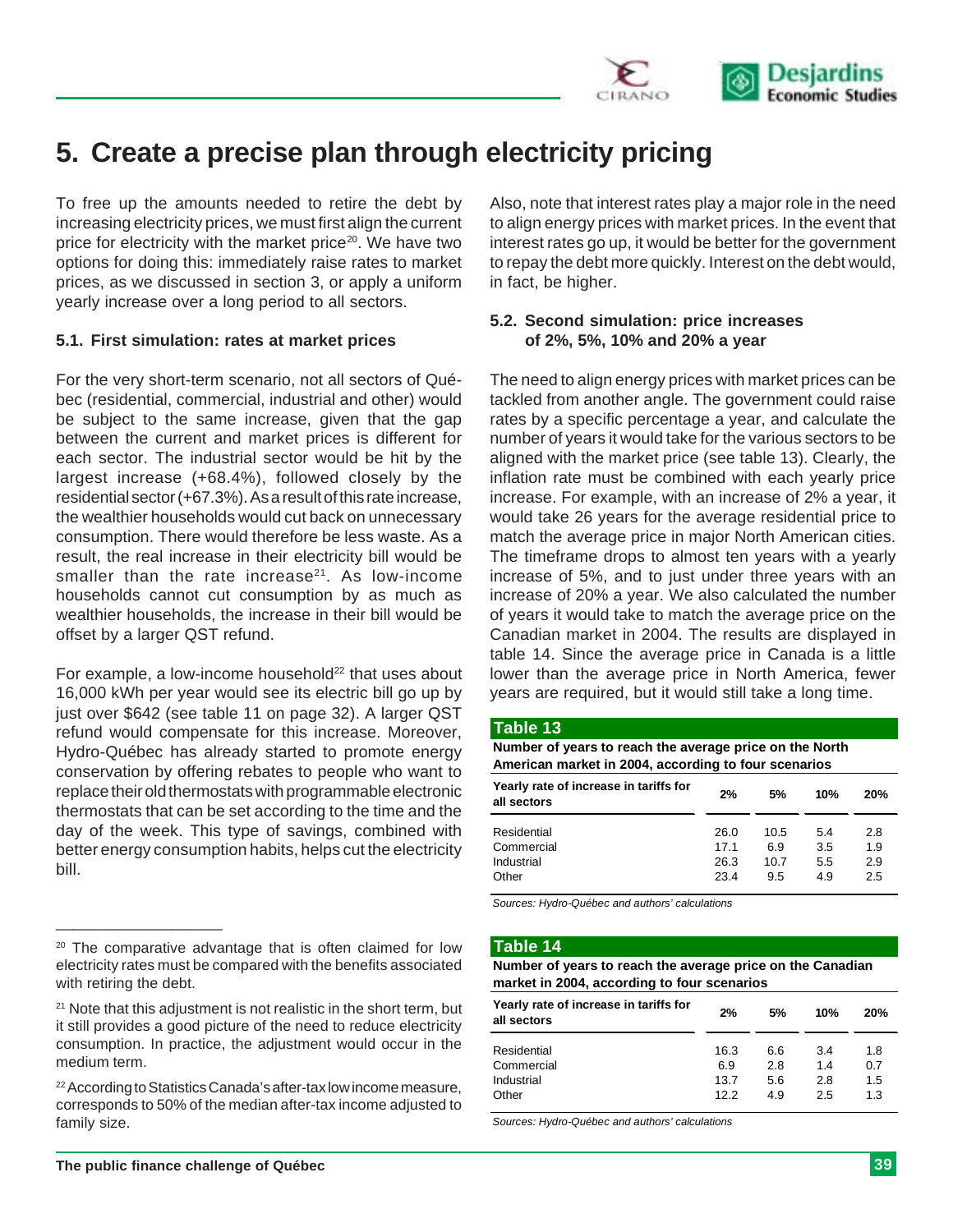



#### **Table 15**

**Number of years required to reach the total debt ratio per capita of Ontario and the Canadian average**

| 2% | 5% | 10% | 20% |
|----|----|-----|-----|
| 27 | 19 | 16  | 15  |
| 17 | 11 | 8   |     |
|    |    |     |     |

*Sources: Hydro-Québec and authors' calculations*

Using the data on the average price for major North American cities, it is possible to calculate the total annual surplus generated by increasing electricity rates in each scenario<sup>23</sup>, and the surplus per capita. This method allows us to determine approximately how many years it would take to achieve the current average total debt ratio per capita in Canada and Ontario. First, note that these ratios (see table 3 on page 16) are \$22,265 per Québec resident, \$13,173 per Ontario resident, and \$18,528 per Canadian. Québec's ratio is thus \$9,092 more than Ontario's, and \$3,737 more than the Canadian average. Now we simply need to determine how many years it will take for the cumulative surplus to reach \$9,092 per capita (to catch Ontario) or \$3,737 per capita (to catch up with the average ratio for Canada). Table 16 summarizes the results. The calculations are shown on the following pages. Our projections thus indicate that the cumulative surplus generated by a 2% increase a year would allow us to catch up with Ontario in 27 years, and catch up with the Canadian average in 17 years. With annual increases of 10%, these intervals drop to 16 years and 8 years respectively. In these calculations, we assumed that no improvement in total debt ratio per capita would occur for the rest of Canada in the next 20 years, which is not very likely. Consequently, it could take even longer for Québec to catch up with Ontario and the Canadian average.

#### **5.3. Toward a better allocation of hydropower resources**

The above simulations show the role that aligning residential, commercial and, in particular, industrial electricity rates with market prices could play in reducing Québec's public debt. For the industrial sector, it is not as appropriate to speak of wasting resources or overutilization. In general, low rates are granted to industry out of a desire to create jobs and generate economic growth. This is an arguable strategy, but not in all cases or at any price. For example, if some companies benefit from the proximity of the dams, and thus from an advantageous rate (which excludes the costs of energy lost as it is carried along the power lines), they reduce their energy costs, even at market prices.

By not charging the price that others can obtain elsewhere, the government is renouncing an additional source of revenue. What matters is knowing how the revenue would be used. If it is used to reduce the debt, we are guaranteed the yield that is associated with this additional revenue. If it is used to finance investments that are even more profitable, if applicable, the additional revenue would be even more important. It is hard to go into this question in depth in this fairly general document, but the key points have been made: the recommended increase in electricity prices must primarily be used to reduce the debt or make investments that are highly cost-effective economically.

<sup>&</sup>lt;sup>23</sup> The calculated surplus corresponds to the net surplus after compensation is given to low-income households. It includes the surpluses in each of the four sectors.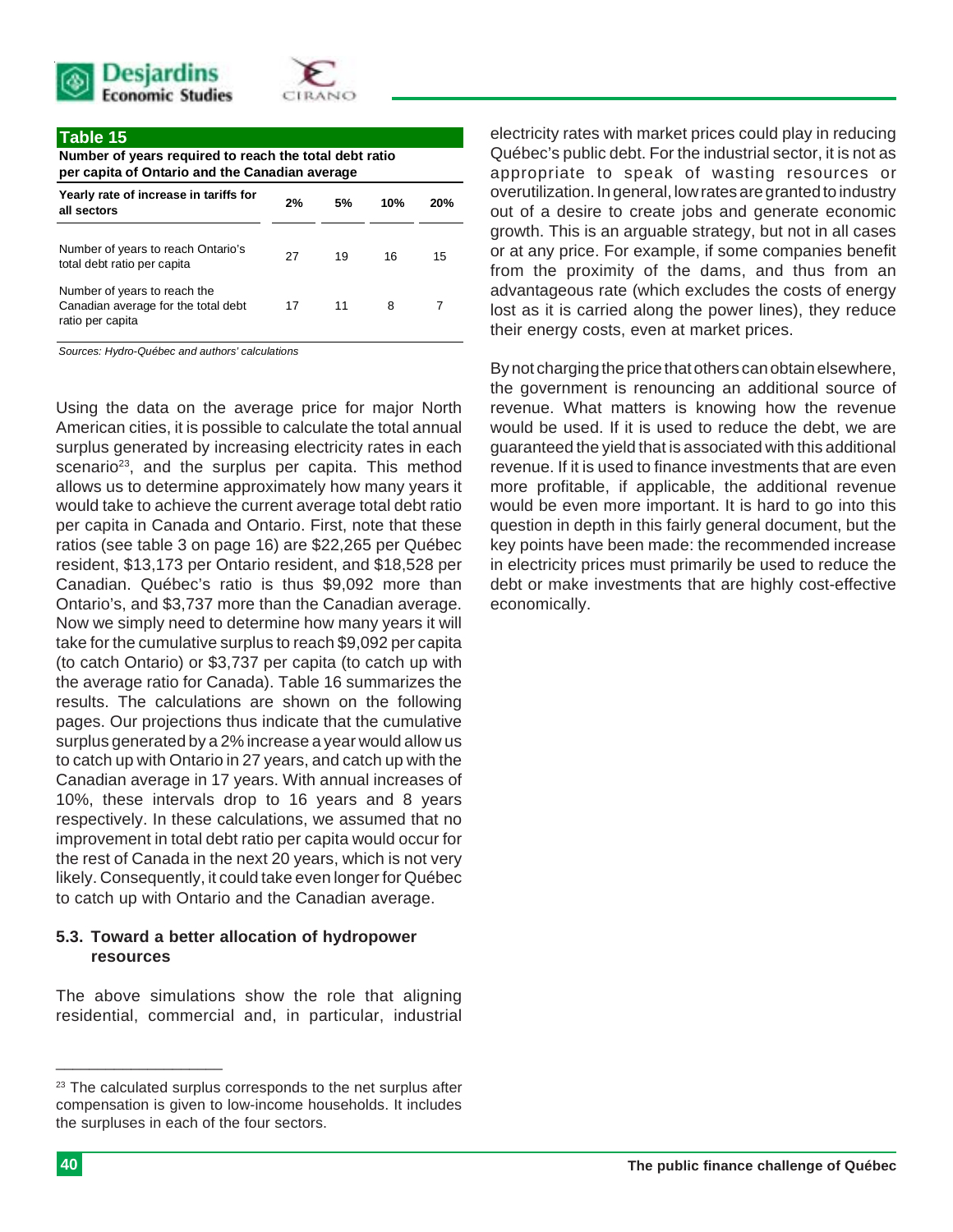

#### **Table 16**

**Calculations for yearly surpluses according to four rate increase scenarios starting in 2004**

| Yearly increase in electricity rates*                                                                                                                                                |                    | 2%      |      |                         | 5%            |             |      |                         |  |
|--------------------------------------------------------------------------------------------------------------------------------------------------------------------------------------|--------------------|---------|------|-------------------------|---------------|-------------|------|-------------------------|--|
|                                                                                                                                                                                      | <b>Surplus \$M</b> |         |      | Surplus/per capita (\$) |               | Surplus \$M |      | Surplus/per capita (\$) |  |
|                                                                                                                                                                                      | Ann.               | Cumul.  | Ann. | Cumul.                  | Ann.          | Cumul.      | Ann. | Cumul.                  |  |
| Surplus Year 1                                                                                                                                                                       | 172,01             | 172     | 23   | 23                      | 429,55        | 430         | 57   | 57                      |  |
| Surplus Year 2                                                                                                                                                                       | 347,20             | 519     | 46   | 69                      | 878,93        | 1 308       | 117  | 174                     |  |
| Surplus Year 3                                                                                                                                                                       | 525,63             | 1 0 4 5 | 70   | 139                     | 1 349,11      | 2 6 5 8     | 179  | 353                     |  |
| Surplus Year 4                                                                                                                                                                       | 707,35             | 1752    | 94   | 232                     | 1 841,09      | 4 4 9 9     | 244  | 597                     |  |
| Surplus Year 5                                                                                                                                                                       | 892,44             | 2645    | 118  | 351                     | 2 3 5 5 , 9 3 | 6855        | 312  | 909                     |  |
| Surplus Year 6                                                                                                                                                                       | 1 080,96           | 3726    | 143  | 494                     | 2 894,76      | 9749        | 384  | 1 2 9 3                 |  |
| Surplus Year 7                                                                                                                                                                       | 1 272,98           | 4 9 9 9 | 169  | 663                     | 3 447,78      | 13 197      | 457  | 1750                    |  |
| Surplus Year 8                                                                                                                                                                       | 1 468,55           | 6467    | 195  | 858                     | 3 884,66      | 17 082      | 515  | 2 2 6 5                 |  |
| Surplus Year 9                                                                                                                                                                       | 1 667,77           | 8 1 3 5 | 221  | 1 0 7 9                 | 4 342,10      | 21 4 24     | 576  | 2841                    |  |
| Surplus Year 10                                                                                                                                                                      | 1870,68            | 10 006  | 248  | 1 3 2 7                 | 4 807,72      | 26 232      | 637  | 3 4 7 8                 |  |
| Surplus Year 11                                                                                                                                                                      | 2 077,38           | 12 083  | 275  | 1 602                   | 5 101,50      | 31 333      | 676  | 4 1 5 4                 |  |
| Surplus Year 12                                                                                                                                                                      | 2 2 8 7, 9 2       | 14 371  | 303  | 1 905                   | 5 101,50      | 36 435      | 676  | 4831                    |  |
| Surplus Year 13                                                                                                                                                                      | 2 502,39           | 16 873  | 332  | 2 2 3 7                 | 5 101,50      | 41 536      | 676  | 5 5 0 7                 |  |
| Surplus Year 14                                                                                                                                                                      | 2720,87            | 19 5 94 | 361  | 2 5 9 8                 | 5 101,50      | 46 638      | 676  | 6 183                   |  |
| Surplus Year 15                                                                                                                                                                      | 2 943,42           | 22 538  | 390  | 2 9 8 8                 | 5 101,50      | 51 739      | 676  | 6860                    |  |
| Surplus Year 16                                                                                                                                                                      | 3 170,14           | 25 708  | 420  | 3 4 0 8                 | 5 101,50      | 56 841      | 676  | 7536                    |  |
| Surplus Year 17                                                                                                                                                                      | 3 4 0 1 , 1 1      | 29 109  | 451  | 3859                    | 5 101,50      | 61 942      | 676  | 8 2 1 3                 |  |
| Surplus Year 18                                                                                                                                                                      | 3 579,22           | 32 688  | 475  | 4 3 3 4                 | 5 101,50      | 67 044      | 676  | 8889                    |  |
| Surplus Year 19                                                                                                                                                                      | 3756,60            | 36 445  | 498  | 4 8 3 2                 | 5 101,50      | 72 145      | 676  | 9565                    |  |
| Surplus Year 20                                                                                                                                                                      | 3 937,31           | 40 382  | 522  | 5 3 5 4                 | 5 101,50      | 77 247      | 676  | 10 24 2                 |  |
| Surplus Year 21                                                                                                                                                                      | 4 121,43           | 44 503  | 546  | 5 9 0 0                 | 5 101,50      | 82 348      | 676  | 10918                   |  |
| Surplus Year 22                                                                                                                                                                      | 4 309,02           | 48 812  | 571  | 6 4 7 2                 | 5 101,50      | 87 450      | 676  | 11 594                  |  |
| Surplus Year 23                                                                                                                                                                      | 4 500,15           | 53 313  | 597  | 7 0 68                  | 5 101,50      | 92 551      | 676  | 12 271                  |  |
| Surplus Year 24                                                                                                                                                                      | 4 690,52           | 58 003  | 622  | 7690                    | 5 101,50      | 97 653      | 676  | 12 947                  |  |
| Surplus Year 25                                                                                                                                                                      | 4 881,05           | 62 884  | 647  | 8 3 3 7                 | 5 101,50      | 102 754     | 676  | 13 623                  |  |
| Surplus Year 26                                                                                                                                                                      | 5 101,51           | 67 986  | 676  | 9 0 1 4                 | 5 101,50      | 107 856     | 676  | 14 300                  |  |
| Surplus Year 27                                                                                                                                                                      | 5 101,51           | 73 087  | 676  | 9690                    | 5 101,50      | 112 957     | 676  | 14 976                  |  |
| Number of years to reach                                                                                                                                                             |                    | 27      |      |                         |               | 19          |      |                         |  |
| Ontario's total debt ratio per capita                                                                                                                                                |                    |         |      |                         |               |             |      |                         |  |
| Number of years to reach the                                                                                                                                                         |                    |         |      |                         |               |             |      |                         |  |
| Canadian average for the total                                                                                                                                                       | 17<br>11           |         |      |                         |               |             |      |                         |  |
| debt ratio per capita                                                                                                                                                                |                    |         |      |                         |               |             |      |                         |  |
| * Inflation must of course be combined with the annual rate increase. The calculated surplus corresponds to the net surplus<br>after compensation is given to low-income households. |                    |         |      |                         |               |             |      |                         |  |

Assumptions for the table: Constant interest rate

Zero inflation rate Long-term elasticity excluded Constant population No improvement in total debt ratio per capita in the rest of Canada

Québec's population in 2004: 7,542,760

Difference total debt Québec and total debt Ontario: 22,265 – 13,173 = 9,092

Difference total debt Québec and total debt Canadian average: 22,265 – 18,526 = 3,737

*Sources: Hydro-Québec and authors' calculations*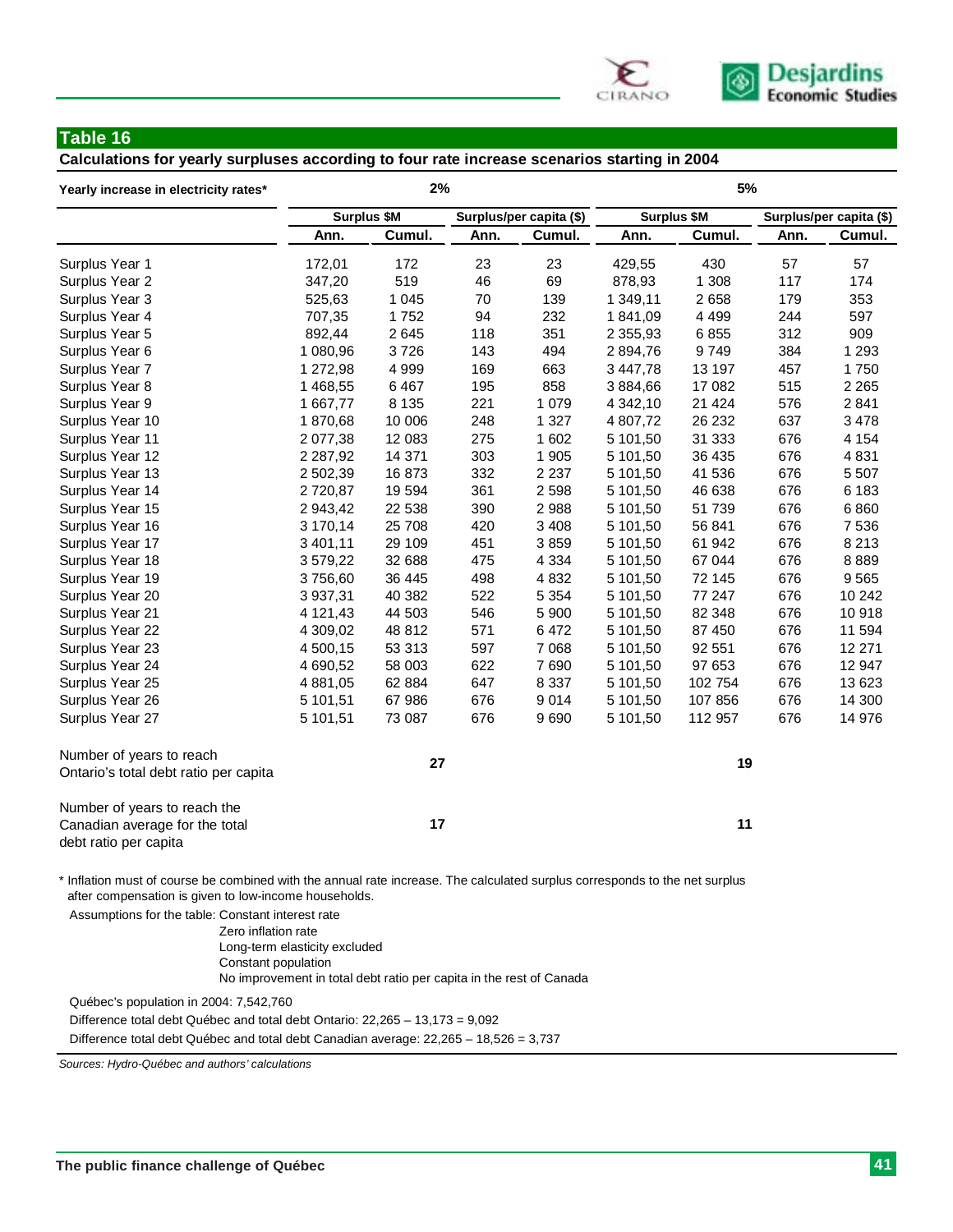

#### **Table 16 (continuation)**

**Calculations for yearly surpluses according to four rate increase scenarios starting in 2004**

| Yearly increase in electricity rates*                                                                                                                                                                                                     |             | 10%     |                         |         | 20%         |                |                         |          |
|-------------------------------------------------------------------------------------------------------------------------------------------------------------------------------------------------------------------------------------------|-------------|---------|-------------------------|---------|-------------|----------------|-------------------------|----------|
|                                                                                                                                                                                                                                           | Surplus \$M |         | Surplus/per capita (\$) |         | Surplus \$M |                | Surplus/per capita (\$) |          |
|                                                                                                                                                                                                                                           | Ann.        | Cumul.  | Ann.                    | Cumul.  | Ann.        | Cumul.         | Ann.                    | Cumul.   |
| Surplus Year 1                                                                                                                                                                                                                            | 857,57      | 858     | 114                     | 114     | 1709,45     | 1 709          | 227                     | 228      |
| Surplus Year 2                                                                                                                                                                                                                            | 1794,36     | 2652    | 238                     | 352     | 3 652,22    | 5 3 6 2        | 484                     | 712      |
| Surplus Year 3                                                                                                                                                                                                                            | 2 818,07    | 5 4 7 0 | 374                     | 726     | 5 101,41    | 10 4 63        | 676                     | 1 3 8 9  |
| Surplus Year 4                                                                                                                                                                                                                            | 3 801,81    | 9 2 7 2 | 504                     | 1 2 3 0 | 5 101,41    | 15 5 64        | 676                     | 2 0 6 5  |
| Surplus Year 5                                                                                                                                                                                                                            | 4702,79     | 13 975  | 623                     | 1853    | 5 101,41    | 20 666         | 676                     | 2741     |
| Surplus Year 6                                                                                                                                                                                                                            | 5 101,46    | 19 076  | 676                     | 2 5 3 0 | 5 101,41    | 25 767         | 676                     | 3418     |
| Surplus Year 7                                                                                                                                                                                                                            | 5 101,46    | 24 178  | 676                     | 3 2 0 6 | 5 101,41    | 30 869         | 676                     | 4 0 9 4  |
| Surplus Year 8                                                                                                                                                                                                                            | 5 101,46    | 29 27 9 | 676                     | 3882    | 5 101,41    | 35 970         | 676                     | 4770     |
| Surplus Year 9                                                                                                                                                                                                                            | 5 101,46    | 34 380  | 676                     | 4 5 5 9 | 5 101,41    | 41 072         | 676                     | 5 447    |
| Surplus Year 10                                                                                                                                                                                                                           | 5 101,46    | 39 4 82 | 676                     | 5 2 3 5 | 5 101,41    | 46 173         | 676                     | 6 1 2 3  |
| Surplus Year 11                                                                                                                                                                                                                           | 5 101,46    | 44 583  | 676                     | 5912    | 5 101,41    | 51 274         | 676                     | 6799     |
| Surplus Year 12                                                                                                                                                                                                                           | 5 101,46    | 49 685  | 676                     | 6588    | 5 101,41    | 56 376         | 676                     | 7476     |
| Surplus Year 13                                                                                                                                                                                                                           | 5 101,46    | 54 786  | 676                     | 7 2 6 4 | 5 101,41    | 61 477         | 676                     | 8 1 5 2  |
| Surplus Year 14                                                                                                                                                                                                                           | 5 101,46    | 59 888  | 676                     | 7941    | 5 101,41    | 66 579         | 676                     | 8828     |
| Surplus Year 15                                                                                                                                                                                                                           | 5 101,46    | 64 989  | 676                     | 8 6 1 7 | 5 101,41    | 71 680         | 676                     | 9505     |
| Surplus Year 16                                                                                                                                                                                                                           | 5 101,46    | 70 091  | 676                     | 9 2 9 3 | 5 101,41    | 76 781         | 676                     | 10 181   |
| Surplus Year 17                                                                                                                                                                                                                           | 5 101,46    | 75 192  | 676                     | 9 9 7 0 | 5 101,41    | 81 883         | 676                     | 10857    |
| Surplus Year 18                                                                                                                                                                                                                           | 5 101,46    | 80 294  | 676                     | 10 646  | 5 101,41    | 86 984         | 676                     | 11 534   |
| Surplus Year 19                                                                                                                                                                                                                           | 5 101,46    | 85 395  | 676                     | 11 322  | 5 101,41    | 92 086         | 676                     | 12 210   |
| Surplus Year 20                                                                                                                                                                                                                           | 5 101,46    | 90 497  | 676                     | 11 999  | 5 101,41    | 97 187         | 676                     | 12 8 86  |
| Surplus Year 21                                                                                                                                                                                                                           | 5 101,46    | 95 598  | 676                     | 12 675  | 5 101,41    | 102 288        | 676                     | 13 563   |
| Surplus Year 22                                                                                                                                                                                                                           | 5 101,46    | 100 699 | 676                     | 13 351  | 5 101,41    | 107 390        | 676                     | 14 2 39  |
| Surplus Year 23                                                                                                                                                                                                                           | 5 101,46    | 105 801 | 676                     | 14 0 28 | 5 101,41    | 112 491        | 676                     | 14 915   |
| Surplus Year 24                                                                                                                                                                                                                           | 5 101,46    | 110 902 | 676                     | 14 704  | 5 101,41    | 117 593        | 676                     | 15 5 9 2 |
| Surplus Year 25                                                                                                                                                                                                                           | 5 101,46    | 116 004 | 676                     | 15 380  | 5 101,41    | 122 694        | 676                     | 16 268   |
| Surplus Year 26                                                                                                                                                                                                                           | 5 101,46    | 121 105 | 676                     | 16 057  | 5 101,41    | 127 796        | 676                     | 16 944   |
| Surplus Year 27                                                                                                                                                                                                                           | 5 101,46    | 126 207 | 676                     | 16 733  | 5 101,41    | 132 897        | 676                     | 17621    |
| Number of years to reach                                                                                                                                                                                                                  |             | 16      |                         |         |             | 15             |                         |          |
| Ontario's total debt ratio per capita                                                                                                                                                                                                     |             |         |                         |         |             |                |                         |          |
| Number of years to reach the                                                                                                                                                                                                              |             |         |                         |         |             |                |                         |          |
| Canadian average for the total                                                                                                                                                                                                            | 8           |         |                         |         |             | $\overline{7}$ |                         |          |
| debt ratio per capita                                                                                                                                                                                                                     |             |         |                         |         |             |                |                         |          |
| * Inflation must of course be combined with the annual rate increase. The calculated surplus corresponds to the net surplus<br>after compensation is given to low-income households.<br>Assumptions for the table: Constant interest rate |             |         |                         |         |             |                |                         |          |

Zero inflation rate Long-term elasticity excluded Constant population No improvement in total debt ratio per capita in the rest of Canada

Québec's population in 2004: 7,542,760

Difference total debt Québec and total debt Ontario: 22,265 – 13,173 = 9,092

Difference total debt Québec and total debt Canadian average: 22,265 – 18,526 = 3,737

*Sources: Hydro-Québec and authors' calculations*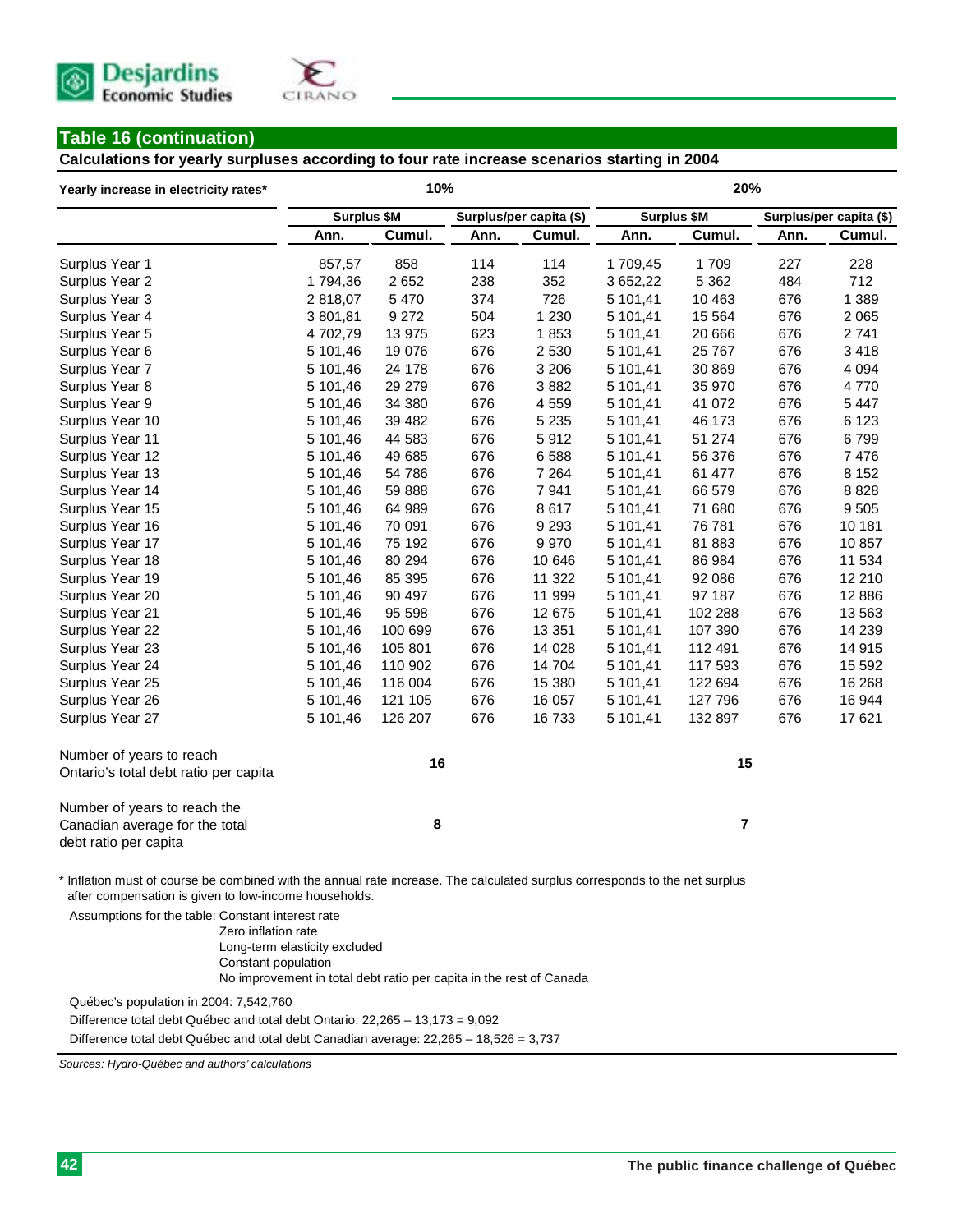

# **CONCLUSION**

 $\overline{\phantom{a}}$  iscally, Québec is facing a critical situation. A broad consensus exists on this matter among experts and those who have had the opportunity to take a close look at the data. Unfortunately, the documents tabled at the 2004 Forum des générations left no room for doubt on this matter. Québec has one of the highest levels of public debt in Canada (Québec's debt per capita is close to twice that of Ontario's). Debt service alone costs about \$7.5B a year, equivalent to the budget for almost 16 government departments. This amount would soar quickly in the event of interest rate increases. Québecers are the most taxed people in North America, but a minority of taxpayers supports the public sector (14% of taxpayers pay 60% of the income tax). In a context of economic globalization, both capital and qualified workers are mobile: the government therefore has very little or even no leeway to levy further taxes.

Since the aging of the population could slow economic growth and worker participation in the labour market while putting huge pressure on public health spending, we must act quickly.

The solution is within reach: use our hydropower resources. What is involved is gradually raising electricity rates to bring them more into line with market prices. There are two advantages to this measure from the perspective of sustainable development: we can repay the public debt and save energy by encouraging better allocation of hydropower resources. This solution, like the other solutions we have reviewed, maximizes the effectiveness of our personal and collective decisions. Striving to achieve greater efficiency will, in fact, help reduce the cost of retiring the debt.

Decisions are urgently needed so that Québec can maintain its competitive strength, retain all that it has acquired in social terms, and ensure intergenerational equity. By raising electricity rates and adjusting pricing for some services, the government would replace socially regressive policies with progressive, economically efficient policies.

Our proposed debt reduction solution must be part of a long-term, global strategy for cleaning up public finances. As we have seen, this is a huge job. To achieve it, we will need a policy that remains consistent in the face of the inevitable changes in the political and economic climates. This can only be achieved with a broad consensus in the context of an act governing the principle of debt retirement (extending the anti-deficit act to debt control). As with all true social projects, the challenge is a large one, but we must keep the following in mind: ignoring the problem or postponing a solution to later could, as the years and decades unfold, jeopardize both our social programs and the place of a modern Québec in the North American economy.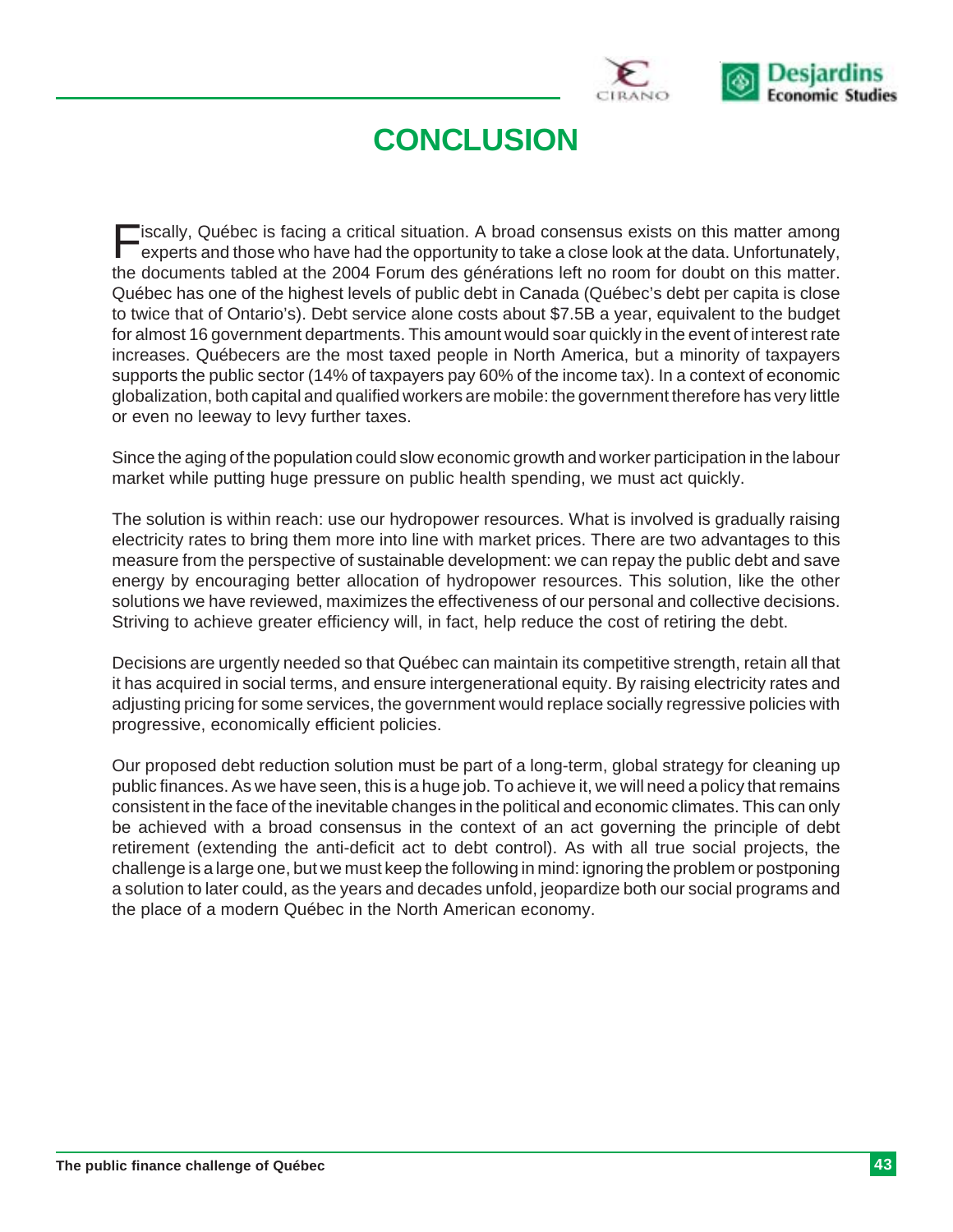

# **BIBLIOGRAPHY**

- ALBERTA. GOVERNMENT OF ALBERTA. *News release Heritage Fund receives billiondollar injection from 2005-06 surplus*, February 27, 2006.
- AUBRY, Jean-Pierre. *Progrès dans la comptabilité de nos gouvernements: les principaux messages*, ASDEQ, Document CPP 2004-03, 2004.
- BERNARD, Jean-Thomas. *Un modèle intégré de la demande totale d'énergie. Application à la province de Québec*, Green and Université Laval, 2000.
- BERNARD, Jean-Thomas and Éric GENEST-LAPLANTE. "La régressivité de la tarification de l'électricité selon le coût marginal", *Canadian Public Policy – Analyse de Politiques*, XXI:4:401-412, 1995.
- COMITÉ SUR LA PÉRENNITÉ DU SYSTÈME DE SANTÉ ET DES SERVICES SOCIAUX DU QUÉBEC. *Pour sortir de l'impasse: la solidarité entre nos générations*, July 2005.
- FORTIN, Pierre. *Quinze erreurs « manifestes »,* Université du Québec à Montréal (UQÀM), November 2005.
- FRANCE. MINISTÈRE DE L'ÉCONOMIE, DES FINANCES ET DE L'INDUSTRIE. *Rompre avec la facilité de la dette publique*, report by the Pébereau on the state of public finances and management of the debt, Paris, La documentation française, 2005, 135 p.
- GILES, Philip. *Low Income Measurement in Canada*, Income research paper series, Income Statistics Division, Statistics Canada, December 2004, http://www.statcan.ca/english/ research/75F0002MIE/75F0002MIE2004011.pdf
- HYDRO ONE. http://www.hydroonenetworks.com
- HYDRO-QUÉBEC. *Comparison of Electricity Prices in Major North American Cities*, 2004.
- HYDRO-QUÉBEC. *Comparison of Electricity Prices in Major North American Cities*, 2005.

HYDRO-QUÉBEC. http://www.hydroquebec.com

- HYDRO-QUÉBEC. *Annual Report 2004*, 109 p.
- INSTITUT DE LA STATISTIQUE DU QUÉBEC. *Perspectives démographiques, Québec et régions, 2001-2051*, 2003 ed., November 2004.
- JOANIS Marcelin and Claude MONTMARQUETTE. "La dette publique: un défi prioritaire pour le Québec", Institute for Research on Public Policy, Choices 10, no. 9, October 2004, 40 p.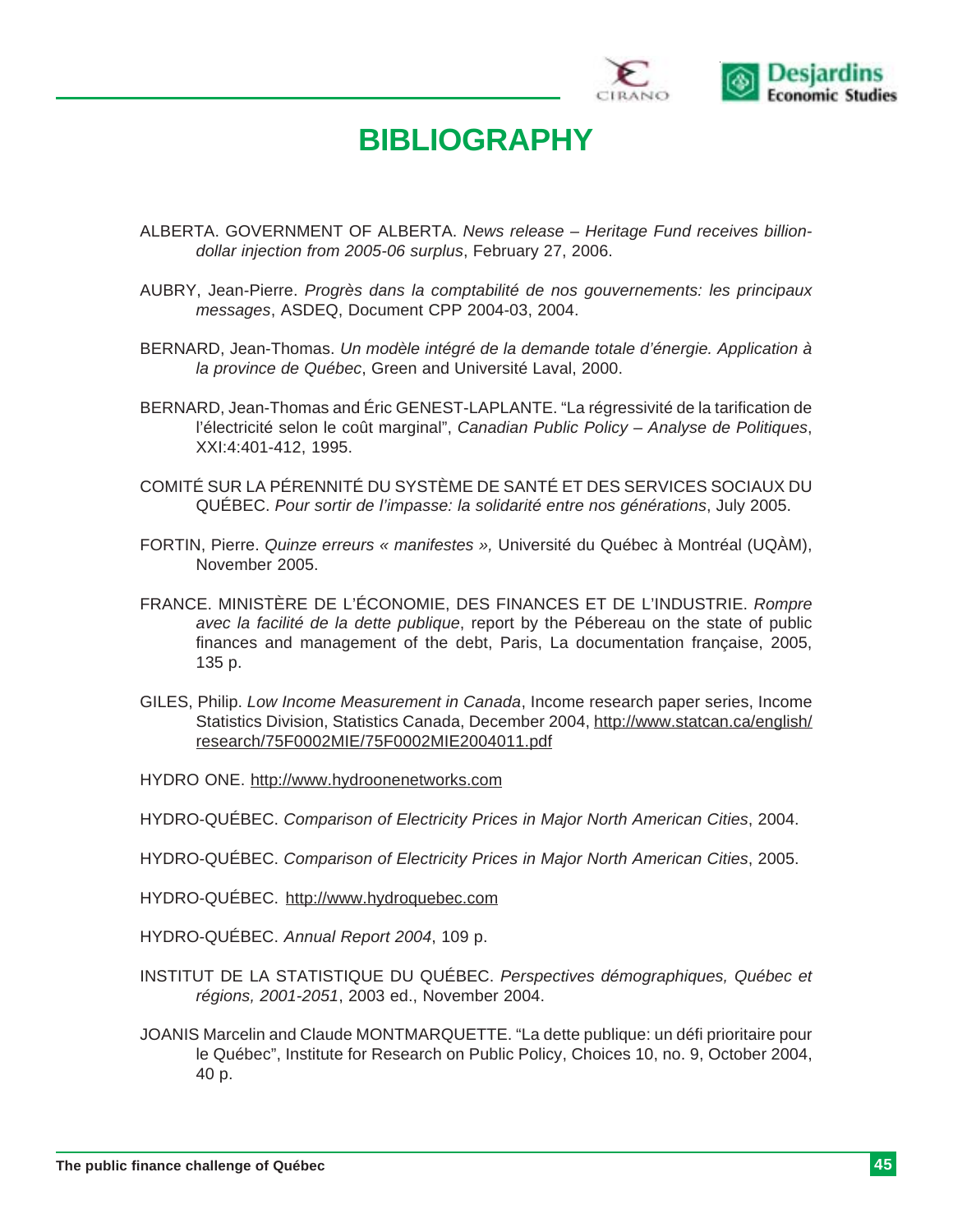

- JOANIS Marcelin and Claude MONTMARQUETTE. *La problématique de la dette publique au Québec: causes, conséquences et solutions*, Bourgogne report, CIRANO, September 2005.
- QUÉBEC. MINISTÈRE DE LA SANTÉ ET DES SERVICES SOCIAUX. *Pour sortir de l'impasse : la solidarité entre nos générations*, report and recommendations by the working committee on the sustainability of Québec's healthcare and social services system, July 2005.
- QUÉBEC. MINISTÈRE DES FINANCES. *2005-2006 Expenditure Budget*, volume IV, [n.d.]
- QUÉBEC. MINISTÈRE DES FINANCES. *Bulletin mensuel sur la situation économique et budgétaire des provinces*, February 10, 2006.
- QUÉBEC. MINISTÈRE DES FINANCES. Prebudget consultations, reference documents, January 2006.
- QUÉBEC. MINISTÈRE DES FINANCES. *Impacts des changements démographiques sur l'économie, le marché du travail et les finances publiques*, research document, February 2005.
- QUÉBEC. MINISTÈRE DES FINANCES. "L'évasion fiscale au Québec", *Études économiques, fiscales et budgétaires*, April 2005.
- QUÉBEC. MINISTÈRE DES FINANCES. 2005-2006 Budget plan, winter 2005.
- QUÉBEC. MINISTÈRE DES RESSOURCES NATURELLES ET DE LA FAUNE. *L'énergie au Québec, 2003 edition.*
- QUÉBEC. MINISTÈRE DES RESSOURCES NATURELLES ET DE LA FAUNE. *L'énergie au Québec, 2004 edition.*
- OECD. *Economic Outlook*, 2005
- RÉGIE DE L'ÉNERGIE. Demande 2006-34, R-3579-2005, February 28, 2006.
- RÉGIE DE L'ÉNERGIE. Demande R-3492-2002, phase 2, HDQ-11, document 2, 3-7, [n.d.].
- ROBERT, Maryse. *Impact de la tarification de l'électricité au prix du marché sur le secteur résidentiel : application à la province de Québec*, economics research report, Université de Montréal, December 2005.
- ROYAL NORWEGIAN MINISTRY OF FINANCE. *The National Budget 2006*, Press release, October 2005, http://www.statsbudsjettet.dep.no
- VELDHUIS, Niels and Todd GABEL. "Canadian Government Debt: A Guide to the Indebtedness of Canada and the Provinces", Fraser Institute Digital Publication, June 2004.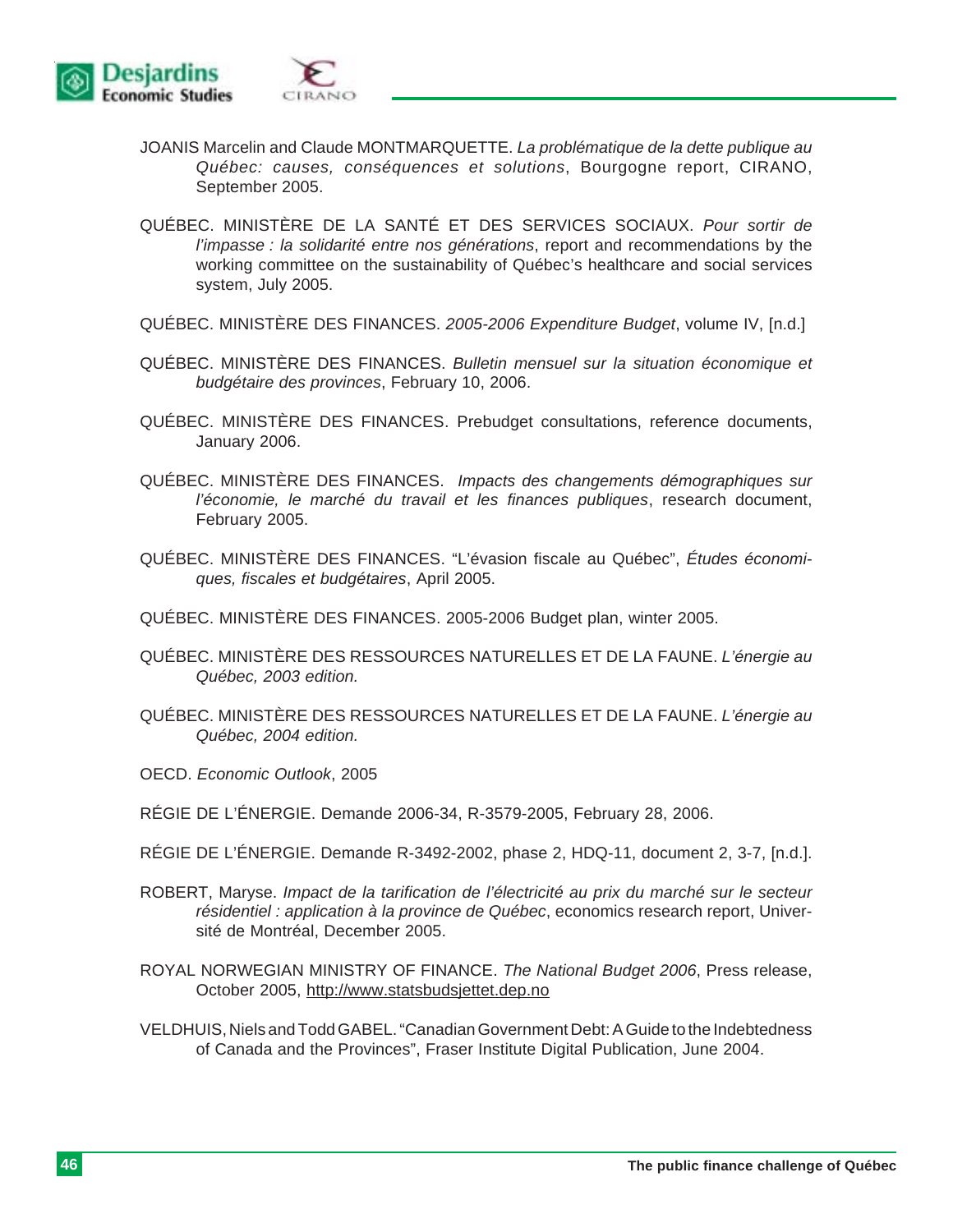

**NOTE**